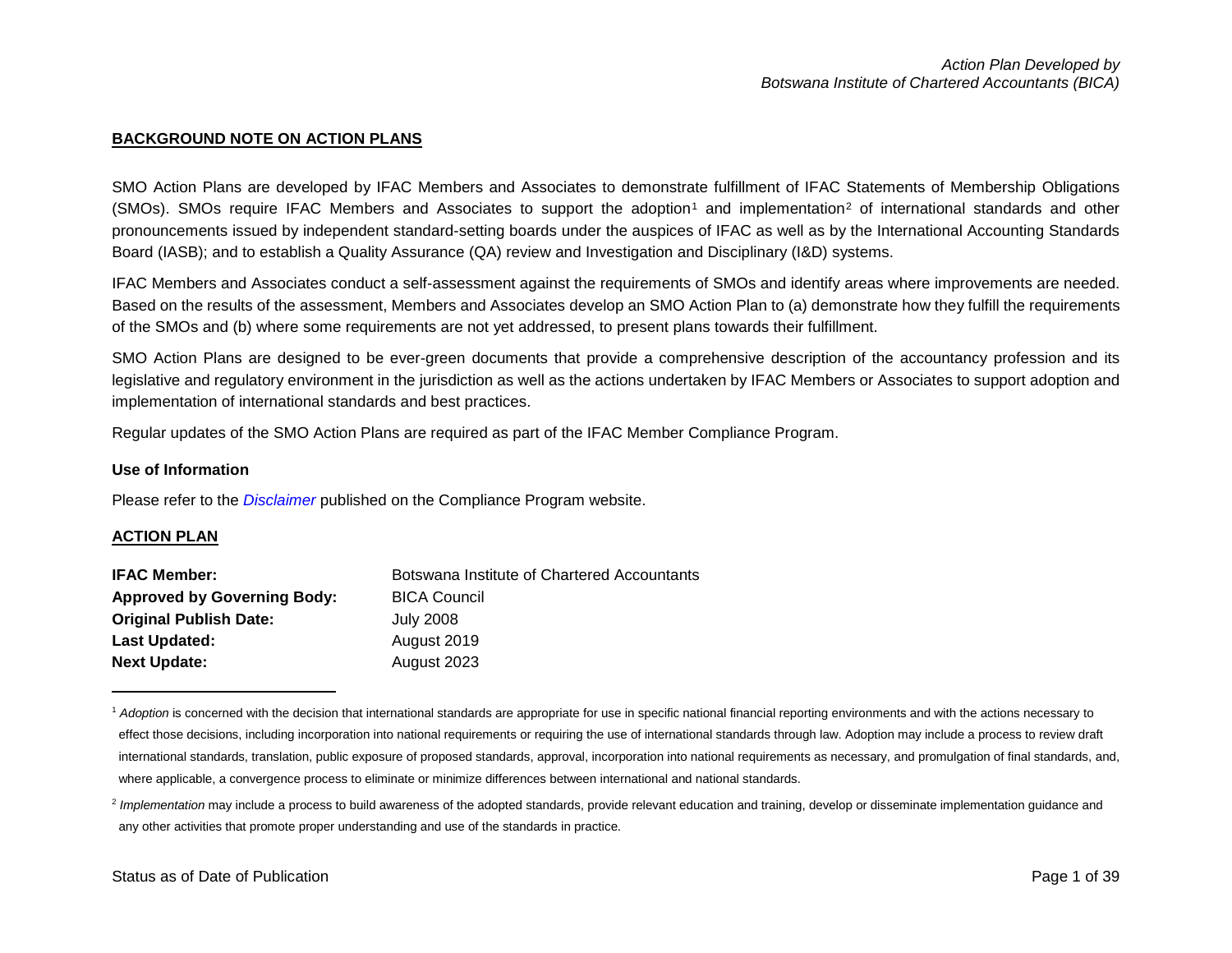# **GLOSSARY**

| <b>ACCA</b>      | Association of Chartered Certified Accountants of the United Kingdom |
|------------------|----------------------------------------------------------------------|
| <b>AML</b>       | Anti Money Laundering                                                |
| <b>BAC</b>       | Botswana Accountancy College                                         |
| <b>BAOA</b>      | Botswana Accountancy Oversight Authority                             |
| <b>BIA</b>       | Botswana Institute of Accountants                                    |
| <b>BICA</b>      | Botswana Institute of Chartered Accountants                          |
| <b>CEO</b>       | <b>Chief Executive Officer</b>                                       |
| <b>CIMA - UK</b> | Chartered Institute of Management Accountants - United Kingdom       |
| <b>CPD</b>       | <b>Continuing Professional Development</b>                           |
| <b>ECSAFA</b>    | East, Central and Southern African Federation of Accountants         |
| <b>FIA</b>       | Financial Intelligence Act                                           |
| <b>FRA</b>       | <b>Financial Reporting Act</b>                                       |
| <b>IAASB</b>     | International Accounting and Auditing Standards Board                |
| <b>IAESB</b>     | International Accounting Education Standards Board                   |
| <b>IAS</b>       | <b>International Accounting Standards</b>                            |
| <b>IASB</b>      | <b>International Accounting Standards Board</b>                      |
| <b>ICAEW</b>     | Institute of Chartered Accountants of England and Wales              |
| <b>IES</b>       | International Educational Standards                                  |
| <b>IESBA</b>     | International Ethics Standards Board of Accountants                  |
| <b>IFAC</b>      | International Federation of Accountants                              |
| <b>IFRS</b>      | <b>International Financial Reporting Standards</b>                   |
| <b>IPSAS</b>     | <b>International Public Sector Accounting Standards</b>              |
| <b>IPSASB</b>    | International Public Sector Accounting Standards Board               |
| <b>IRBA</b>      | <b>Independent Regulatory Board for Auditors</b>                     |
| <b>ISA</b>       | International Standard on Auditing                                   |
| <b>ISQC</b>      | International Standard on Quality Control                            |
| <b>MFDP</b>      | Ministry of Finance and Development Planning                         |
| <b>PAFA</b>      | Pan African Federation of Accountants                                |
| <b>SME</b>       | Small-and-Medium-sized Entities                                      |
| <b>SMO</b>       | <b>Statement of Membership Obligations</b>                           |
| <b>SMP</b>       | <b>Small and Medium-sized Practitioners</b>                          |
| <b>UB</b>        | University of Botswana                                               |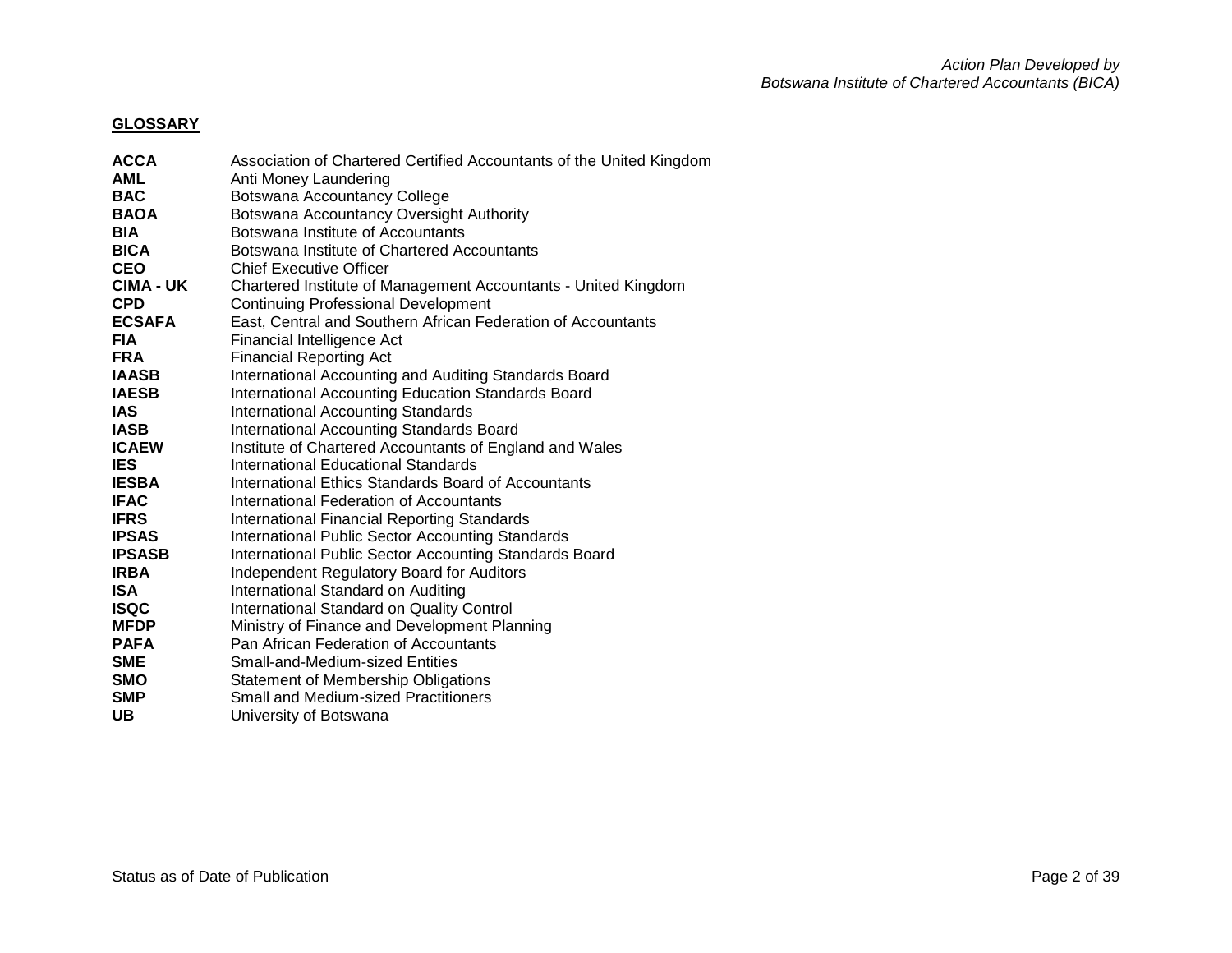| #              | <b>Start Date</b> | <b>Actions</b>                                                                                                                                                                                                                                                                                                                                                                                                                                                                                                                                                                                                                                                                                                                                      | <b>Completion</b><br><b>Date</b> | <b>Responsibility</b>  | <b>Resource</b>                     |
|----------------|-------------------|-----------------------------------------------------------------------------------------------------------------------------------------------------------------------------------------------------------------------------------------------------------------------------------------------------------------------------------------------------------------------------------------------------------------------------------------------------------------------------------------------------------------------------------------------------------------------------------------------------------------------------------------------------------------------------------------------------------------------------------------------------|----------------------------------|------------------------|-------------------------------------|
| $\mathbf{1}$ . | June 2007         | Draft Policy Recommendations received from the IFAC<br>Compliance Staff.                                                                                                                                                                                                                                                                                                                                                                                                                                                                                                                                                                                                                                                                            | Completed                        | <b>BICA CEO</b>        | The<br>Technical<br>Committee       |
| 2.             | August 2007       | Policy Recommendations are confirmed with the IFAC<br>Compliance staff.                                                                                                                                                                                                                                                                                                                                                                                                                                                                                                                                                                                                                                                                             | Completed                        | <b>BICA CEO</b>        | The<br>Technical<br>Committee       |
| 3.             | January 2008      | Action Plan submitted to IFAC Compliance Staff for agreement<br>and publication.                                                                                                                                                                                                                                                                                                                                                                                                                                                                                                                                                                                                                                                                    | Completed                        | <b>BICA CEO</b>        | Council                             |
| 4.             | October 2009      | Through a project funded by the World Bank which aims to<br>strengthen the BICA, a twinning arrangement was formed<br>between the BICA and the ICAEW. The project commenced in<br>October 2009, with one of its major goals being to create a<br>professional qualification called the BICA. This will turn out to<br>be, without doubt, one of the major developments in the<br>accountancy profession in Botswana.                                                                                                                                                                                                                                                                                                                                | Completed                        | ICAEW, BICA<br>Council | MFDP, World Bank and<br><b>BICA</b> |
| 5.             | April 2010        | As a starting point, the BICA strategy $2009 - 2011$ had to go<br>through a refresh to incorporate these new changes. The<br>refresh began in October 2009 and the revised BICA Strategy<br>2010 - 2012 was approved by the BICA Council on March 10,<br>2010 and became operational with immediate effect.<br>Implementation of the revised strategy which was intended to<br>deliver comprehensive reports on:<br>Standards, codes and procedures<br>❖<br><b>Continuing Professional Development</b><br>Completion<br>❖<br><b>June 2011</b><br>Governance and capacity building<br>❖<br>Deliver Botswana's own professional qualification.<br>❖<br>The first three reports have already been delivered by ICAEW<br>and approved by BICA and MFDP. | Completed                        | ICAEW, BICA<br>Council | MFDP, World Bank and<br><b>BICA</b> |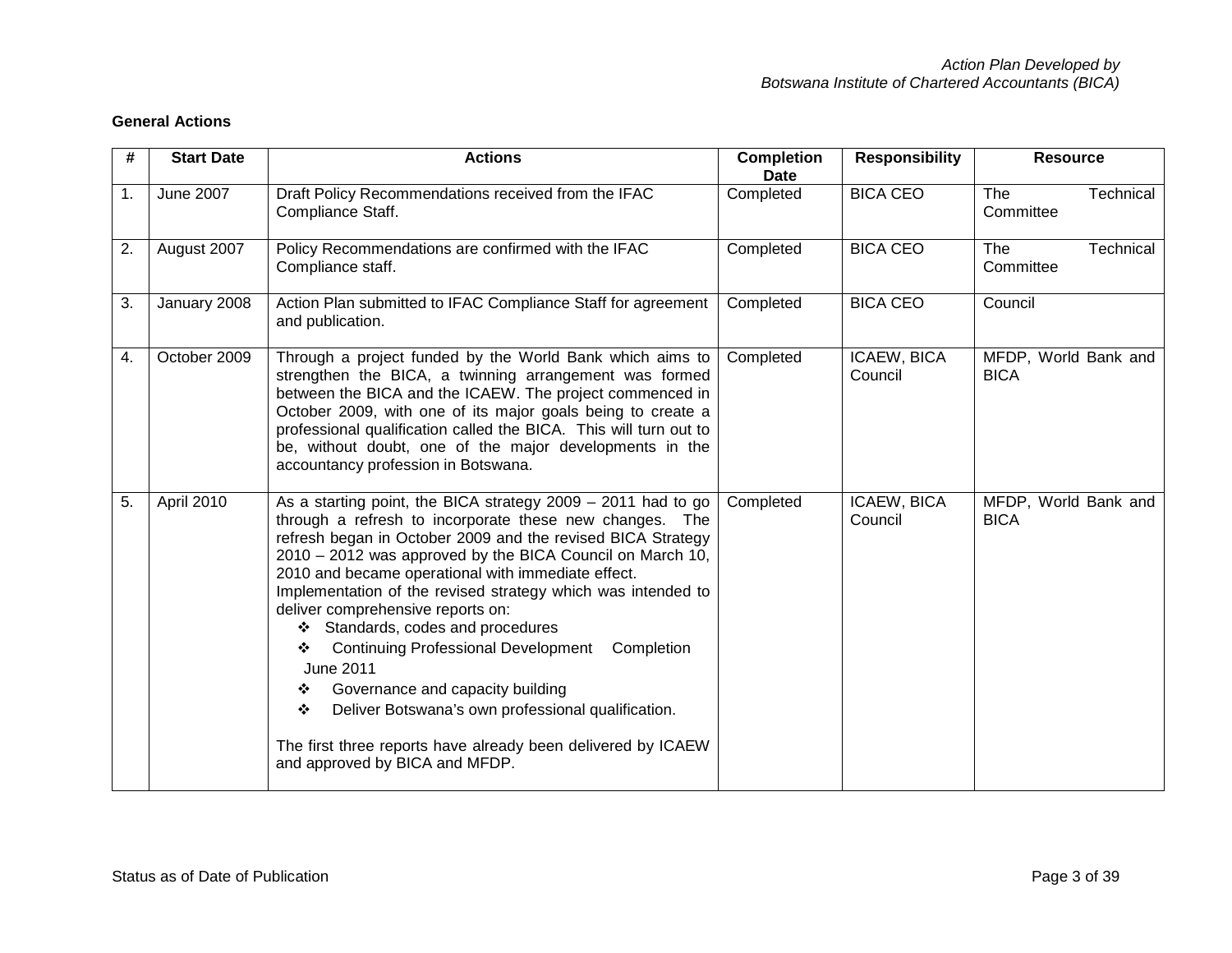| #  | <b>Start Date</b> | <b>Actions</b>                                                                                                                                                                                                                                                                                                                                                                                                                                                                                                                                                                                    | <b>Completion</b><br><b>Date</b>       | <b>Responsibility</b>  | <b>Resource</b>                                           |
|----|-------------------|---------------------------------------------------------------------------------------------------------------------------------------------------------------------------------------------------------------------------------------------------------------------------------------------------------------------------------------------------------------------------------------------------------------------------------------------------------------------------------------------------------------------------------------------------------------------------------------------------|----------------------------------------|------------------------|-----------------------------------------------------------|
| 6. |                   | The professional qualification has also been largely delivered -<br>The enabling legislation was passed in July/August 2010<br>➤<br>and implemented on April 1, 2011 thus establishing the<br>new Botswana Institute of Chartered Accountants (BICA).<br>The Examination processes running smoothly and the<br>➤<br>BICA curriculum fully implemented.<br>Study material from ICAEW also completed.<br>➤<br>Local variant study material completed.<br>⋗                                                                                                                                          | Completed                              | ICAEW, BICA<br>Council | MFDP, World Bank and<br><b>BICA</b>                       |
| 7. | <b>July 2012</b>  | The BICA Strategy 2013-2016<br>The Institute identified four Key Focus Areas(KFAs) to<br>concentrate on during the plan period and these are:<br>1. Positioning the BICA qualification and brand<br>Increasing the number of BICA members and<br>2.<br>professional accountants in the country<br>Ensuring that BICA attains sustainability, and<br>3.<br>Improving the services that BICA offers.<br>4.                                                                                                                                                                                          | Completed<br>Implementation<br>ongoing | <b>BICA Council</b>    | BICA and independent<br>consultant-Innolead<br>Consulting |
| 8. | <b>July 2017</b>  | The new BICA Strategy 2017-2021<br>The Institute identified twelve Key Focus Areas (KFAs) to<br>concentrate on during the plan period and these are:<br>1. To increase revenue generation<br>To increase registration of accountants in the country<br>To enhance the BICA qualification<br>To improve the CPD program<br>4.<br>To improve customer service<br>5.<br>To develop public sector support services<br>6.<br>To improve marketing and communication<br>To strengthen partnership management<br>8.<br>To leverage technology<br>9.<br>10. To improve the monitoring of non- audit firms | Completed<br>Implementation<br>ongoing | <b>BICA Council</b>    | BICA and independent<br>consultant-Innolead<br>Consulting |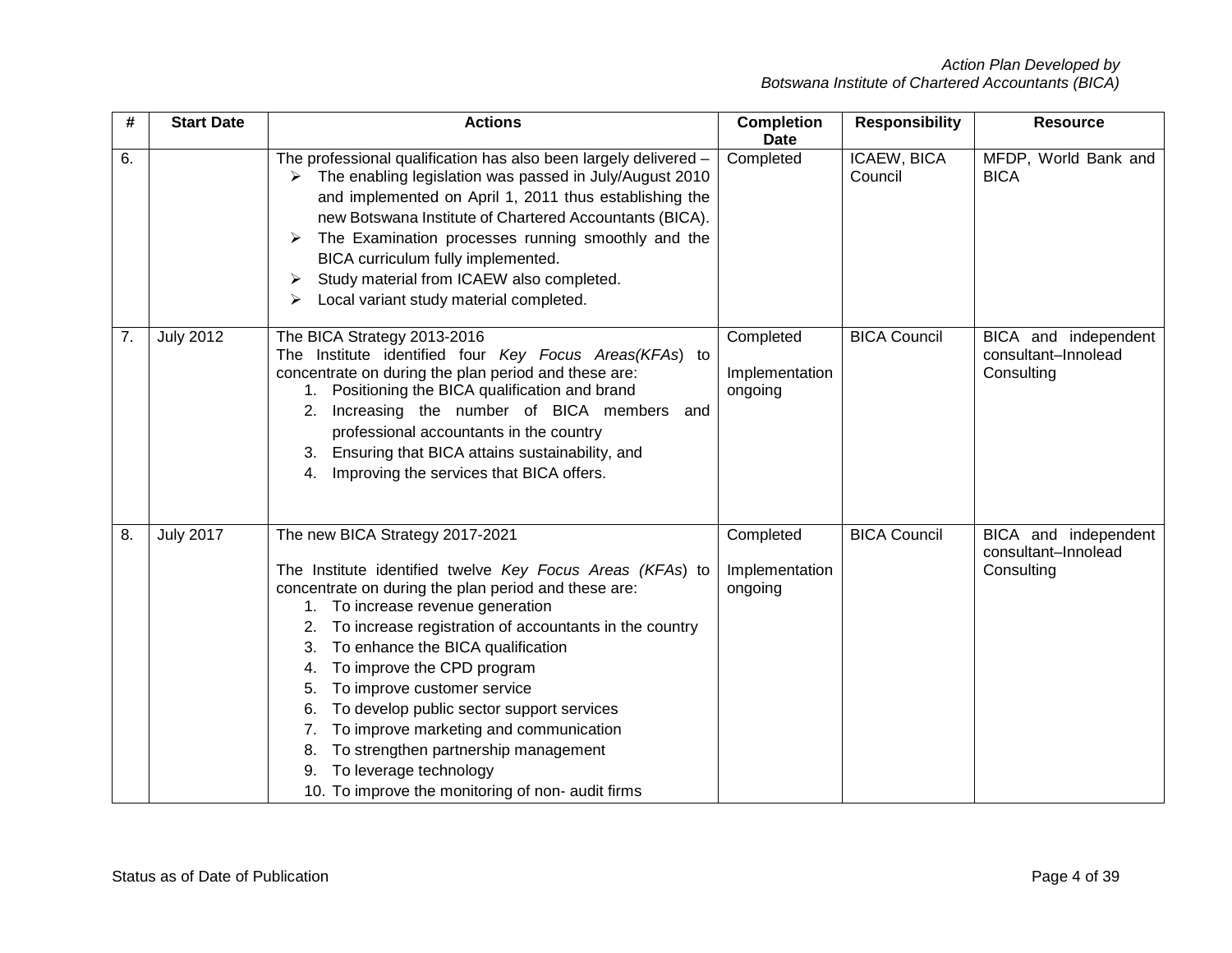|  | <b>Start Date</b> | Actions                                                                                                | <b>Completion</b><br>Date | <b>Responsibility</b> | <b>Resource</b> |
|--|-------------------|--------------------------------------------------------------------------------------------------------|---------------------------|-----------------------|-----------------|
|  |                   | 11. To improve management skills through coaching and<br>mentoring<br>12. To improve talent management |                           |                       |                 |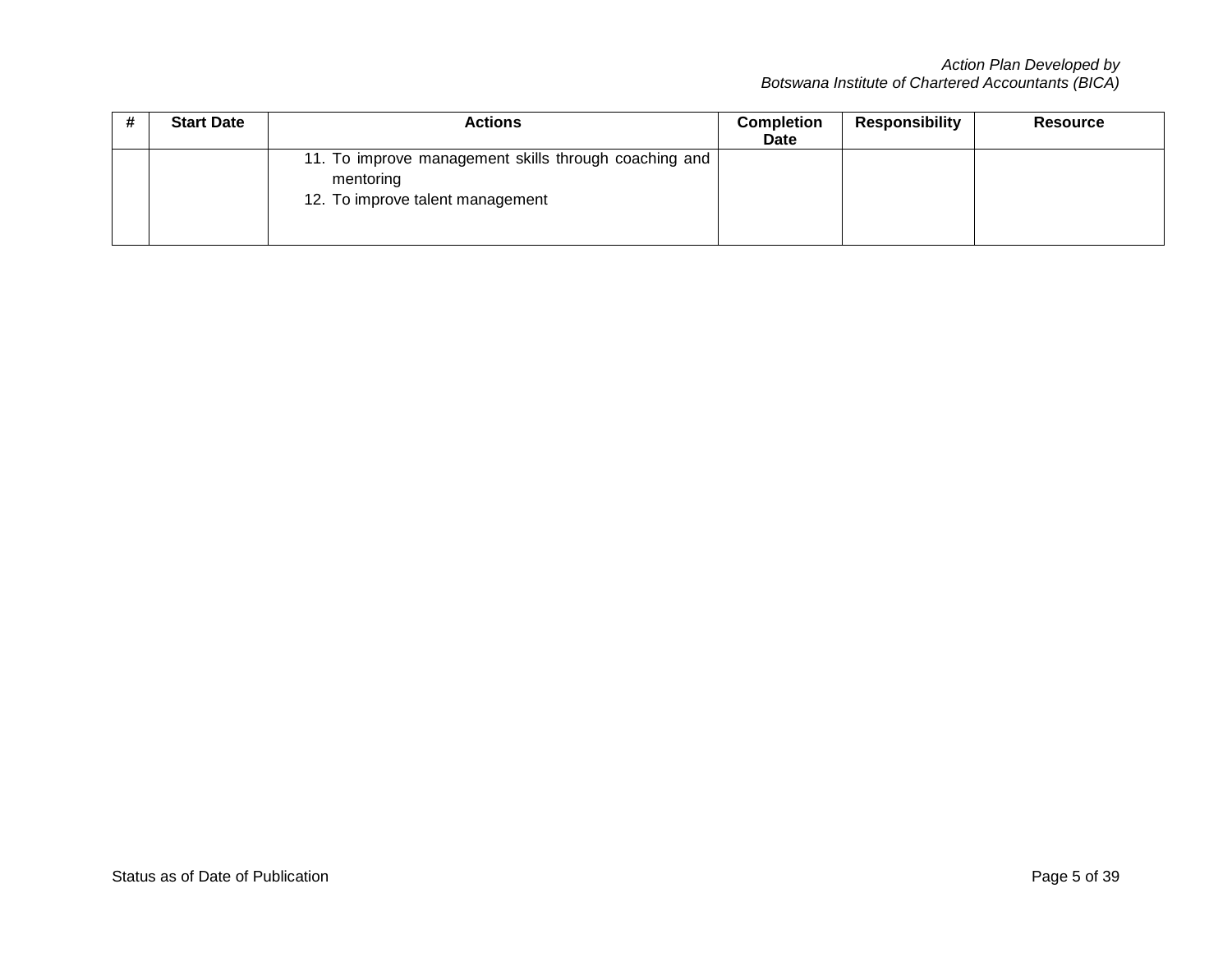Action Plan Subject:<br> **Action Plan Objective:** To develop BICA's Quality Ass **Action Plan Objective:** To develop BICA's Quality Assurance Review System in line with SMO 1 requirements

| Star<br>Date | <b>Actions</b> | noletior<br>.nr | .<br>sponsibilitv<br>Ke. | <b>Resource</b> |
|--------------|----------------|-----------------|--------------------------|-----------------|
|              |                | . .<br>υαιτ     |                          |                 |

#### *Background*

The accountancy profession in Botswana is governed by two pieces of legislation; the Accountants Act 2010 and the Financial Reporting Act 2010. Prior to 2010, only one Act, the Accountants Act 1988 existed and it governed the Institute as a professional accountancy body, while the Institute also played the role of a regulator and oversight authority.

The Financial Reporting Act 2010 established the Botswana Accountancy Oversight Authority as a body independent of the Institute to regulate the auditors of public interest entities, oversee the financial reporting and auditing of public interest entities and also oversee all professional accountancy bodies in Botswana, including BICA. BAOA is also the only standards Setter in the country in the areas of financial reporting and auditing.

It should be noted that with the Botswana Accountancy Oversight Authority (BAOA) now in place, the reviews of all Certified Auditors are conducted by BAOA on behalf of BICA. BICA's Audit Practices Procedures require that such inspections be undertaken at least once every three years (three-year inspection cycle). If an audit firm or certified auditor passes an inspection, the next review will be carried out after three years. If an audit firm or certified auditor fails a review, that firm or certified auditor will be reviewed again after 18 months. If it fails the second review, a third review is performed after 12 months. If the third review the firm's quality control processes are still found unsatisfactory its practicing certificate is revoked by the BICA Council. The practitioner can reapply after meeting the criteria which includes completion of 240 hours of audit practice supervised by a certified auditor in good standing.

The challenges that the two organizations are currently facing relate to the transitional arrangement of moving some responsibilities from BICA to BAOA as these cannot possibly be all transferred at the same time. A balance must be struck as to the extent, and the pace of the transition. A 2014 MoU signed by BICA and BAOA stipulates that BAOA will undertake reviews of non-PIE certified auditors on behalf of BICA. Accordingly, BAOA is now conducting QA reviews of all audits. Any work that BICA does regarding non-PIE certified auditors, such as investigation and discipline, is understood as being on behalf of BAOA. The MOU was renewed in 2018 for another 2-year period or revision of the two Acts, whichever comes first. Recommendations on the required changes to the two Acts were made to the Honourable Minister and after approval, the Attorney General considered and responded on the changes to be made. The Attorney General is currently considering the final changes proposed by BICA.

The Financial Intelligence Act (FIA) was passed in 2009 and amended in 2018. This Act designates BICA as a supervisory Authority for Anti-Money Laundering (AML), and Countering the Financing of Terrorism and Arms of War Proliferation (CFTP). As the supervisory authority for the accountancy profession, BICA has a responsibility to introduce a programme to monitor the compliance of Accountants with the Act. To discharge its responsibilities, BICA undertook a series of outreach programmes in 2016, 2017 and 2018 to raise awareness amongst members on what their AML and CFTP responsibilities are and how they are supposed to discharge them. In September 2018, BICA introduced AML/CFTP Inspection visits for member firms. These inspections are intended to identify areas of non-compliance with the Financial Intelligence Act and make recommendations and impose sanctions where there is serious non-compliance. These inspections are part of our broader quality assurance monitoring of member firms which meet the best practice requirements of SMO1 as outlined in the checklist attached below.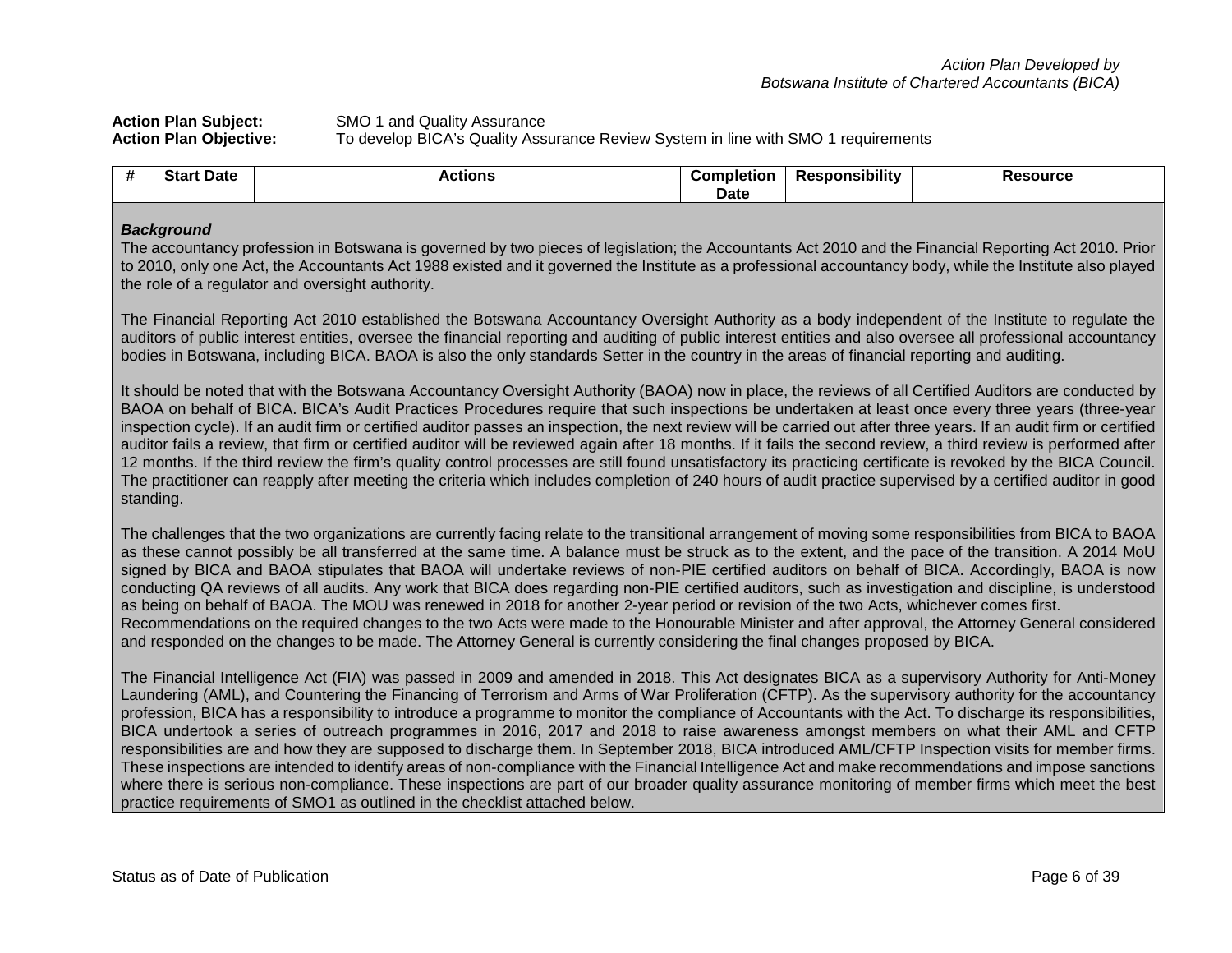| #  | <b>Start Date</b> | <b>Actions</b>                                                                                                                                                                                                                                                                                                                                                                                                                                       | <b>Completion</b><br><b>Date</b> | <b>Responsibility</b>                | <b>Resource</b>                                                                                                                                                                                                                                                                                        |
|----|-------------------|------------------------------------------------------------------------------------------------------------------------------------------------------------------------------------------------------------------------------------------------------------------------------------------------------------------------------------------------------------------------------------------------------------------------------------------------------|----------------------------------|--------------------------------------|--------------------------------------------------------------------------------------------------------------------------------------------------------------------------------------------------------------------------------------------------------------------------------------------------------|
|    |                   | <b>Implementation of the Financial Reporting Act</b>                                                                                                                                                                                                                                                                                                                                                                                                 |                                  |                                      |                                                                                                                                                                                                                                                                                                        |
| 1. | October<br>2013   | Signing of a MOU between BAOA and BICA.                                                                                                                                                                                                                                                                                                                                                                                                              | Completed                        | <b>BAOA</b><br>Board/BICA<br>Council | BAOA Board, BICA Council, and<br>CEO <sub>s</sub>                                                                                                                                                                                                                                                      |
| 2. | October<br>2013   | Transfer of the Audit Quality function from BICA to BAOA.                                                                                                                                                                                                                                                                                                                                                                                            | Completed                        | <b>BAOA</b> and<br><b>BICA CEOS</b>  | <b>BAOA and BICA CEOs</b>                                                                                                                                                                                                                                                                              |
| 3. | October<br>2013   | Development of a proposed list of amendments to the Acts.                                                                                                                                                                                                                                                                                                                                                                                            | August 2016                      | <b>BAOA</b> and<br><b>BICA CEOS</b>  | <b>BAOA and BICA CEOs</b>                                                                                                                                                                                                                                                                              |
| 4. | October<br>2018   | Renewal of a MOU between BAOA and BICA.                                                                                                                                                                                                                                                                                                                                                                                                              | Completed                        | <b>BAOA</b><br>Board/BICA<br>Council | BAOA Board, BICA Council, and<br>CEO <sub>s</sub>                                                                                                                                                                                                                                                      |
| 5. | April 2019        | BAOA and BICA are concerned about the significant delay<br>in passing the revised Acts through Parliament. They are<br>currently engaging the Ministry of Finance and the Attorney<br>General's Office to facilitate speedy resolution of the<br>process.                                                                                                                                                                                            | August 2020                      | <b>BAOA</b><br>Board/BICA<br>Council | <b>BAOA/BICA and Parliament</b>                                                                                                                                                                                                                                                                        |
|    |                   | <b>Actions to Upgrade QA System to Meet SMO 1 Requirements</b>                                                                                                                                                                                                                                                                                                                                                                                       |                                  |                                      |                                                                                                                                                                                                                                                                                                        |
| 6. | <b>July 2007</b>  | Sign a tripartite agreement with ACCA and ECSAFA for<br>ACCA to take over the practice review process from IRBA.<br>The major emphasis of the review by ACCA will shift from<br>the engagement review to the firm review and the<br>principals will now be required to comply with ISQC1 and<br>ISA 220 revised.                                                                                                                                     | Completed                        | <b>BICA CEO</b>                      | President / Council With BICA<br><b>CEO Support</b>                                                                                                                                                                                                                                                    |
| 7. | <b>July 2007</b>  | Publicize these changes in the program in the media and<br>conduct two seminars for practitioners in Francistown on<br>July 24 and in Gaborone on July 26 2007<br>The introduction of ISQC1 into the review process.<br>❖<br>If one Partner in a firm fails the review, all the other<br>❖<br>Partners are reviewed again at the time of the re-<br>review. The other Partners would naturally put<br>pressure on those who do not pass the reviews. | Completed                        | <b>BICA CEO</b>                      | The cost of conducting these<br>seminars is funded from revenues<br>charged to people who attended.<br>In fact the budget set aside for<br>this expenditure was more than<br>recouped from these proceeds.<br>The resource person was Mr.<br>Henk Heyman from South Africa,<br>an expert in the field. |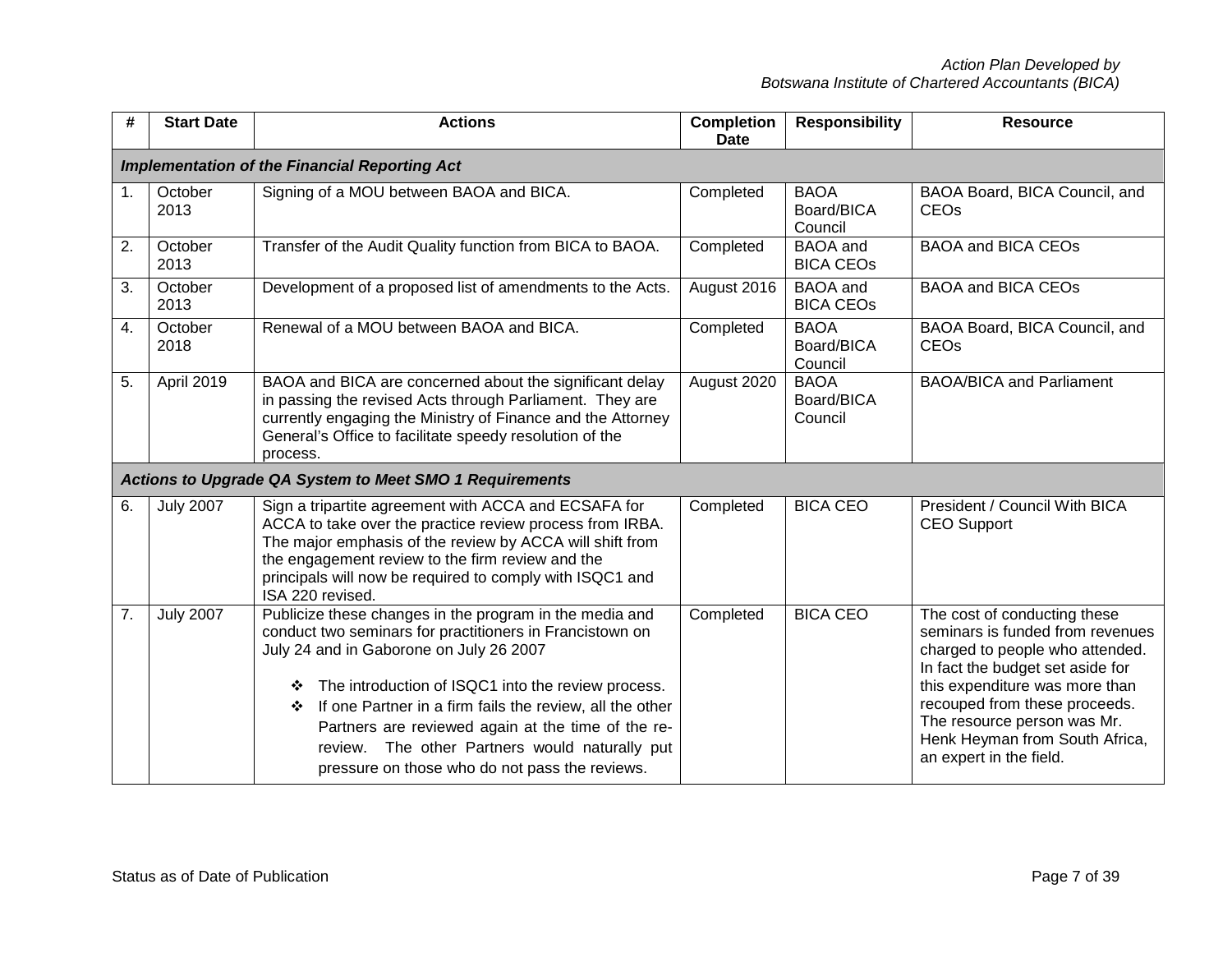| #   | <b>Start Date</b> | <b>Actions</b>                                                                                                                                                                                                                                                                                                                                                                                       | <b>Completion</b><br><b>Date</b> | <b>Responsibility</b>  | <b>Resource</b>                                                                                                                                                                                                                                                                                                                                                                                                                         |
|-----|-------------------|------------------------------------------------------------------------------------------------------------------------------------------------------------------------------------------------------------------------------------------------------------------------------------------------------------------------------------------------------------------------------------------------------|----------------------------------|------------------------|-----------------------------------------------------------------------------------------------------------------------------------------------------------------------------------------------------------------------------------------------------------------------------------------------------------------------------------------------------------------------------------------------------------------------------------------|
|     |                   | We introduced a three strike system where the<br>❖<br>practitioners would lose his practicing certificate on<br>failing for the third time.<br>We invited experts from the UK to hold workshops<br>❖<br>to address the weaknesses identified by the<br>reviews.<br>Two practitioners are currently on a warning to lose<br>❖<br>their practicing certificate should they fail the next<br>re-review. |                                  |                        |                                                                                                                                                                                                                                                                                                                                                                                                                                         |
| 8.  | October<br>2007   | Completion of the first cycle of review of practice reviews in<br>Botswana with The ACCA through the tripartite agreement<br>with ECSAFA and BICA.                                                                                                                                                                                                                                                   | Completed                        | BICA CEO,<br>Council   | BICA CEO, Council and<br>Practicing members.                                                                                                                                                                                                                                                                                                                                                                                            |
| 9.  | October<br>2010   | Identification of weaknesses during the reviews which<br>prompted Council to approve the engagement of an expert<br>from the UK to come and make a two day presentation on<br>practice reviews highlighting the areas where problems<br>normally occur and how they can be addressed.<br>Organization of re-reviews.                                                                                 | Completed                        |                        |                                                                                                                                                                                                                                                                                                                                                                                                                                         |
| 10. | April 2010        | An ICAEW expert made his first visit in 2009 and would be<br>visited again for further review in April 2010.                                                                                                                                                                                                                                                                                         | Completed                        | ICAEW, BICA<br>Council | MFDP, World Bank and BICA                                                                                                                                                                                                                                                                                                                                                                                                               |
| 11. | November<br>2007  | Organization of the third cycle of practice reviews by<br>ACCA. This was the start of the third cycle. The first and<br>second cycles already completed by IRBA.                                                                                                                                                                                                                                     | Completed                        | <b>BICA CEO</b>        | At the April 2007 AGM, a<br>resolution was passed to the<br>effect that practicing fees for<br>practicing members should be<br>increased from P3,300 to<br>P11,000 per year per member to<br>cover for the costs of the<br>practicing review. This coupled<br>with the favorable cost of review<br>from the tripartite agreement<br>between BICA, ACCA and<br><b>ECSAFA</b> meant that the Institute<br>had enough money to finance the |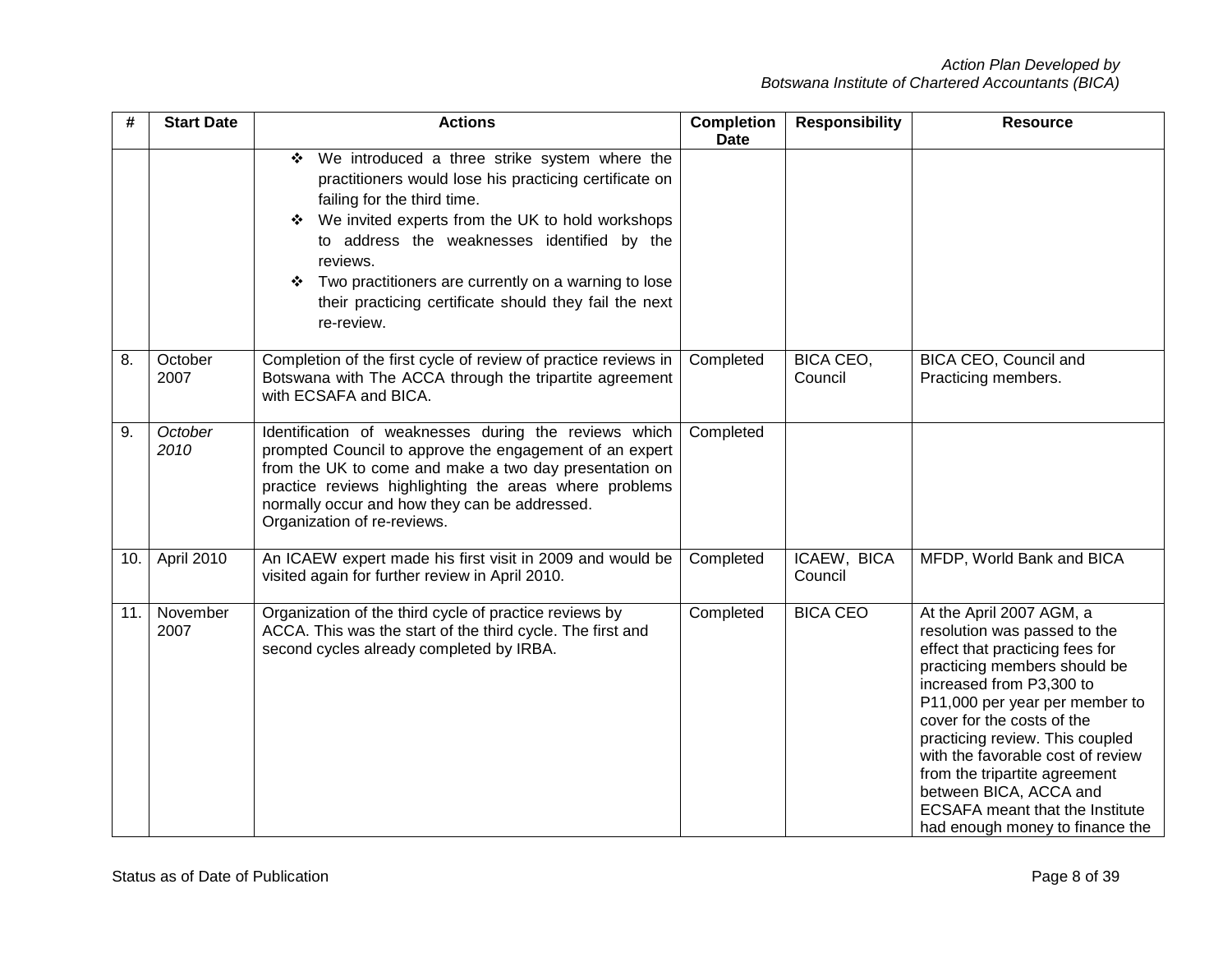| #   | <b>Start Date</b> | <b>Actions</b>                                                                                                                                                                                                                                                                                                                                                                                                                                                                                                                       | <b>Completion</b><br><b>Date</b> | <b>Responsibility</b> | <b>Resource</b>                                                                                                       |
|-----|-------------------|--------------------------------------------------------------------------------------------------------------------------------------------------------------------------------------------------------------------------------------------------------------------------------------------------------------------------------------------------------------------------------------------------------------------------------------------------------------------------------------------------------------------------------------|----------------------------------|-----------------------|-----------------------------------------------------------------------------------------------------------------------|
|     |                   |                                                                                                                                                                                                                                                                                                                                                                                                                                                                                                                                      |                                  |                       | project. The highly subsidized<br>cost to BICA in 2007 was<br>P214,528 and the expected cost<br>for 2008 is P279,909. |
| 12. | November<br>2010  | ACCA Practicing Monitoring Department completed the third<br>cycle of Quality Assurance Reviews with 30% of the firms<br>being successful. The re-reviews showed a much higher<br>success rate due to the Interventions made by the Institute<br>by bringing an expert from the UK and also carrying out CPD<br>events in this area by experts from South Africa.                                                                                                                                                                    | Completed                        |                       | <b>BICA</b>                                                                                                           |
| 13. | November<br>2010  | As part of the World Bank sponsored twinning arrangement,<br>the ICAEW will be delivering an Audit Manual to assist SMPs<br>and also send their experts from their Quality Assurance<br>Department to assist the SMPs through the review process<br>and the manual. The Manual will be delivered electronically<br>to all the member firms involved in Quality Assurance<br>Reviews by the issuing of a renewable license with a UK<br>firm. The first years' licenses being funded by the ICAEW.<br>Delivery expected by July 2011. | Completed                        |                       | <b>BICA</b>                                                                                                           |
| 14. | June 2013         | Progress on re-review.<br>A total of 12 members referred to the Disciplinary<br>committee.<br>After further scrutiny, hearings were held for only 4 members<br>by the Disciplinary Committee. A recommendation was<br>made to Council for their certificates to be revoked. Council<br>upheld the decision.                                                                                                                                                                                                                          | Completed<br>September<br>2014   | <b>BICA Council</b>   | <b>Disciplinary Committee</b>                                                                                         |
| 15. | April 2016        | At the April 2016 AGM it was approved that fees should be<br>increased by a standard rate of 5% annually.                                                                                                                                                                                                                                                                                                                                                                                                                            | Ongoing                          | <b>BICA CEO</b>       | <b>BICA Council</b>                                                                                                   |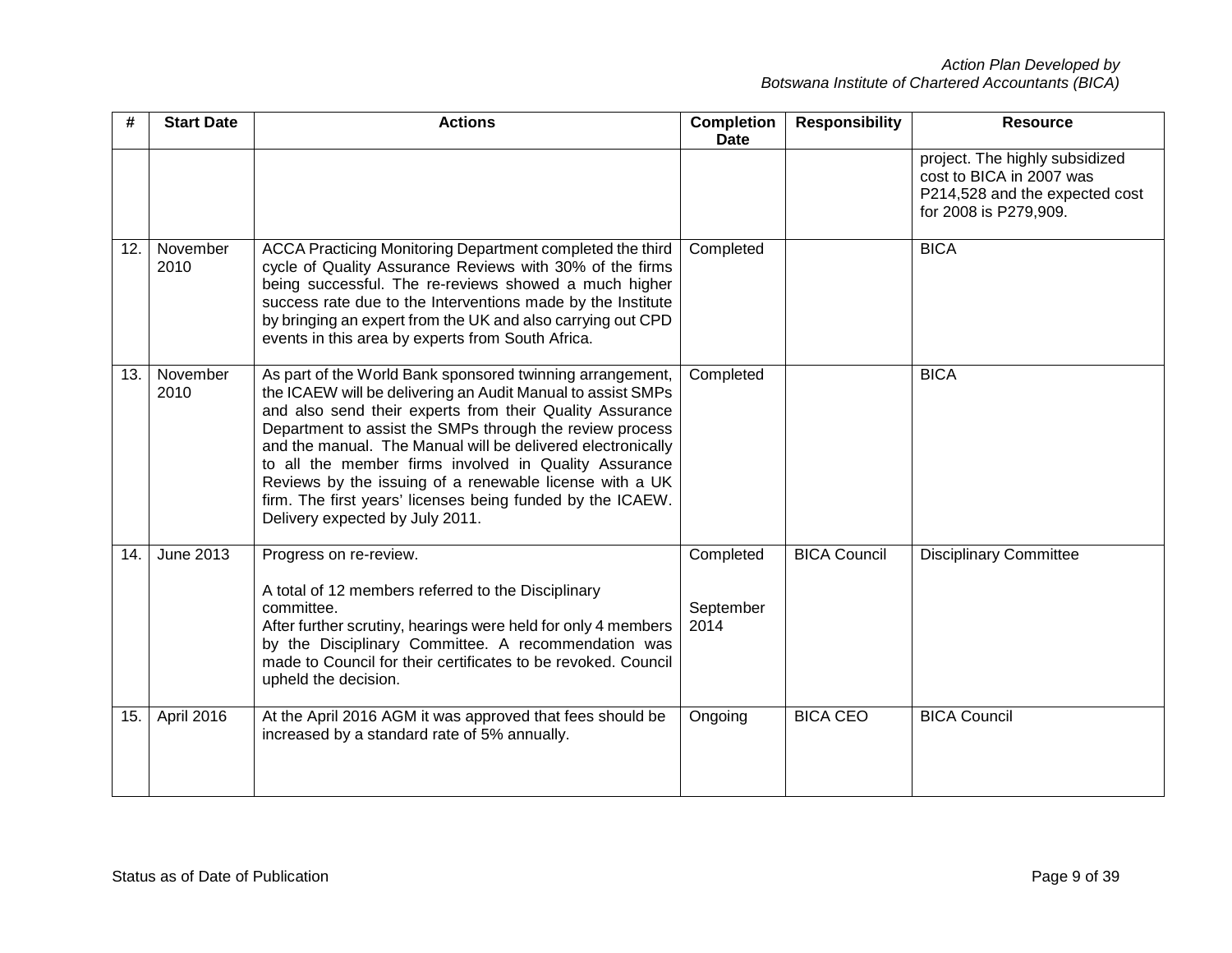| #     | <b>Start Date</b> | <b>Actions</b>                                                                                                                                                                                                                                                                                                            | <b>Completion</b><br><b>Date</b> | <b>Responsibility</b> | <b>Resource</b>                                                   |
|-------|-------------------|---------------------------------------------------------------------------------------------------------------------------------------------------------------------------------------------------------------------------------------------------------------------------------------------------------------------------|----------------------------------|-----------------------|-------------------------------------------------------------------|
| 16.   | <b>June 2017</b>  | ISQC1 training was provided to non-audit member firms of<br>BICA as a prelude to introducing quality reviews for these<br>firms. The quality reviews were started in November 2017<br>and would be conducted over an appropriate cycle going<br>forward.                                                                  | <b>June 2017</b>                 | <b>BICA CEO</b>       | <b>Practice Review Committee</b>                                  |
| 17.   | October<br>2017   | ISQC1 training was provided to all audit firms of non-public<br>interest entities. It was decided to introduce this as an<br>annual event                                                                                                                                                                                 | October<br>2017                  | <b>BICA CEO</b>       | <b>Practice Review Committee</b>                                  |
| 18.   | September<br>2018 | Quality Assurance reviews were introduced for Non-Audit<br>member firms and the reviews are currently ongoing on a<br>three year cycle similar to the audit firms' review cycle.<br>ISQC1 training was also provided to the firms in August<br>2018 and an annual refresher would be provided in August<br>2019.          | Ongoing                          | <b>BICA CEO</b>       | <b>Practice Review Committee</b>                                  |
|       |                   | <b>Future Review and Maintaining Ongoing Processes</b>                                                                                                                                                                                                                                                                    |                                  |                       |                                                                   |
| 19.   | Ongoing           | Consider future review of the QA system and possibly<br>transfer of the responsibilities to BICA after building<br>necessary capacities. This includes updating the Action<br>Plan for future activities as necessary to ensure that BICA's<br>QA system is operating effectively and in line with SMO 1<br>requirements. | Ongoing                          | <b>BICA CEO</b>       | <b>Technical Committee</b>                                        |
|       |                   | <b>Review of BICA's Compliance Information</b>                                                                                                                                                                                                                                                                            |                                  |                       |                                                                   |
| 20.   | Ongoing           | Perform periodic review of BICA's response and update<br>sections relevant to SMO 1 as necessary.                                                                                                                                                                                                                         | Ongoing                          | <b>BICA CEO</b>       | <b>Technical Committee</b>                                        |
|       |                   | <b>COMPLIANCE WITH FINANCIAL INTELLIGENCE ACT</b>                                                                                                                                                                                                                                                                         |                                  |                       |                                                                   |
| 21. l | November<br>2018  | Training of BICA members on the responsibilities for<br>AML/CFTP imposed on them by the FIA                                                                                                                                                                                                                               | 05<br>December<br>2018           | <b>BICA CEO</b>       | Financial Intelligence Agency,<br><b>BICA Technical Committee</b> |
| 22.   | March 2019        | Training of all BICA staff on AML/CFTP and supervisory<br>activities                                                                                                                                                                                                                                                      | 25 March<br>2019                 |                       |                                                                   |
| 23.   | April 2019        | Development of a guidance manual for members to support<br>them in developing compliance programmes in their<br>organisations.                                                                                                                                                                                            | 18 March<br>2019                 | <b>BICA CEO</b>       | <b>BICA Technical Committee</b>                                   |
| 24.   | April 2019        | AML risk assessment for the accountancy sector                                                                                                                                                                                                                                                                            | Ongoing                          | <b>BICA CEO</b>       | <b>BICA Technical Committee</b>                                   |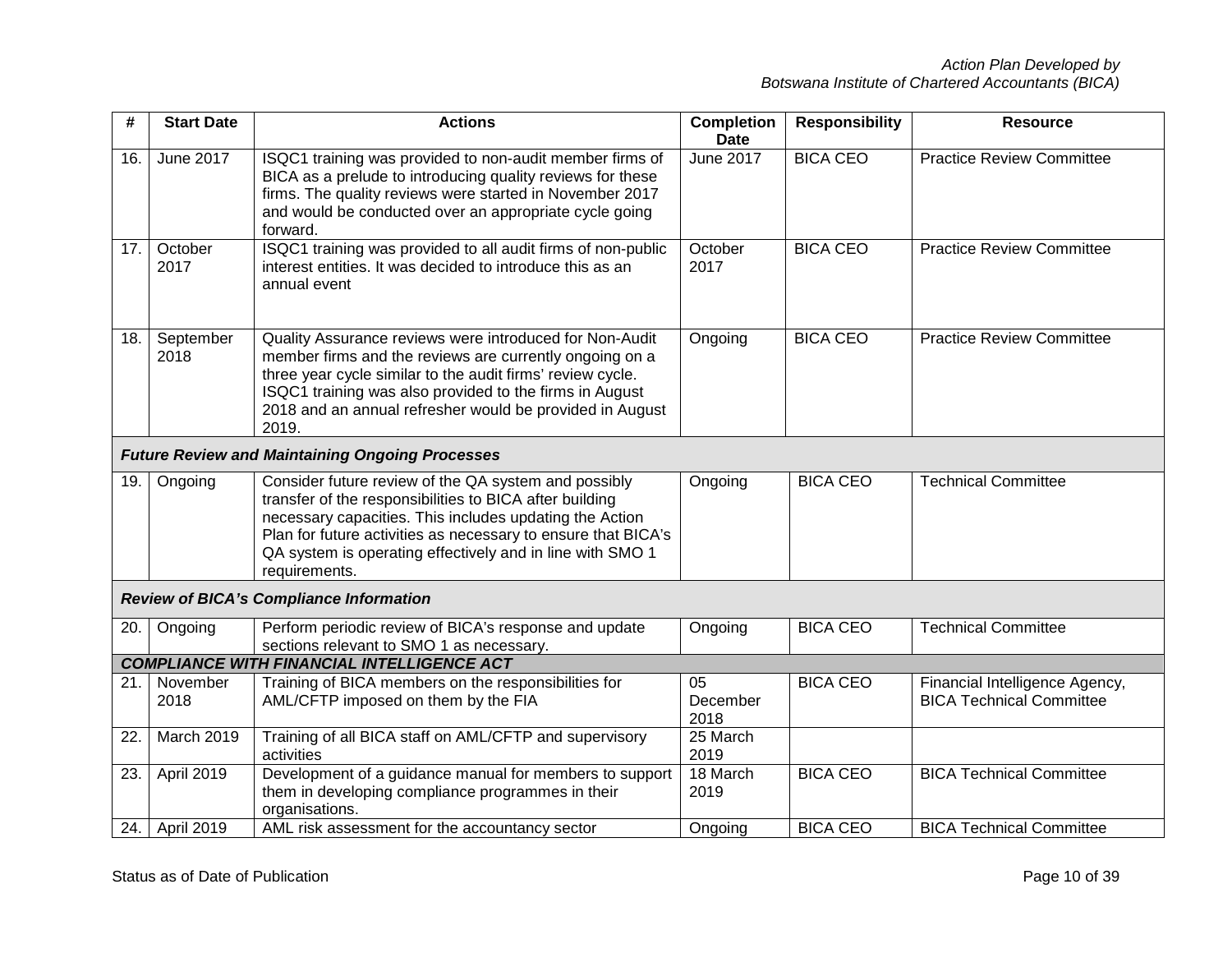# **Main Requirements of SMO 1**

| <b>Requirements</b>                                                                                                                                                                                     | <b>BAOA</b>          | <b>BICA</b>          | <b>Comments</b>                                                                                                                                                                                                                                                                                                      |
|---------------------------------------------------------------------------------------------------------------------------------------------------------------------------------------------------------|----------------------|----------------------|----------------------------------------------------------------------------------------------------------------------------------------------------------------------------------------------------------------------------------------------------------------------------------------------------------------------|
|                                                                                                                                                                                                         | Yes   No   Partially | Yes   No   Partially |                                                                                                                                                                                                                                                                                                                      |
| Scope of the system<br>1. At a minimum, mandatory QA reviews<br>are required for all audits of financial<br>statements.                                                                                 | Yes                  |                      | BICA has an MOU with BAOA which requires<br>BAOA to perform quality assurance reviews for<br>audit firms so BICA does not directly perform<br>QA monitoring for audit firms. BAOA as the<br>regulator for PIE audit firms, also monitors them<br>directly by performing Quality Assurance<br>Reviews on those firms. |
| <b>Quality Control Standards and Other Quality</b><br><b>Control Guidance</b><br>2. Firms are required to implement a<br>system of quality control in accordance<br>with the quality control standards. | Yes                  | Yes                  | All firms are required to implement Quality<br>control systems and BAOA reviews audit firms<br>for compliance while BICA reviews non-audit<br>firms                                                                                                                                                                  |
| Most up to date versions of ISQC 1 and<br>3.<br>other relevant ISA are adopted as the<br>quality control standards.                                                                                     | Yes                  | Yes                  | BAOA as the standard setter adopts all ISAs<br>and ISQC1 and their amendments immediately<br>they are issued.                                                                                                                                                                                                        |
| Member Body assists firms in<br>4.<br>understanding the objectives of quality<br>control and in implementing and<br>maintaining appropriate systems of<br>quality control.                              |                      | Yes                  | BICA assists member firms by providing free<br>training sessions on the objectives and<br>implementation of quality control standards.                                                                                                                                                                               |
| <b>Review cycle</b><br>5. A cycle-based, risk-based, or a mixed<br>approach for selecting firms for QA<br>review is used.                                                                               | Yes                  | Yes                  | As mentioned above, BAOA performs reviews<br>for audit firms while BICA performs reviews for<br>non-audit firms. They are both cycle-based.                                                                                                                                                                          |
| For cycle-based approach, quality<br>6.<br>control reviews are required to take<br>place at least every six years (and<br>every three years for audits of public<br>interest entities).                 | Yes                  | Yes                  | BAOA reviews for audit firms have a three year<br>cycle while BICA reviews for non-audit firms<br>have a six year cycle.                                                                                                                                                                                             |
| <b>QA Review Team</b><br>7. Independence of the QA Team is<br>assessed and documented.                                                                                                                  | Yes                  | Yes                  | Confirmed by inspection of QA review files at<br><b>BICA and BAOA</b>                                                                                                                                                                                                                                                |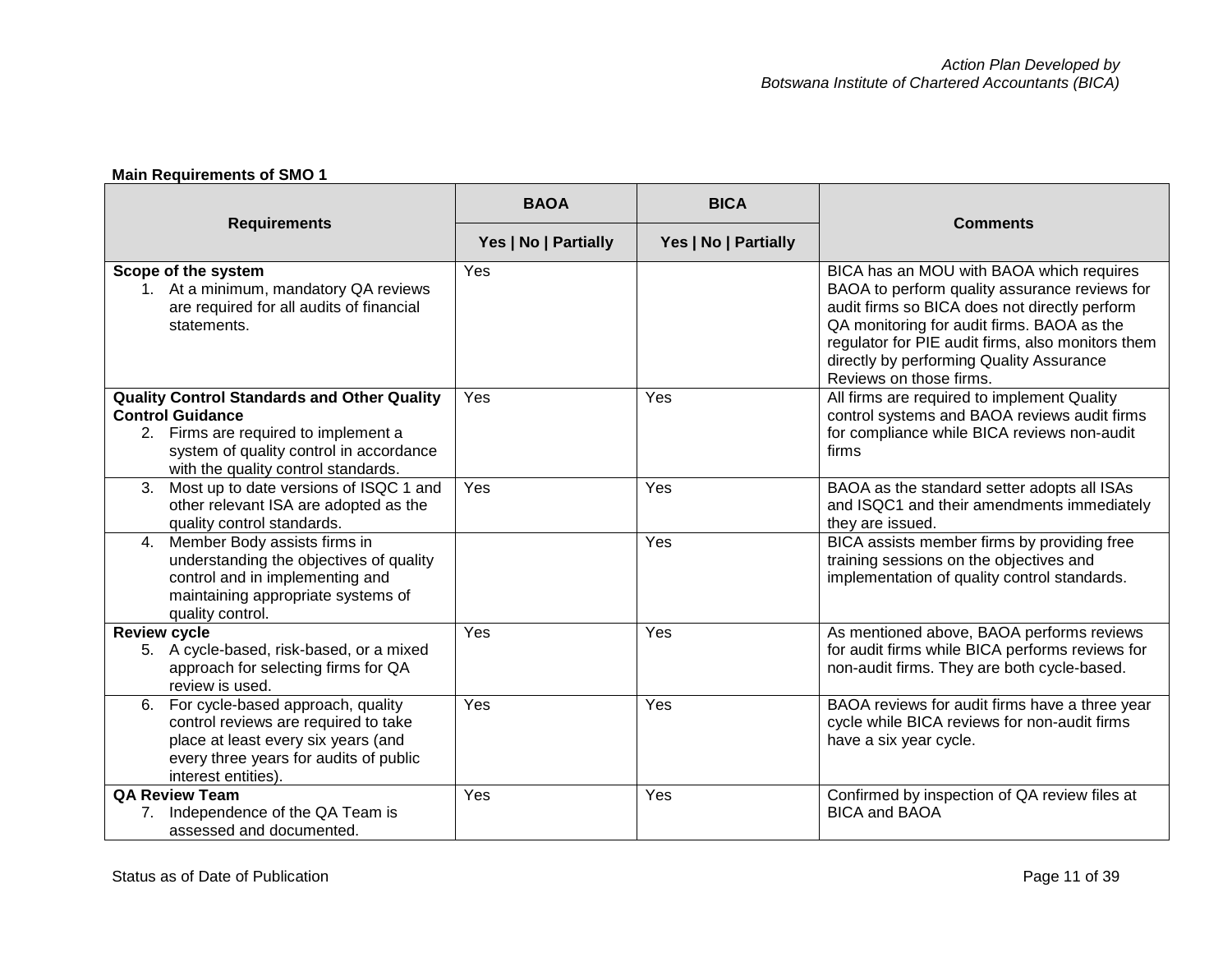|                                                                                                                                                                                                               | <b>BAOA</b>                                  | <b>BICA</b> | <b>Comments</b>                                                                                                                                                                                                                                                                                                    |
|---------------------------------------------------------------------------------------------------------------------------------------------------------------------------------------------------------------|----------------------------------------------|-------------|--------------------------------------------------------------------------------------------------------------------------------------------------------------------------------------------------------------------------------------------------------------------------------------------------------------------|
| <b>Requirements</b>                                                                                                                                                                                           | Yes   No   Partially<br>Yes   No   Partially |             |                                                                                                                                                                                                                                                                                                                    |
| QA Team possesses appropriate levels<br>8.<br>of expertise.                                                                                                                                                   | Yes                                          | Yes         | All members of both BICA and BAOA QA teams<br>are experienced professional accountants.                                                                                                                                                                                                                            |
| <b>Reporting</b><br>Documentation of evidence supporting<br>9.<br>the quality control review report is<br>required.                                                                                           | Yes                                          | Yes         | Confirmed by inspection of QA review files at<br><b>BICA and BAOA</b>                                                                                                                                                                                                                                              |
| 10. A written report is issued upon<br>conclusion of the QA review and<br>provided to the firm/partner reviewed.                                                                                              | Yes                                          | Yes         | Confirmed by inspection of QA review files at<br><b>BICA and BAOA</b>                                                                                                                                                                                                                                              |
| <b>Corrective and disciplinary actions</b><br>11. Reviewed firms/partners are required to<br>make timely adjustments to meet<br>recommendations from the review<br>report.                                    | Yes                                          | Yes         | Confirmed by inspection of QA review files at<br><b>BICA and BAOA</b>                                                                                                                                                                                                                                              |
| 12. QA review system is linked to the<br>Investigation and Discipline system.                                                                                                                                 | Yes                                          | Yes         | QA review files are presented to the practice<br>review committee which recommends action to<br>the BICA Council, which includes disciplinary<br>measures, referred to the Disciplinary<br>committee. BAOA also has a practice review<br>which recommends action to the enforcement<br>committee for PIE auditors. |
| <b>Consideration of Public Oversight</b><br>13. The body responsible for QA reviews<br>cooperates with its oversight body and<br>shares information on the functioning of<br>the QA review system, as needed. | Yes                                          | Yes         | Cooperation is enforced through the MOU and<br>requirements of Financial Reporting Act which<br>requires the sharing of information.                                                                                                                                                                               |
| Regular review of implementation and<br>effectiveness<br>14. Regular reviews of implementation and<br>effectiveness of the system are<br>performed.                                                           | Yes                                          | Yes         | reviews are performed through the practice<br>review committees of both organisations.                                                                                                                                                                                                                             |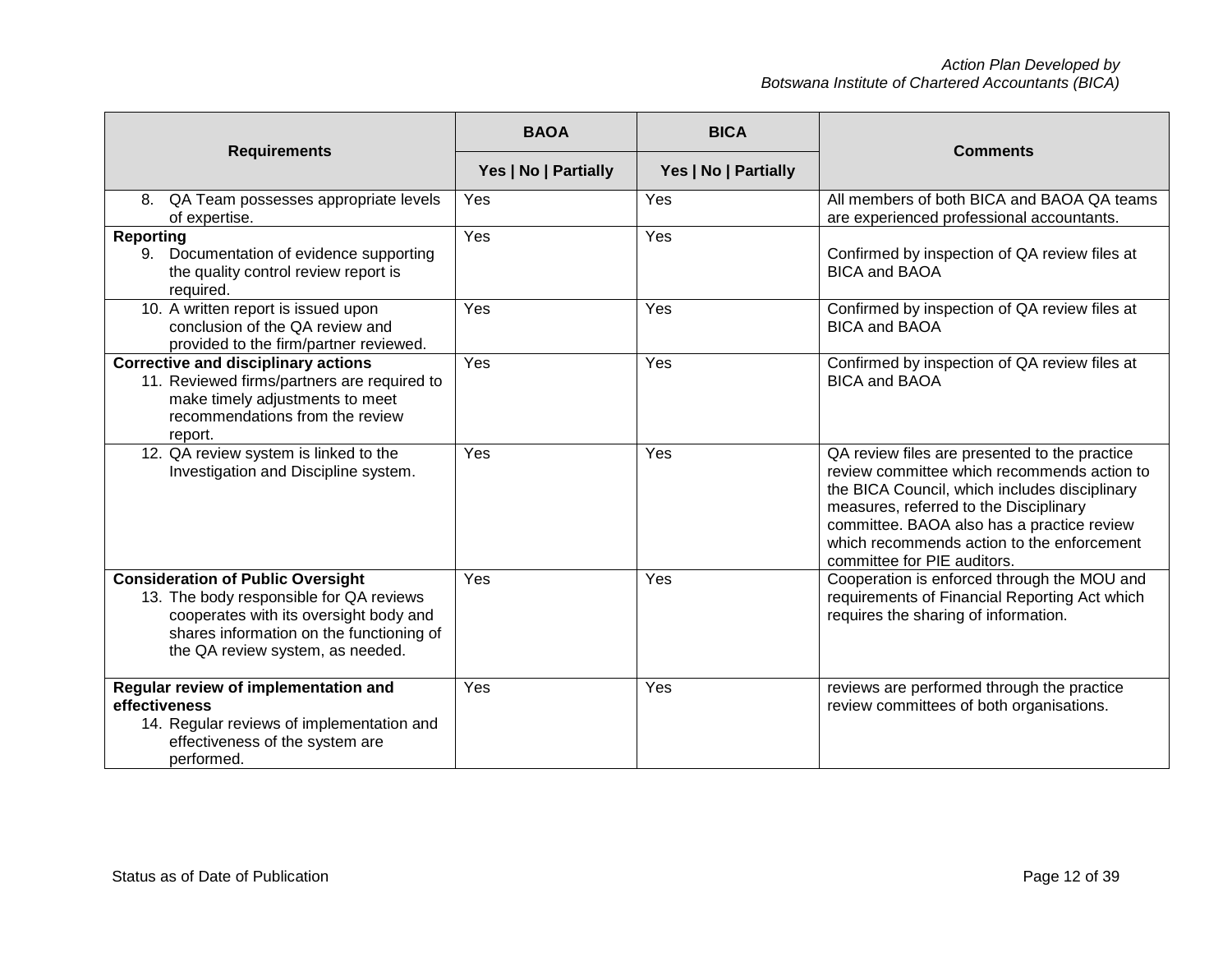**Action Plan Subject:** SMO 2 and International Education Standards<br> **Action Plan Objective:** Ensure that all IES requirements are incorpora **Action Plan Objective:** Ensure that all IES requirements are incorporated into BICA's education requirements

| . IT | Start<br>Date | Actions | Completion<br>Date | <b>Sponsibility</b><br>ке | Resource |  |  |
|------|---------------|---------|--------------------|---------------------------|----------|--|--|
|      | $D = -1$      |         |                    |                           |          |  |  |

#### *Background*

The Accountants Act 2010 clarifies that BICA membership and mutual recognition of other professional bodies should be based on obtaining a professional accountancy qualification and holding membership of an IFAC recognized professional accountancy body.

BICA endeavors to ensure that all its educational requirements incorporate the latest IESs in addition to which it works to ensure the syllabi of academic institutions also reflect the latest IES requirements. Implementation of the new Botswana qualification significantly assists in BICA's compliance with SMO 2 particularly with respect to practical experience requirements.

BICA has worked on developing Botswana's own professional accountancy qualification. The enabling legislation, the Accountants Act 2010 and Financial Reporting Act 2010, were passed in July/August 2010 and implemented on April 1, 2011 thus establishing the new Botswana Institute of Chartered Accountants (BICA).

The BICA qualification has now been running since July 2011. Study material from ICAEW is used on all the modules except law and taxation which are local. The study materials developed locally for the qualification are reviewed annually to incorporate changes in legislation. Local experts are engaged to prepare study materials based on the Company Law and Taxation.

Student intakes and examinations are held at six months intervals in line with practices by other professional accountancy bodies running similar programmes. Initially challenges have been experienced in the area of the student pass rates. However, appropriate intervention measures such as the training of trainers and mentoring of students are being undertaken. For instance, two trainers from Kaplan Financial in UK came and conducted a training of trainers course for lecturers from the three accredited tuition providers from 2<sup>nd</sup> to 6<sup>th</sup> September 2013. Another Training of Trainers was conducted by Kaplan in July 2014. Officials have also come from the UK to train BICA staff responsible for students, the students themselves and the Authorised Training Employers through the whole system of maintaining information which will assist on student assessments online. The South African Institute of Chartered Accountants (SAICA) through their Thuthuka wing has also come to teach our students on interview skills and

a student who graduated from the programme has also come to motivate our students. The President of ICAEW also visited in July 2015 and had a session with students and a selected Authorised Training Employers to also get to understand the issues and do some motivation.

BICA planned to introduce its own accounting technician qualification by January 2015; however, after a series of discussions, Council decided that Management should concentrate on ensuring that the BICA qualification is stabilized first before they can start embarking on another demanding Project. It was agreed that for the time being, AAT and Accounting related programmes will be the feeders into the BICA Qualification.

BICA has continued to experience improvements in rate of CPD Returns submissions. Appropriate action is being taken on non-compliant members in line with the BICA Rules. CPD falls under the Education and Training Committee chaired by an elected member of Council

On an annual basis BICA engages tuition providers for qualifications that qualify students for entry into the BICA qualification to ensure that their **programs** are aligned to the BICA curriculum. There is constant engagement with these tuition providers to review curriculum against IES standards.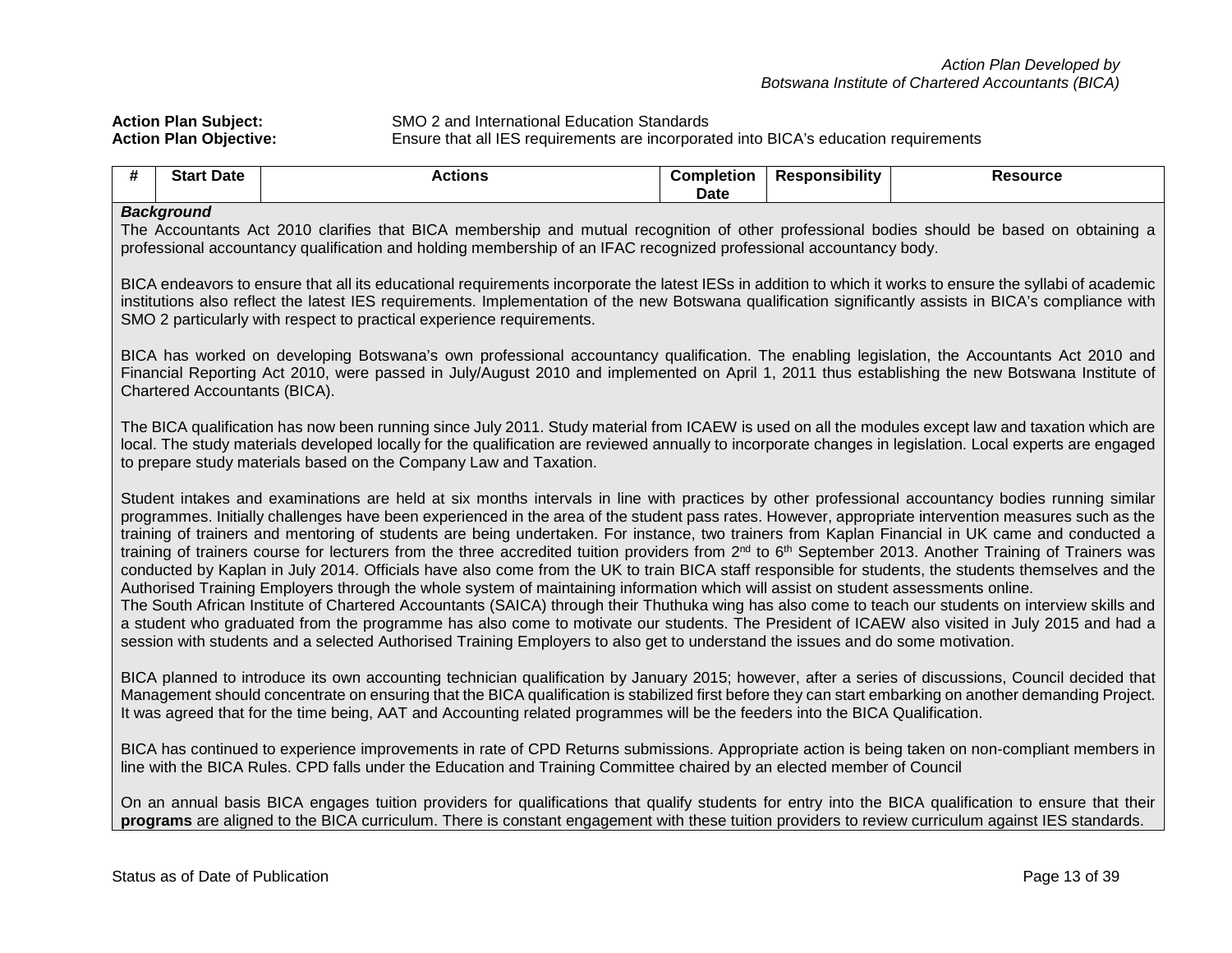<span id="page-13-0"></span>

| #   | <b>Start Date</b>                                                                                                                                                                                                                                                                                                                                                                                                                                                                                                                                                                                                                                                                                                                                    | <b>Actions</b>                                                                                                                                                                                                                                                                                                                             | <b>Completion</b><br><b>Date</b> | <b>Responsibility</b>     | <b>Resource</b>                                                                                                                                                                                                                                                                                                                                                                                                                         |  |  |  |
|-----|------------------------------------------------------------------------------------------------------------------------------------------------------------------------------------------------------------------------------------------------------------------------------------------------------------------------------------------------------------------------------------------------------------------------------------------------------------------------------------------------------------------------------------------------------------------------------------------------------------------------------------------------------------------------------------------------------------------------------------------------------|--------------------------------------------------------------------------------------------------------------------------------------------------------------------------------------------------------------------------------------------------------------------------------------------------------------------------------------------|----------------------------------|---------------------------|-----------------------------------------------------------------------------------------------------------------------------------------------------------------------------------------------------------------------------------------------------------------------------------------------------------------------------------------------------------------------------------------------------------------------------------------|--|--|--|
|     | A new development is that professional qualifications should be accredited on the National Credit and Qualifications Framework (NCQF) by the Botswana<br>Qualifications Authority (BQA). In June 2018 BICA developed policies on withdrawal of qualification, recognition of prior learning, accreditation,<br>qualification development and review, malpractice and maladministration, access and equity, assessment and moderation, complaints and appeals to<br>meet the accreditation requirements of BQA. In August 2018 BICA was accredited as an Awarding Body for the BICA Qualification BQA. Currently BICA<br>has submitted the documents for accreditation of the BICA Qualification and registration as and Education Training Provider. |                                                                                                                                                                                                                                                                                                                                            |                                  |                           |                                                                                                                                                                                                                                                                                                                                                                                                                                         |  |  |  |
|     |                                                                                                                                                                                                                                                                                                                                                                                                                                                                                                                                                                                                                                                                                                                                                      | Increase Clarity Regarding Membership Requirements and Recognition of Foreign Qualifications <sup>3</sup>                                                                                                                                                                                                                                  |                                  |                           |                                                                                                                                                                                                                                                                                                                                                                                                                                         |  |  |  |
| 25. | December<br>2006                                                                                                                                                                                                                                                                                                                                                                                                                                                                                                                                                                                                                                                                                                                                     | A new Financial Reporting Act (FRA) is expected to be<br>passed through Parliament that now clarifies that<br>membership and mutual recognition of other<br>professional bodies should be based on obtaining a<br>professional accountancy qualification and holding<br>membership of an IFAC recognized professional<br>accountancy body. | Completed                        | <b>BICACEO</b>            | The Government through the<br>ministry of Finance and development<br>planning spearheads the<br>promulgation of statutes but the<br>Institute as the governing<br>accountancy body has a pivotal role<br>to play in such an endeavor. Council<br>as the governing body coordinates<br>the drafting of legislation affecting<br>the profession by soliciting ideas and<br>comments from its members and<br>from the Technical Committee. |  |  |  |
| 26. | August 2010                                                                                                                                                                                                                                                                                                                                                                                                                                                                                                                                                                                                                                                                                                                                          | The Financial Reporting Act which establishes an<br>Oversight Authority that oversees the profession in<br>Botswana was passed in August 2010 and also<br>implemented on April 1, 2011. It should start operating<br>this year but until it is fully operational, BICA will continue<br>to regulate the profession in Botswana.            | Completed                        | MFDP and<br><b>BICA</b>   | MFDP, BICA and World Bank                                                                                                                                                                                                                                                                                                                                                                                                               |  |  |  |
|     | <b>Work with Universities to Upgrade Curricula</b>                                                                                                                                                                                                                                                                                                                                                                                                                                                                                                                                                                                                                                                                                                   |                                                                                                                                                                                                                                                                                                                                            |                                  |                           |                                                                                                                                                                                                                                                                                                                                                                                                                                         |  |  |  |
| 27. | June 2007                                                                                                                                                                                                                                                                                                                                                                                                                                                                                                                                                                                                                                                                                                                                            | Launch a drive to persuade the UB to consider<br>modifying its curriculum to accommodate exposure to<br>IFRSs, ISAs, and Code of Ethics modules in their<br>curriculum.                                                                                                                                                                    | Completed                        | President-<br><b>BICA</b> | President with CEO<br><b>Education and Training Committee</b>                                                                                                                                                                                                                                                                                                                                                                           |  |  |  |

 $\frac{1}{3}$ <sup>3</sup>The old Financial Reporting Act listed membership requirements and recognized foreign qualifications in schedule IV of the Act. The current situation, however, is that for a member to qualify, he or she has to be professionally qualified and also a member in good standing of a professional accountancy body recognized by IFAC. The discretionary schedule IV criteria no longer exist.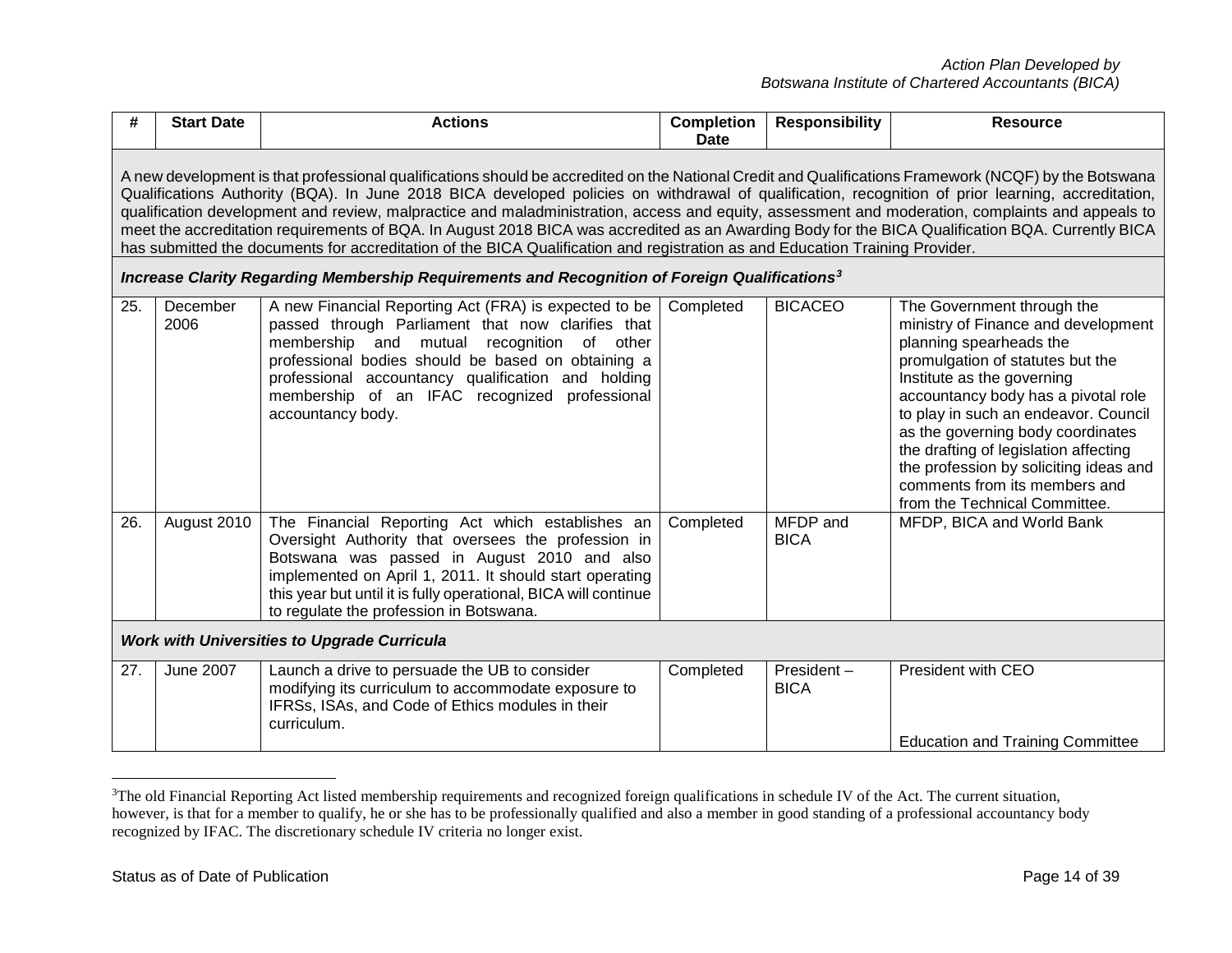| #   | <b>Start Date</b> | <b>Actions</b>                                                                                                                                                                                                                                                                                                                                                                                                                                                                                                                                                                                                                                                                     | <b>Completion</b><br><b>Date</b> | <b>Responsibility</b>                             | <b>Resource</b>                                                                                                                                                                                                                                                                                                                                                                   |
|-----|-------------------|------------------------------------------------------------------------------------------------------------------------------------------------------------------------------------------------------------------------------------------------------------------------------------------------------------------------------------------------------------------------------------------------------------------------------------------------------------------------------------------------------------------------------------------------------------------------------------------------------------------------------------------------------------------------------------|----------------------------------|---------------------------------------------------|-----------------------------------------------------------------------------------------------------------------------------------------------------------------------------------------------------------------------------------------------------------------------------------------------------------------------------------------------------------------------------------|
|     |                   | The on-going drive to persuade the UB to change its<br>Bachelor of Accounting curriculum to include IFRSs,<br>ISAs and Code of Ethics modules is beginning to bear<br>fruit. In 2009, the draft change of curriculum was sent<br>to IFAC for comments. The comments were well<br>received by the University and appropriate changes<br>made. The final draft was approved by the Faculty of<br>Business Advisory Board and subsequently by the<br>University Senate and introduced for the first time in<br>the academic year in August 2010.                                                                                                                                      |                                  | Education and<br>Training<br>Committee and<br>CEO |                                                                                                                                                                                                                                                                                                                                                                                   |
| 28. | <b>June 2008</b>  | Work with ACCA to address updates to the Botswana<br>Accountancy College curriculum (BAC). BAC conducts<br>courses primarily for ACCA and CIMA UK.                                                                                                                                                                                                                                                                                                                                                                                                                                                                                                                                 | Completed                        | President /<br>CEO                                | Council is represented in the<br>Botswana Accountancy College by<br>three elected Council members.<br>ACCA and BICA have a joint<br>examination scheme where certain<br>subject variants like Taxation and<br>Law are to be based on the context<br>of Botswana legislation. Through this<br>representation Council can therefore<br>significantly influence curricula at<br>BAC. |
| 29. | August 2010       | The new curriculum was introduced in August 2010<br>incorporating in its curriculum IFRS, ISAs and Ethics<br>* The Education and Training Committee and<br>Council take the decision to engage the<br>University to review its curriculum of the BA<br>Accounting.<br>The President and the CEO meet with the<br>❖<br>authorities from the University to discuss the<br>short comings of the existing curriculum.<br>University requested to include IFRS, ISA and<br>❖<br>Ethics in its curriculum.<br>Draft curriculum prepared by University and<br>❖<br>sent to the Institute for review.<br>The Institute sought assistance from IFAC and<br>❖<br>got a comprehensive review. | Completed                        | <b>BICA</b> and<br>University of<br>Botswana      | University of Botswana                                                                                                                                                                                                                                                                                                                                                            |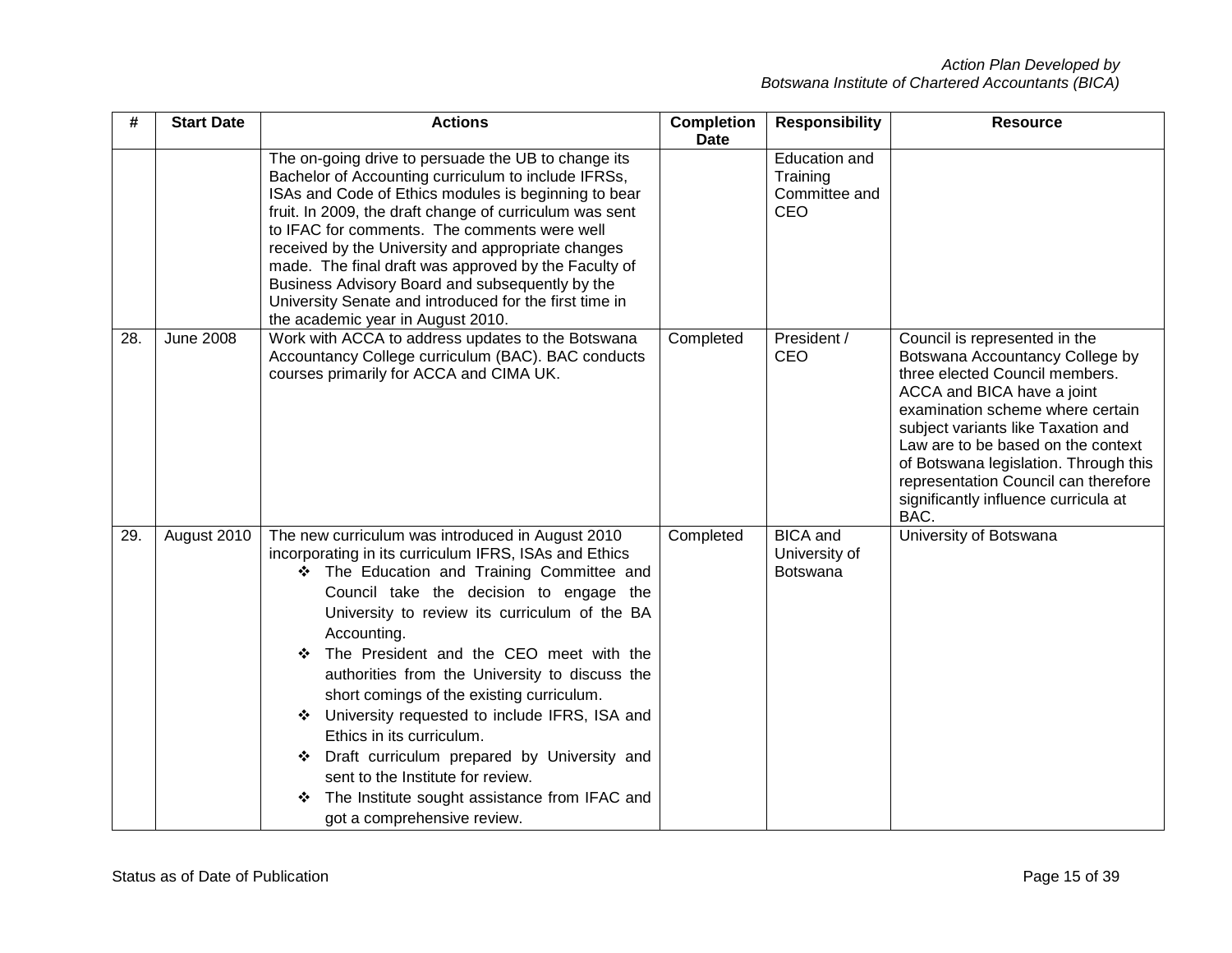| #   | <b>Start Date</b>                      | <b>Actions</b>                                                                                                                                                                                                                                                                                                                                                                                                                                                                                                                                                                                                                                                                                                                                                                                                                                                                                                                                                                                  | <b>Completion</b><br><b>Date</b> | <b>Responsibility</b>            | <b>Resource</b>                                       |
|-----|----------------------------------------|-------------------------------------------------------------------------------------------------------------------------------------------------------------------------------------------------------------------------------------------------------------------------------------------------------------------------------------------------------------------------------------------------------------------------------------------------------------------------------------------------------------------------------------------------------------------------------------------------------------------------------------------------------------------------------------------------------------------------------------------------------------------------------------------------------------------------------------------------------------------------------------------------------------------------------------------------------------------------------------------------|----------------------------------|----------------------------------|-------------------------------------------------------|
|     |                                        | IFAC recommendations incorporated a new<br>❖<br>curriculum passed by Senate and implemented<br>with effect from August 2010.                                                                                                                                                                                                                                                                                                                                                                                                                                                                                                                                                                                                                                                                                                                                                                                                                                                                    |                                  |                                  |                                                       |
|     | <b>Strengthen Practical Experience</b> |                                                                                                                                                                                                                                                                                                                                                                                                                                                                                                                                                                                                                                                                                                                                                                                                                                                                                                                                                                                                 |                                  |                                  |                                                       |
| 30. | October<br>2007                        | Education and Training Committee to discuss and<br>develop work program to consider:<br>How to upgrade practical experience<br>$\bullet$<br>requirements in terms of quality and length of<br>time<br>Accreditation of approved practical experience<br>providers                                                                                                                                                                                                                                                                                                                                                                                                                                                                                                                                                                                                                                                                                                                               | Completed                        | Education &<br>Training          | Council                                               |
| 31. | Sept. 2007                             | Team up with ACCA for approving the relevant<br>practical experience.                                                                                                                                                                                                                                                                                                                                                                                                                                                                                                                                                                                                                                                                                                                                                                                                                                                                                                                           | Completed                        | <b>Education and</b><br>Training | <b>Education and Training and Council</b><br>and ACCA |
| 32. | October<br>2009                        | One of the major advantages of the new Botswana<br>qualification is that it will address the area of Practical<br>Experience Requirement through the introduction of a<br>training contract scheme. ICAEW has been meeting<br>with the World Bank, BICA Council, CEO of audit firms<br>and selected employers, including public sector<br>organizations to kick start the scheme. The first intake<br>for the new professional qualification is expected to<br>start in July 2011.<br>Introduction of Botswana's own professional<br>❖<br>qualification.<br>The qualification to have 450 days of technical<br>❖<br>training with Approved Training Employers<br>(ATEs).<br>ATEs to be accredited by the Institute and<br>❖<br>should satisfy laid down criteria including a well-<br>articulated training program.<br>ATEs<br>should<br>have<br>Qualified<br>❖<br>Persons<br>Responsible for Training (QPRTs) who are<br>professional accountants from IFAC recognized<br>professional bodies. | Completed                        | ICAEW, BICA,<br><b>MFDP</b>      | World Bank, BICA Council, CEO                         |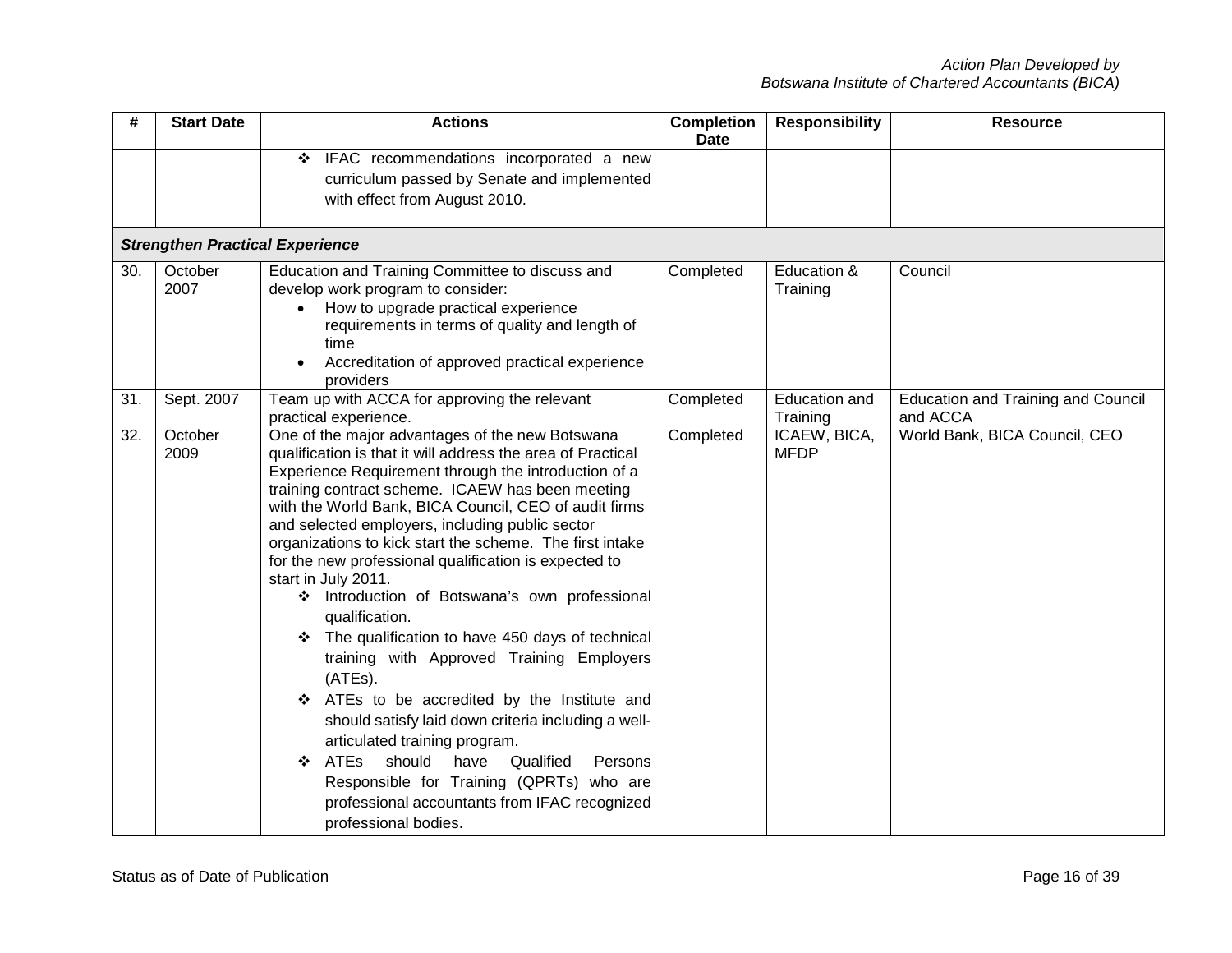| #   | <b>Start Date</b> | <b>Actions</b>                                                                                                                                                                                                                                                                                                                                                                                                                                                                                                                                                                                                                                                                                                                                                                                                                                                                                                                                                                                          | <b>Completion</b><br><b>Date</b> | <b>Responsibility</b>       | <b>Resource</b>                          |
|-----|-------------------|---------------------------------------------------------------------------------------------------------------------------------------------------------------------------------------------------------------------------------------------------------------------------------------------------------------------------------------------------------------------------------------------------------------------------------------------------------------------------------------------------------------------------------------------------------------------------------------------------------------------------------------------------------------------------------------------------------------------------------------------------------------------------------------------------------------------------------------------------------------------------------------------------------------------------------------------------------------------------------------------------------|----------------------------------|-----------------------------|------------------------------------------|
|     |                   | ❖ QPRTs to supervise and monitor students and<br>submit periodic progress reports to the Institute.<br>QPRTs and ATEs also monitored by the<br>❖<br>Institute on a continuous basis.                                                                                                                                                                                                                                                                                                                                                                                                                                                                                                                                                                                                                                                                                                                                                                                                                    |                                  |                             |                                          |
| 33. | December<br>2017  | MOU with Authorised Training Employers<br>Implemented MOU with ATEs to facilitate annual<br>review of ATEs.                                                                                                                                                                                                                                                                                                                                                                                                                                                                                                                                                                                                                                                                                                                                                                                                                                                                                             | Ongoing                          | <b>BICA CEO</b>             | Membership and Examinations<br>Committee |
|     |                   | <b>Introducing the BICA Qualification</b>                                                                                                                                                                                                                                                                                                                                                                                                                                                                                                                                                                                                                                                                                                                                                                                                                                                                                                                                                               |                                  |                             |                                          |
| 34. | <b>July 2011</b>  | The new professional qualification was launched on<br>April 1, 2011 and the first intake of students will be in<br>July 2011.<br>$\triangleright$ The curriculum requires 450 days of technical work<br>experience.<br>The Institute has stated enrolling students.<br>➤<br>A number of Approved Training Employers have<br>➤<br>been accredited<br>The passing of enabling legislation to create the<br>new BICA institute and establish the new<br>qualification. Another related Act was also<br>passed to establish an Oversight Authority call<br>the Botswana Accountancy Oversight Authority<br>(BAOA) to oversee the profession in Botswana.<br>Through a World Bank sponsored twinning<br>❖<br>arrangement with the Institute of Chartered<br>Accountants in England and Wales (ICAEW),<br>the deliverables included:<br>$\triangleright$ Coming up with a three-year strategic<br>plan.<br>Review compliance with standards,<br>➤<br>codes and procedure and come up with<br>recommendations. | Completed                        | ICAEW, BICA,<br><b>MFDP</b> | World Bank, BICA Council, CEO            |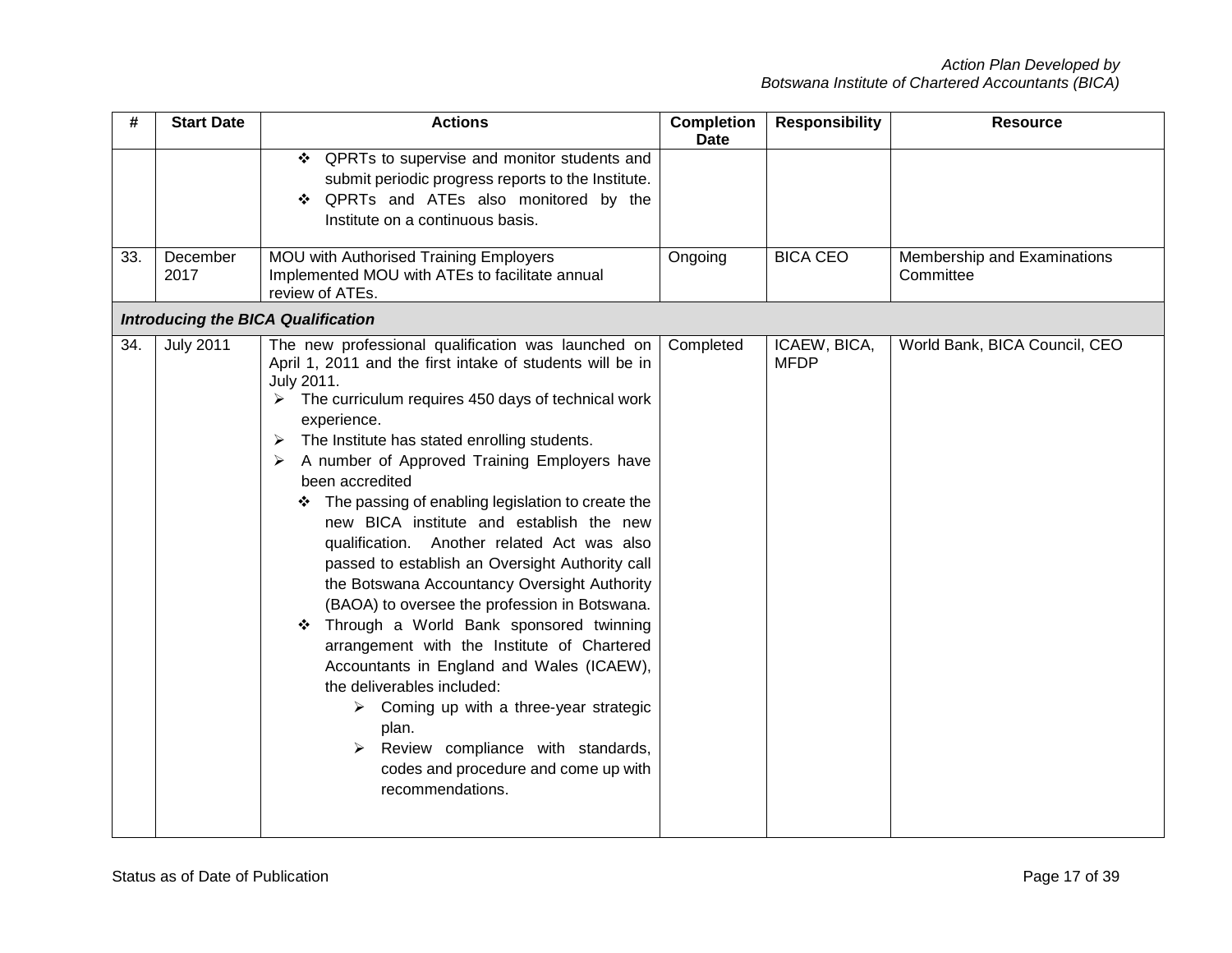| # | <b>Start Date</b> | <b>Actions</b>                                           | <b>Completion</b><br><b>Date</b> | <b>Responsibility</b> | <b>Resource</b> |
|---|-------------------|----------------------------------------------------------|----------------------------------|-----------------------|-----------------|
|   |                   | Review the CPD program and come up<br>➤                  |                                  |                       |                 |
|   |                   | with recommendations.                                    |                                  |                       |                 |
|   |                   | Deliver Botswana's own professional                      |                                  |                       |                 |
|   |                   | qualification.                                           |                                  |                       |                 |
|   |                   | The new qualification involved coming up with a<br>❖     |                                  |                       |                 |
|   |                   | new curriculum.                                          |                                  |                       |                 |
|   |                   | Appointing examiners and moderators.<br>❖                |                                  |                       |                 |
|   |                   | Preparing the study materials and revision               |                                  |                       |                 |
|   |                   | packs.                                                   |                                  |                       |                 |
|   |                   | Registering the new qualification with the<br>❖          |                                  |                       |                 |
|   |                   | regulatory authority, the Tertiary Education             |                                  |                       |                 |
|   |                   | Council.                                                 |                                  |                       |                 |
|   |                   | Training the trainers with Tuition.<br>❖                 |                                  |                       |                 |
|   |                   | Providers.<br>❖                                          |                                  |                       |                 |
|   |                   | Commencing classes in July 2011.<br>❖                    |                                  |                       |                 |
|   |                   | The active students studying the BICA qualification were |                                  |                       |                 |
|   |                   | four hundred and five (405) as at December 2018. The     |                                  |                       |                 |
|   |                   | student performance in examinations requires some        |                                  |                       |                 |
|   |                   | attention. A number of interventions to improve the      |                                  |                       |                 |
|   |                   | examinations pass rate have been put in place, these     |                                  |                       |                 |
|   |                   | include:                                                 |                                  |                       |                 |
|   |                   | • Organising annual examiners feedback sessions for      |                                  |                       |                 |
|   |                   | the local variant papers where lecturers from the        |                                  |                       |                 |
|   |                   | Accredited Tuition Providers are invited. This acts as a |                                  |                       |                 |
|   |                   | forum for lecturers and examiners to discuss the         |                                  |                       |                 |
|   |                   | teaching focus areas and to improve lecturer's           |                                  |                       |                 |
|   |                   | knowledge on the teaching and assessment methods         |                                  |                       |                 |
|   |                   | used.                                                    |                                  |                       |                 |
|   |                   | . The Institute will intensify its monitoring role by    |                                  |                       |                 |
|   |                   | conducting regular monthly inspections of Tuition        |                                  |                       |                 |
|   |                   | Providers as part of the quality control monitoring      |                                  |                       |                 |
|   |                   | process as compared to the previous use of quarterly     |                                  |                       |                 |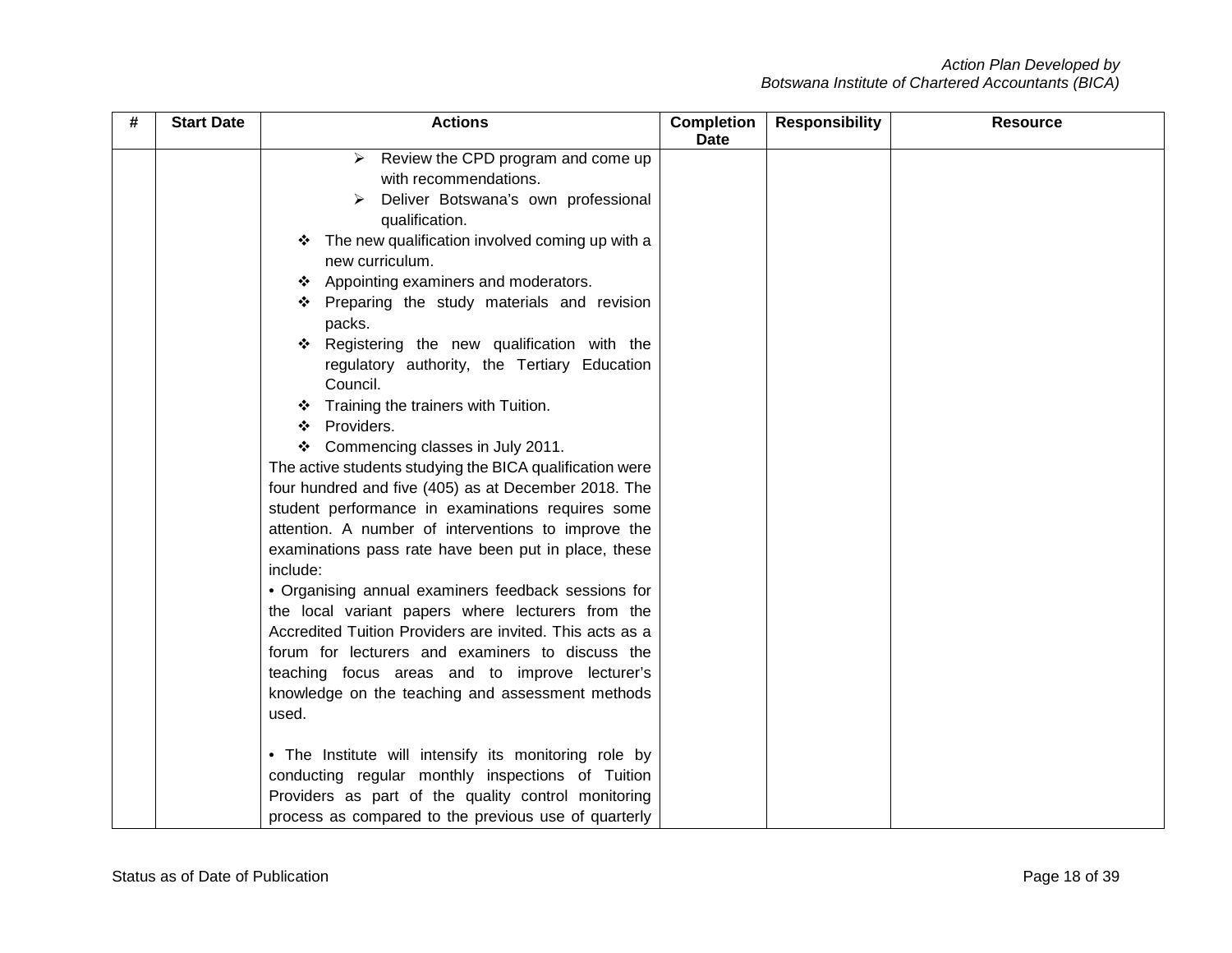| #   | <b>Start Date</b> | <b>Actions</b>                                                                                                                                                                                                                                                                                                                                                                                                                                                                                                   | <b>Completion</b><br><b>Date</b>          | <b>Responsibility</b>                                   | <b>Resource</b>                          |
|-----|-------------------|------------------------------------------------------------------------------------------------------------------------------------------------------------------------------------------------------------------------------------------------------------------------------------------------------------------------------------------------------------------------------------------------------------------------------------------------------------------------------------------------------------------|-------------------------------------------|---------------------------------------------------------|------------------------------------------|
|     |                   | monitoring reviews. The aim of the exercise will be to<br>assess if Tuition Providers are adhering to the set<br>standards such as utilizing accredited lecturers and<br>providing adequate IT facilities to the students, and<br>recommending corrective prior to the students sitting for<br>their examinations in each semester.                                                                                                                                                                              |                                           |                                                         |                                          |
| 35. | September<br>2013 | Train the trainer for lecturers for the accredited<br>education provider of the BICA qualification.<br>Subsequent trainings were also completed and<br>lecturers also have the opportunity of attending annual<br>training in the UK.                                                                                                                                                                                                                                                                            | Completed<br>September<br>2013<br>Ongoing | Kaplan<br>Financial in UK                               | <b>BICA Secretariat</b>                  |
| 36. | September<br>2013 | Restrict entry requirements to degree and AAT<br>graduates.                                                                                                                                                                                                                                                                                                                                                                                                                                                      | October<br>2013                           | <b>BICA CEO</b>                                         | <b>BICA Council</b>                      |
| 37. | October<br>2013   | Enhance support provided by the Authorized Trainers<br>to the students.                                                                                                                                                                                                                                                                                                                                                                                                                                          | December<br>2013                          | <b>BICA CEO</b>                                         | <b>BICA Secretariat and ICAEW</b>        |
| 38. | October<br>2013   | Enhance student website to provide more support to<br>the students.                                                                                                                                                                                                                                                                                                                                                                                                                                              | March 2014                                | <b>BICA CEO /</b><br>Education &<br>Training            | <b>BICA Secretariat and ICAEW</b>        |
| 39. | September<br>2013 | Work with the Association of Accounting Technicians of<br>UK throughout 2014 to develop BICA's own accounting<br>technician qualification as a feeder into the BICA<br>Qualification. The first intake of students to commence<br>studies in January 2015.<br>MOU to be signed between BICA and AAT<br>$\bullet$<br>Curriculum to be developed<br>$\bullet$<br>Learning materials to be developed<br>$\bullet$<br>Marketing of the new programme<br>$\bullet$<br>Council has decided that the current accounting | January<br>2015<br>Carried<br>forward     | BICA CEO /<br>Education &<br>Training and<br><b>AAT</b> | Council and AAT                          |
|     |                   | degrees and AAT qualification are adequate feeders to<br>the BICA Qualification.                                                                                                                                                                                                                                                                                                                                                                                                                                 | indefinitely                              |                                                         |                                          |
| 40. | March 2017        | BICA provides significant support to students. BICA<br>provides students with updates on changes to the                                                                                                                                                                                                                                                                                                                                                                                                          | Ongoing                                   | <b>BICA CEO</b>                                         | Membership and Examinations<br>Committee |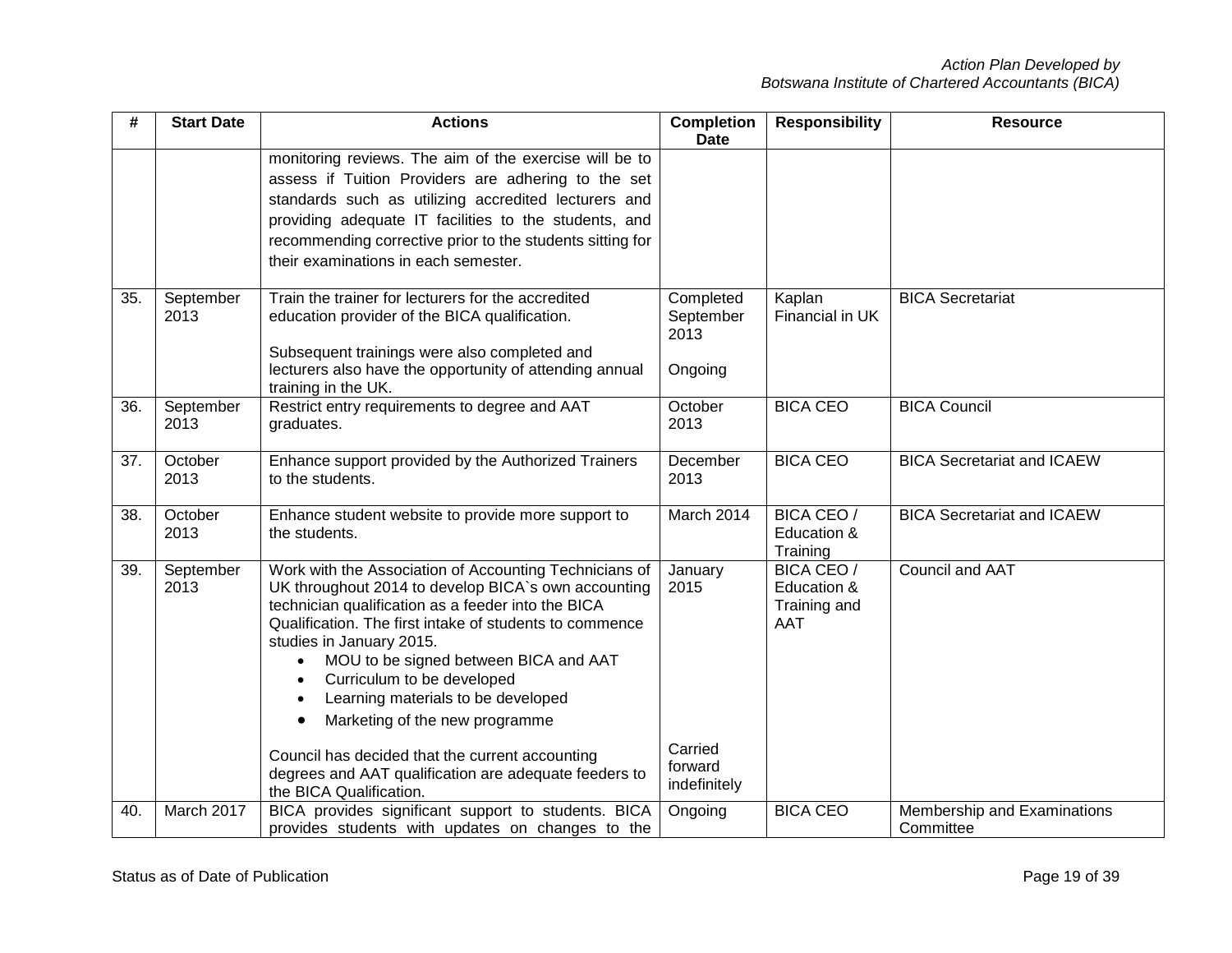| #   | <b>Start Date</b>               | <b>Actions</b>                                                                                                                                                                                                                                                                                                                                                                                                                                                                                                                                                                                                            | <b>Completion</b><br><b>Date</b> | <b>Responsibility</b>                        | <b>Resource</b>                                                                                                                                          |
|-----|---------------------------------|---------------------------------------------------------------------------------------------------------------------------------------------------------------------------------------------------------------------------------------------------------------------------------------------------------------------------------------------------------------------------------------------------------------------------------------------------------------------------------------------------------------------------------------------------------------------------------------------------------------------------|----------------------------------|----------------------------------------------|----------------------------------------------------------------------------------------------------------------------------------------------------------|
|     |                                 | talks,<br>qualification,<br>facilitates<br>motivational<br>and<br>discussions on interview skills.<br>Progress - There are now 17 students who have<br>graduated from the BICA Qualification programme as<br>at 30 <sup>th</sup> June 2019. The Institute has 10 students that<br>have potential to qualify as Chartered Accountants in<br>the year 2019, as these are sitting their final one<br>subject in July 2019 and November 2019 examination<br>sessions. These students have, as at 30 June 2019<br>acquired the minimum practical working experience<br>required to qualify as BICA Chartered Accountants.      |                                  |                                              |                                                                                                                                                          |
|     | <b>Introduce CPD Monitoring</b> |                                                                                                                                                                                                                                                                                                                                                                                                                                                                                                                                                                                                                           |                                  |                                              |                                                                                                                                                          |
| 41. | <b>June 2007</b>                | Signing of a memorandum of understanding with<br>ACCA. In the agreement ACCA agrees to assist BICA<br>for the development of a system of monitoring in place<br>by the end of the year.                                                                                                                                                                                                                                                                                                                                                                                                                                   | Completed                        | <b>BICACEO</b>                               |                                                                                                                                                          |
| 42. | September,<br>2007              | Training of BICA staff by ACCA in:<br>Monitoring of members.<br>$\bullet$<br>Submission and processing of CPD returns.                                                                                                                                                                                                                                                                                                                                                                                                                                                                                                    | Completed                        | <b>BICA CEO /</b><br>Education &<br>Training | Council                                                                                                                                                  |
| 43. | June 2007                       | Conduct CPD awareness workshops in Francistown<br>and in Gaborone to sensitize members on this issue<br>and to prepare them for monitoring.<br>❖ The number of CPD hours required by year is<br>40 hrs, half of which should be verifiable i.e.<br>providing<br>request evidence<br>of<br>actual<br>attendance.<br>Making an annual CPD return and declaring that<br>❖<br>member had<br>complied<br>with the CPD<br>requirement.<br>Evidence is requested on a sample basis and<br>❖<br>reviewed by the Education and Training<br>Committee for compliance in the following<br>areas:<br>Required CPD hours achieved<br>≻ | Completed                        | <b>BICA CEO /</b><br><b>ACCA</b>             | The President is personally involved<br>in this one and as a former CEO of<br>the Institute herself, she is quite<br>familiar with most of these issues. |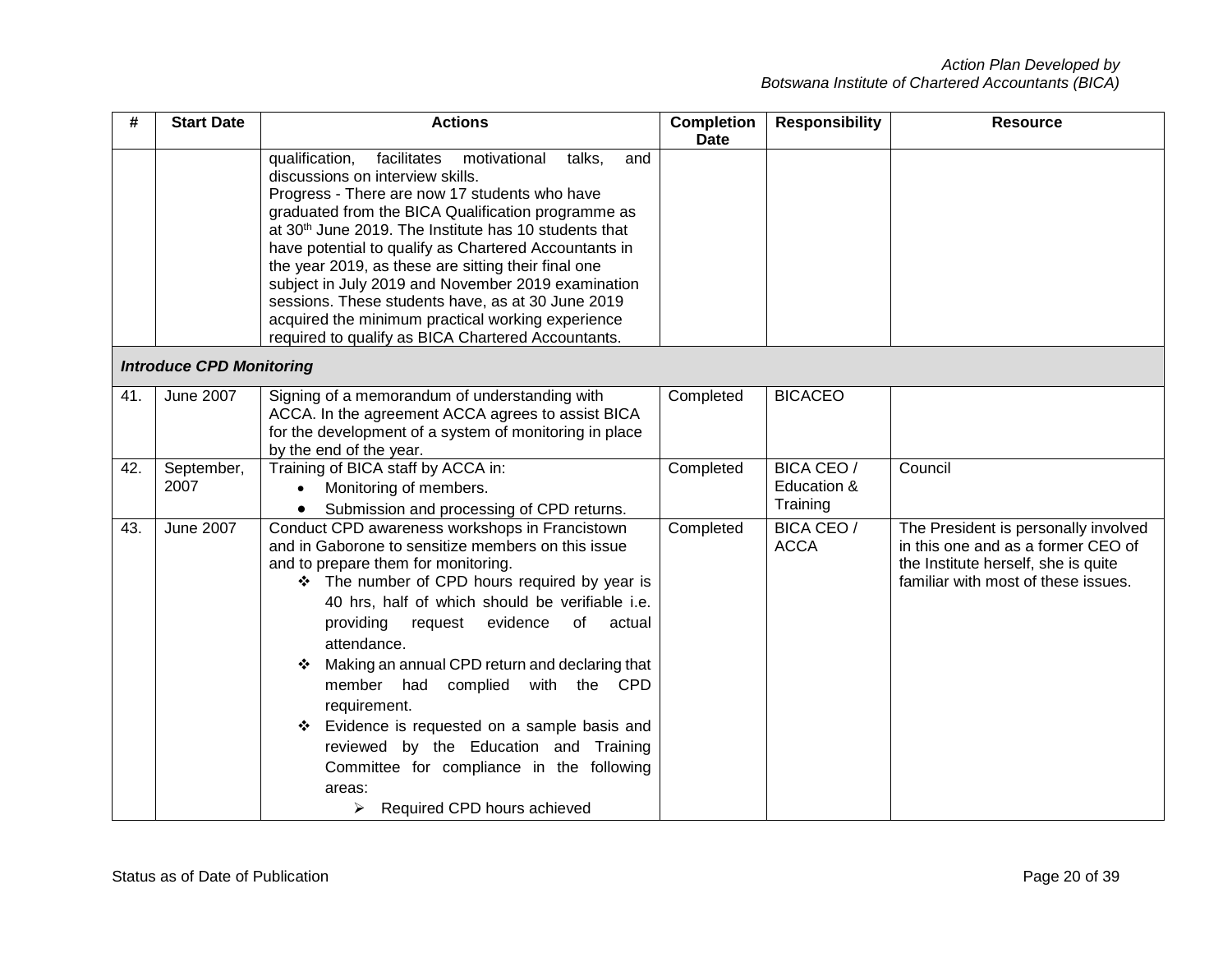| #   | <b>Start Date</b>                    | <b>Actions</b>                                                                                                                                                                                                                                                                                                                                                            | <b>Completion</b><br><b>Date</b> | <b>Responsibility</b> | <b>Resource</b>                                                                            |
|-----|--------------------------------------|---------------------------------------------------------------------------------------------------------------------------------------------------------------------------------------------------------------------------------------------------------------------------------------------------------------------------------------------------------------------------|----------------------------------|-----------------------|--------------------------------------------------------------------------------------------|
|     |                                      | Availability of acceptable evidence of<br>➤<br>attendance<br>Checking that the CPD is relevant to<br>≻<br>position of the member.                                                                                                                                                                                                                                         |                                  |                       |                                                                                            |
| 44. | October<br>2010                      | Publication of the ICAEW report which highlighted one<br>major concern of enforcing CPD compliance. Sanctions<br>have been passed at the AGM which include a warning,<br>a fine, suspension and exclusion. We are currently<br>issuing fines to members at the first warning stage.<br>Progress - Compliance statistics referred to Disciplinary<br>Committee for action. | Completed                        | <b>BICA</b>           | <b>MFDP and World Bank</b>                                                                 |
| 45. | Dec 2016                             | Technicians were educated on the CPD process and its<br>importance, and from 2017, they have been required to<br>submit CPD returns                                                                                                                                                                                                                                       | Ongoing                          | <b>BICA CEO</b>       | Membership and Examinations<br>Committee                                                   |
|     | <b>Maintaining Ongoing Processes</b> |                                                                                                                                                                                                                                                                                                                                                                           |                                  |                       |                                                                                            |
| 46. | Ongoing                              | Continue to use best endeavors to ensure BICA<br>education requirements continue to incorporate all IES<br>requirements. This includes review of the existing<br>requirements and preparation of the Action Plan for the<br>future activities where necessary.<br>To conduct review to determine whether the<br>requirements of the revised IES were reviewed.            | December<br>2013                 | <b>BICA CEO</b>       | <b>BICA Secretariat and Training &amp;</b><br><b>Professional Development</b><br>Committee |
| 47. | June 2010                            | Signing and publishing of Bills in the Government<br>Gazette.<br>Acts passed in August 2010 and implemented in April<br>2011.                                                                                                                                                                                                                                             | Completed                        | <b>MFDP</b>           | <b>MFDP</b>                                                                                |
|     |                                      | <b>Review of BICA's Compliance Information</b>                                                                                                                                                                                                                                                                                                                            |                                  |                       |                                                                                            |
| 48. | Ongoing                              | Perform periodic review of BICA's responses and<br>update sections relevant to SMO 2 as necessary.                                                                                                                                                                                                                                                                        | Ongoing                          |                       |                                                                                            |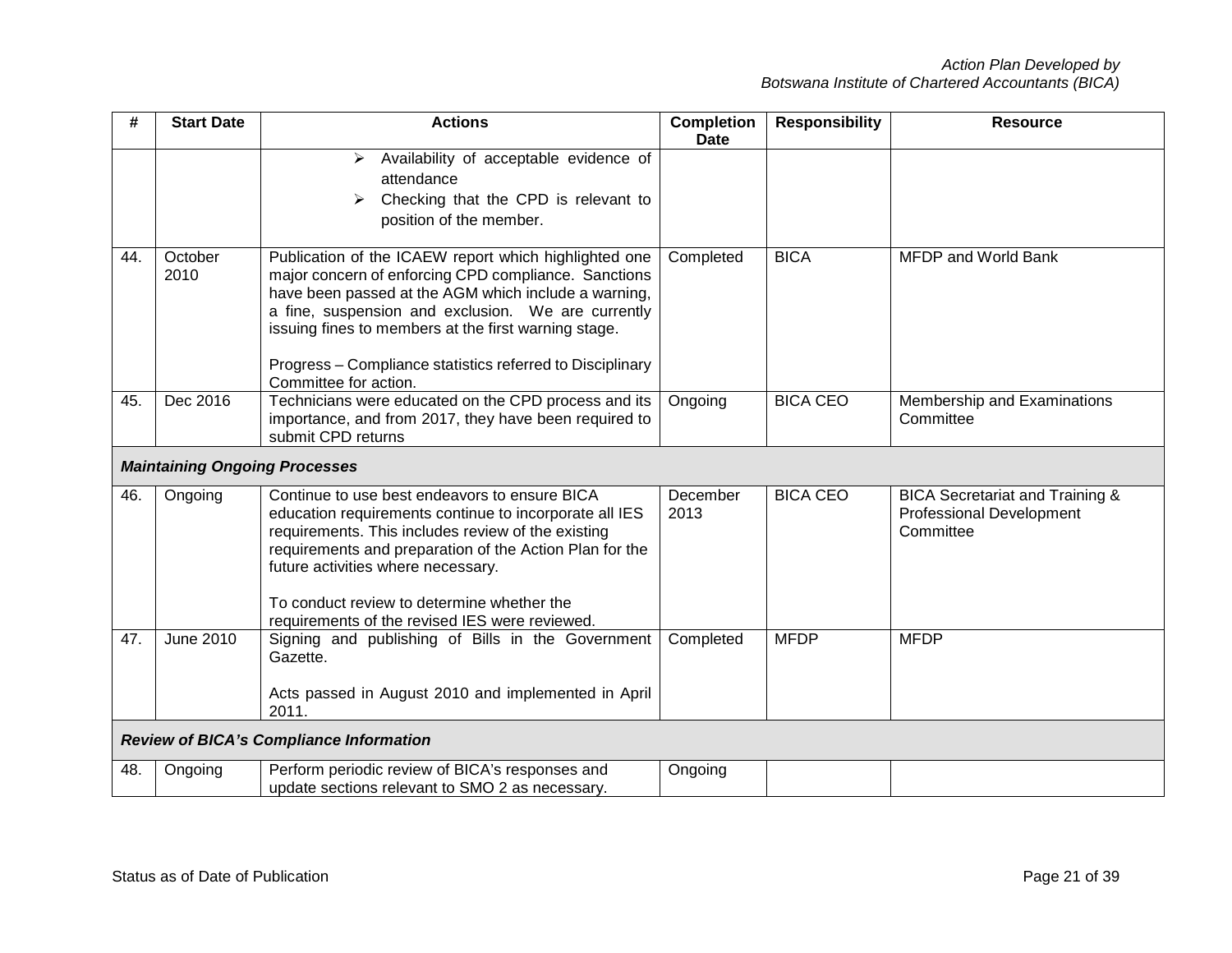# Action Plan Subject: SMO 3 and International Auditing and Assurance Standards<br>
Action Plan Objective: To establish and maintain processes for ongoing adoption are **Action Plan Objective:** To establish and maintain processes for ongoing adoption and implementation of IAASB Pronouncements

| -44<br>11 | <b>Start Date</b> | Actions | Completion | <br><b>Responsibility</b> | Resource |
|-----------|-------------------|---------|------------|---------------------------|----------|
|           |                   |         | Date       |                           |          |

#### *Background*

Under the Accountants Act 2010, the Botswana Accountancy Oversight Authority (BAOA) has the responsibility for promulgating auditing standards. As such, since September 2007 ISAs have been adopted by the BICA without amendment - including all subsequent revisions. ISA 250 and 540 which are a part of the 2018 Handbook with ISA 250 R applicable as of December 2017 and ISA 540 R applicable as of December 2019 were thus adopted automatically upon their issue. BICA raises awareness of all new standards through its monthly technical bulletin and annual free CPD events which focus on new developments. Prior to this the BICA has always recommended compliance with ISAs as a matter of practice. As the national professional accountancy body, BICA continues progressing full adoption and implementation of ISAs including promotion and providing related training. The Companies Act 2003 requires that all audits of companies in Botswana must be done in accordance with the BICA's standards - which are the ISAs. BICA has developed a new strategy that strengthens the technical compliance capacity. The new Act introduced new posts of Technical Director and Director of Training and Professional Development to enforce the new requirements. The Director of Training and Professional Development is in post and is assisting with the implementation of the BICA qualification.

BICA and BAOA signed an MOU in 2014 which was renewed in October 2018 for another 2-year period or revision of the two Acts, whichever comes first and its main thrust is that whatever work BICA is doing for non-PIE Auditors is on behalf of BAOA. Review of ACTs (Accountants and Financial reporting) will be done with a view to align them to practical requirements.

#### *Process for Ongoing Adoption and Implementation of ISAs*

| 49 | June 2007        | <b>BICA Technical Committee to consider and make</b><br>recommendation on processes for:<br>Official adoption of ISA<br>Dissemination of' exposure drafts and final<br>standards | Completed | <b>BICACEO</b>  | <b>Technical Committee &amp; Council</b>                                                                                                                                                                                                    |
|----|------------------|----------------------------------------------------------------------------------------------------------------------------------------------------------------------------------|-----------|-----------------|---------------------------------------------------------------------------------------------------------------------------------------------------------------------------------------------------------------------------------------------|
| 50 | <b>June 2007</b> | Technical Committee to approve adoption of all existing<br>ISA <sub>s</sub>                                                                                                      | Completed | <b>BICA CEO</b> | <b>Technical Committee &amp; Council</b>                                                                                                                                                                                                    |
| 51 | Ongoing          | Consider details on ongoing process to adopt new and<br>amended ISAs, comment on EDs, implementation<br>support, education and awareness building, etc.                          | Ongoing   | <b>BICA CEO</b> | The Technical Committee is aware<br>that more work needs to be done in<br>this area in the form of due process<br>before adopting standards. This is<br>one of the areas that the resources<br>from the World Bank would be<br>directed to. |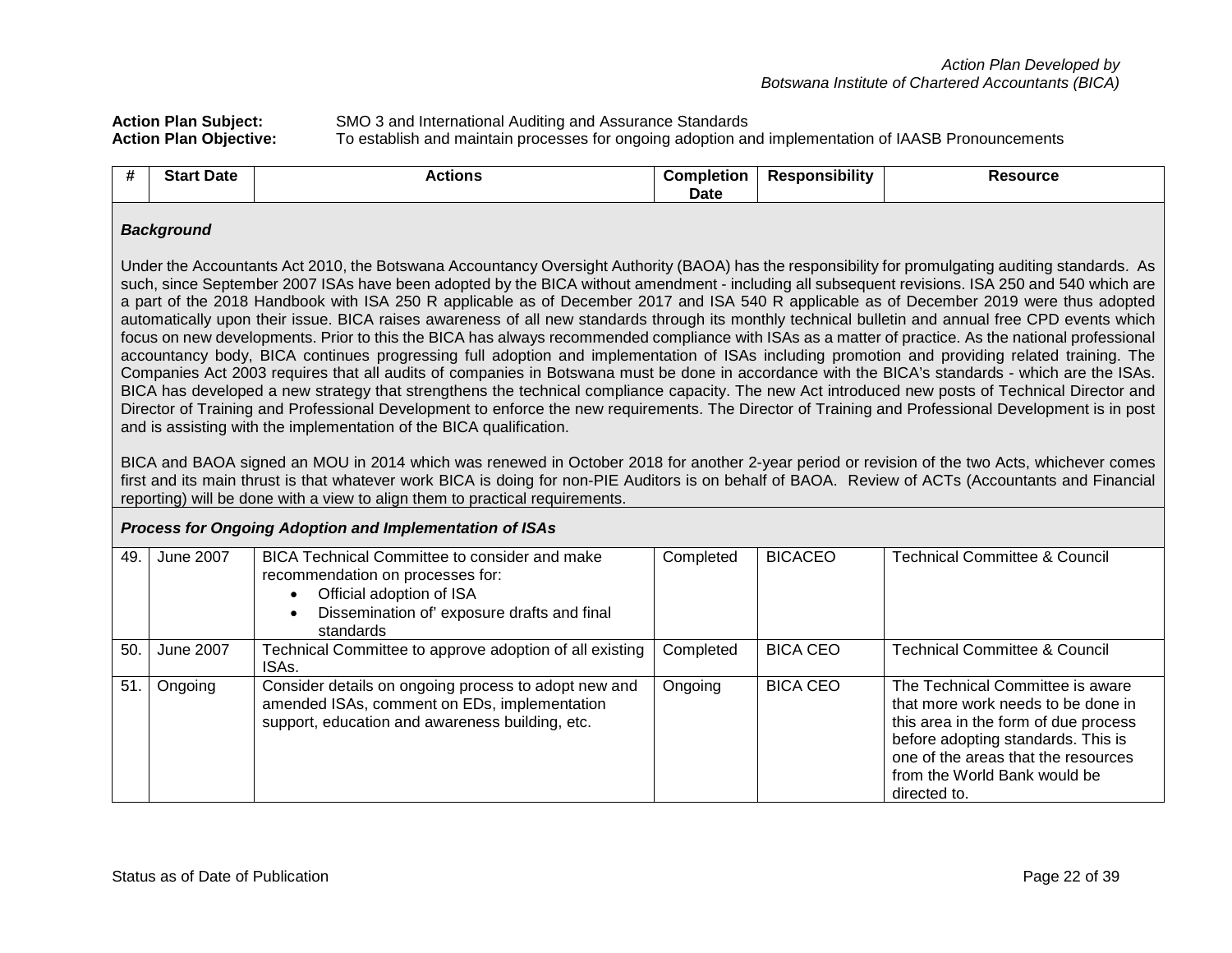| #   | <b>Start Date</b> | <b>Actions</b>                                                                                                                                                                                                                                                                                                                                                                                                                                                                                                                                                                                                                                                                                                                                                                                                                                                                                                                                                                                                                                          | <b>Completion</b><br><b>Date</b> | <b>Responsibility</b>               | <b>Resource</b>                          |
|-----|-------------------|---------------------------------------------------------------------------------------------------------------------------------------------------------------------------------------------------------------------------------------------------------------------------------------------------------------------------------------------------------------------------------------------------------------------------------------------------------------------------------------------------------------------------------------------------------------------------------------------------------------------------------------------------------------------------------------------------------------------------------------------------------------------------------------------------------------------------------------------------------------------------------------------------------------------------------------------------------------------------------------------------------------------------------------------------------|----------------------------------|-------------------------------------|------------------------------------------|
| 52. | October<br>2009   | Botswana Audit firms now audit in accordance with ISAs<br>and auditors are reviewed for compliance with ISQC 1.<br>The Technical Committee Terms of Reference and its<br>composition have been revised to have the optional mix<br>of members from audit firms, academia, commerce and<br>industry. This has strengthened the Committee to have<br>the capacity to review EDs and assist the members with<br>the implementation of the standards.<br>The Companies Act requires that financial<br>statements are audited in accordance with ISAs,<br>and the fact stated in the Audit Report.<br>Technical Committee reviews<br>The<br>new<br>❖<br>standards and issue implementation guidance<br>to members.<br>The Technical Committee reviews standards<br>❖<br>and adopts them officially.<br>Regular Audit Workshops carried out by experts<br>❖<br>on audit updates.<br>Audit quality<br>assurance<br>reviews<br>check<br>❖<br>compliance with ISAs and report noncompliance<br>to the Institute for the appropriate intervention to<br>be taken. | Completed                        | <b>BICA Council</b>                 | <b>Technical Committee</b>               |
| 53. | Ongoing           | The Botswana Accountancy Oversight Authority<br>(BAOA) established on April 1, 2011 through the<br>Financial Reporting Act is the Standard Setter in<br>Botswana for IFRS, ISAs and other related IFAC<br>standards. The Authority will carry out due process,<br>adopt, adapt and issue new standards. The BICA will be<br>part of the standard setting process as a member.                                                                                                                                                                                                                                                                                                                                                                                                                                                                                                                                                                                                                                                                           | Ongoing                          | <b>BICA Council,</b><br><b>BAOA</b> | MFDP and BICA, BAOA                      |
| 54. | Ongoing           | Annual Update Workshops on ISAs to members.<br>The other dissemination mechanisms include email,<br>website, social media, and a BICA member's portal                                                                                                                                                                                                                                                                                                                                                                                                                                                                                                                                                                                                                                                                                                                                                                                                                                                                                                   | Ongoing                          | <b>BICA CEO</b>                     | <b>Technical Committee &amp; Council</b> |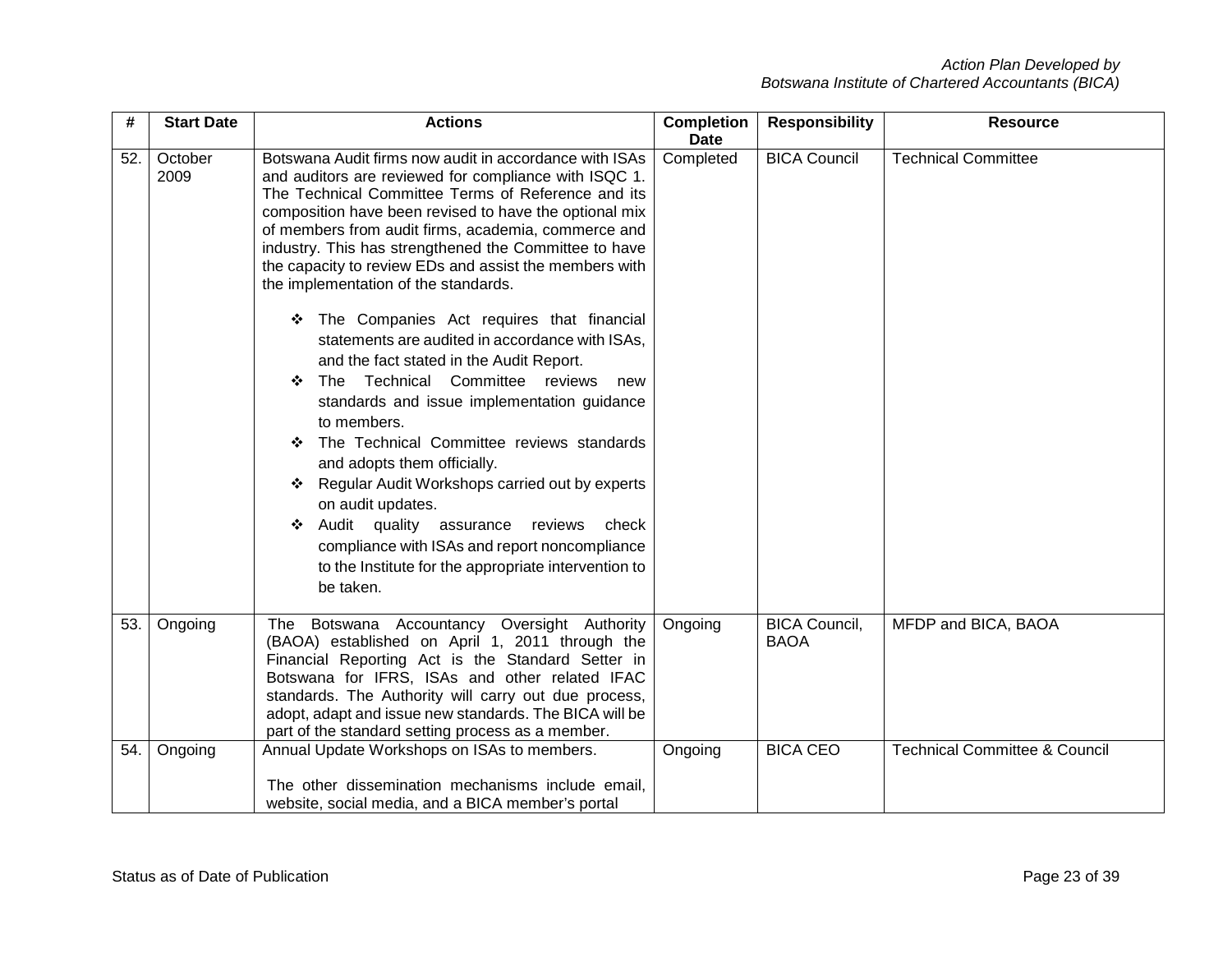| #   | <b>Start Date</b>                              | <b>Actions</b>                                                                                                                                                                                                                                        | <b>Completion</b> | <b>Responsibility</b> | <b>Resource</b>                          |  |  |  |
|-----|------------------------------------------------|-------------------------------------------------------------------------------------------------------------------------------------------------------------------------------------------------------------------------------------------------------|-------------------|-----------------------|------------------------------------------|--|--|--|
|     |                                                |                                                                                                                                                                                                                                                       | Date              |                       |                                          |  |  |  |
|     | <b>Maintaining Ongoing Processes</b>           |                                                                                                                                                                                                                                                       |                   |                       |                                          |  |  |  |
| 55. | Ongoing                                        | Continue<br>adoption<br>to<br>support<br>ongoing<br>and<br>implementation of IAASB pronouncements.<br>This<br>includes review of the implementation of the Action Plan<br>to date and updating the Action Plan for future activities<br>as necessary. | Ongoing           | <b>BICA CEO</b>       | <b>Technical Committee &amp; Council</b> |  |  |  |
| 56. | June 2017                                      | Technical Director was appointed in May 2017 and is a<br>member of the BAOA Standard Setters Committee                                                                                                                                                | Ongoing           | <b>BICA CEO</b>       | <b>Technical Committee</b>               |  |  |  |
|     | <b>Review of BICA's Compliance Information</b> |                                                                                                                                                                                                                                                       |                   |                       |                                          |  |  |  |
| 57. | Ongoing                                        | Perform periodic review of BICA's response and update<br>sections relevant to SMO 3 as necessary.                                                                                                                                                     | Ongoing           | <b>BICA CEO</b>       | <b>Technical Committee &amp; Council</b> |  |  |  |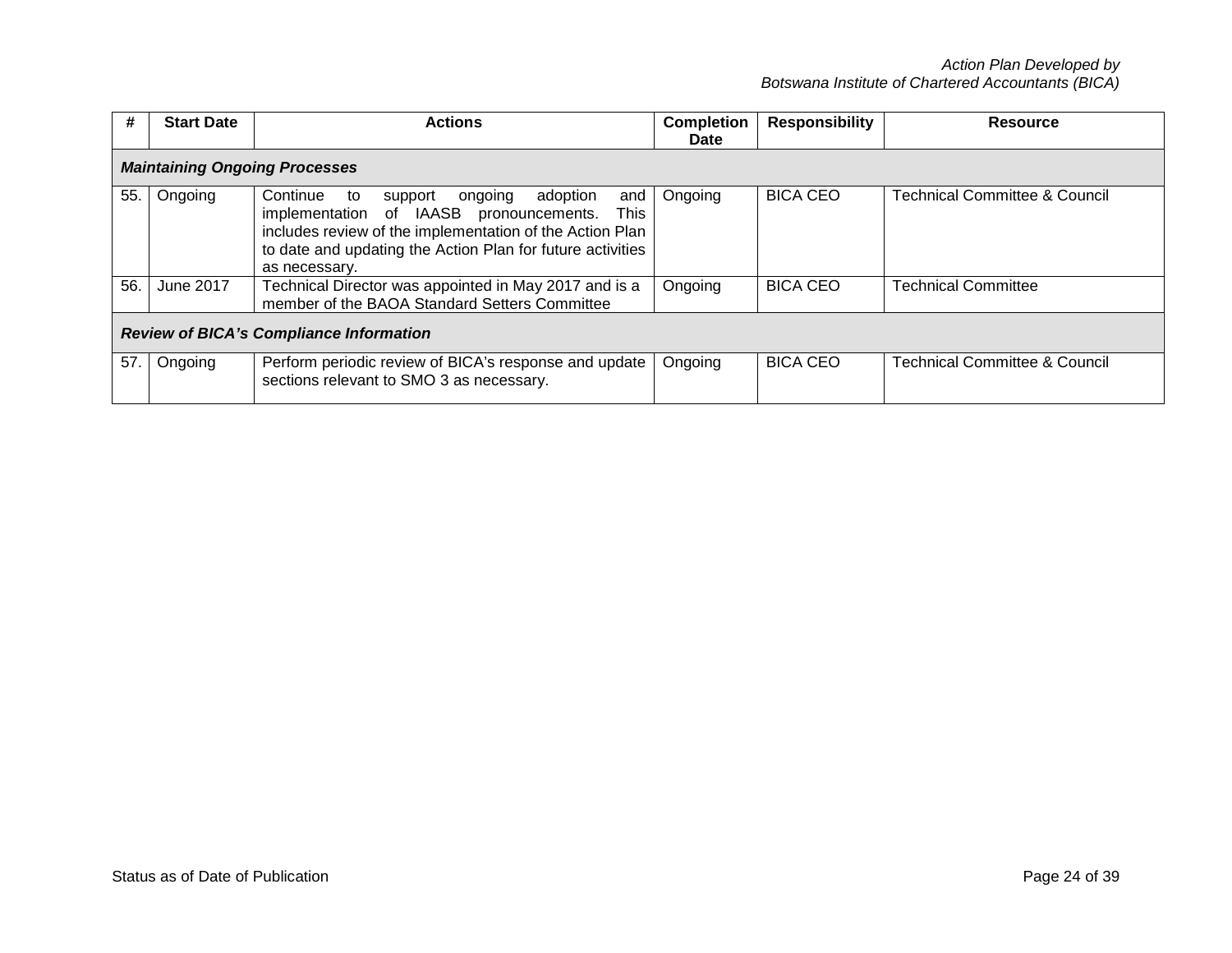## **Action Plan Subject:** SMO 4 and IESBA Code of Ethics

**Action Plan Objective:** Continue to use best endeavors to maintain ongoing process to adopt and implement of the IESBA Code of Ethics

| #   | <b>Start Date</b> | <b>Actions</b>                                                                                                                                                                                                                                                                                                                                                   | <b>Completion</b><br><b>Date</b> | <b>Responsibility</b>                 | <b>Resource</b>                            |
|-----|-------------------|------------------------------------------------------------------------------------------------------------------------------------------------------------------------------------------------------------------------------------------------------------------------------------------------------------------------------------------------------------------|----------------------------------|---------------------------------------|--------------------------------------------|
|     | <b>Background</b> | Since 1990, BICA has adopted the Code of Ethics of the IESBA without modification including all subsequent amendments. BICA uses IESBA 2016<br>Code of Ethics for Professional Accountants which has been effective from July 2017.<br><b>Adoption of Revised Code of Ethics</b>                                                                                 |                                  |                                       |                                            |
| 58. | October<br>2009   | BICA has studied the new IESBA Code of Ethics and<br>discussions are at an advanced stage with Grant Thornton<br>(South Africa) to come and train our members in the new<br>Code of Ethics and other related areas. This is expected to<br>take place during the first half of 2010.                                                                             | Completed                        | <b>BICA Council and</b><br>CEO        | <b>Education and Training</b><br>Committee |
| 59. | Ongoing           | Ethics training for students is conducted through the<br>Structured Training in Ethics (STE) component of the<br>BICA qualification. There are three levels of Ethics training<br>within the STE programme.                                                                                                                                                      | Ongoing                          | <b>BICA Council and</b><br>CEO        | <b>Education and Training</b><br>Committee |
| 60. | Ongoing           | Ethics for Members - members are expected to update<br>themselves on the issue of ethics by being constantly<br>aware of the BICA Code of Ethics. This is reinforced<br>through CPD events that are conducted from time to time.<br>Members are required to confirm in their CPD returns that<br>they have gone through the code of ethics and understood<br>it. | Ongoing                          | <b>BICA Council and</b><br><b>CEO</b> | <b>Education and Training</b><br>Committee |
| 61. | April 2018        | BICA early adopted the revised 2018 IESBA Code of<br>Ethics once it was issued in April 2018. Workshops were<br>conducted across the country to educate technician<br>members on the Revised Code of Ethics and its<br>requirements.                                                                                                                             | Ongoing                          | <b>BICA CEO</b>                       | <b>Technical Committee</b>                 |
| 62. | April 2018        | Guidance notes were circulated to members on<br>compliance with the NOCLAR standard and training<br>seminars were conducted in August, November and<br>December 2018 to educate members on compliance with<br>the standard                                                                                                                                       | August 2018                      | <b>BICA CEO</b>                       | <b>Technical Committee</b>                 |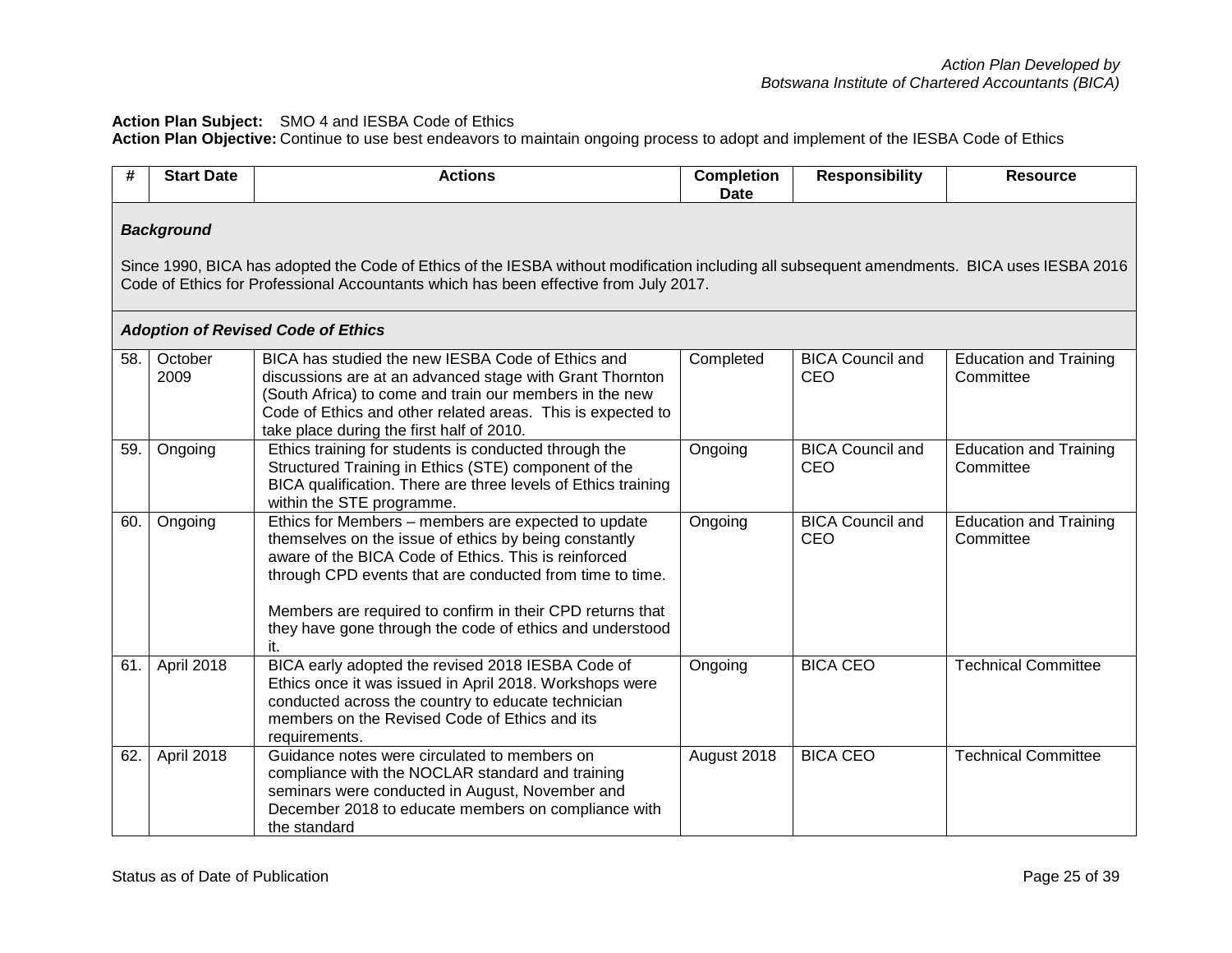| #    | <b>Start Date</b>                    | <b>Actions</b>                                                                                                                                                                                                                                                                                                                                                                                                                                                                                                                                                                                                                                                                                                                                                                                                    | <b>Completion</b><br>Date | <b>Responsibility</b> | <b>Resource</b>                             |  |  |  |
|------|--------------------------------------|-------------------------------------------------------------------------------------------------------------------------------------------------------------------------------------------------------------------------------------------------------------------------------------------------------------------------------------------------------------------------------------------------------------------------------------------------------------------------------------------------------------------------------------------------------------------------------------------------------------------------------------------------------------------------------------------------------------------------------------------------------------------------------------------------------------------|---------------------------|-----------------------|---------------------------------------------|--|--|--|
|      | <b>Maintaining Ongoing Processes</b> |                                                                                                                                                                                                                                                                                                                                                                                                                                                                                                                                                                                                                                                                                                                                                                                                                   |                           |                       |                                             |  |  |  |
| 63.  | Ongoing                              | Continue to use best endeavors to support ongoing<br>adoption and implementation of the IESBA Code of Ethics.<br>This includes review of the implementation of the Action<br>Plan to date and updating the Action Plan for future<br>activities as necessary.                                                                                                                                                                                                                                                                                                                                                                                                                                                                                                                                                     | Ongoing                   | <b>BICA CEO</b>       | <b>Technical Committee &amp;</b><br>Council |  |  |  |
| 64.  | Ongoing                              | Members are sent the code of conduct and all revised<br>requirements electronically via email. It is also uploaded to<br>the BICA website where they can access it.                                                                                                                                                                                                                                                                                                                                                                                                                                                                                                                                                                                                                                               | Ongoing                   | <b>BICA CEO</b>       | <b>Technical Committee &amp;</b><br>Council |  |  |  |
| 65.  | Ongoing                              | BICA submits responses to IESBA-issued exposure drafts<br>as part of providing input to the global standard-setting<br>process.                                                                                                                                                                                                                                                                                                                                                                                                                                                                                                                                                                                                                                                                                   | Ongoing                   | <b>BICA CEO</b>       | <b>Technical Committee &amp;</b><br>Council |  |  |  |
|      |                                      | <b>Review of BICA's Compliance Information</b>                                                                                                                                                                                                                                                                                                                                                                                                                                                                                                                                                                                                                                                                                                                                                                    |                           |                       |                                             |  |  |  |
| 66.  | Ongoing                              | Perform periodic review of BICA's response and update<br>sections relevant to SMO 4 as necessary.                                                                                                                                                                                                                                                                                                                                                                                                                                                                                                                                                                                                                                                                                                                 | Ongoing                   | <b>BICA CEO</b>       | <b>Technical Committee &amp;</b><br>Council |  |  |  |
|      | <b>BICA Ethics Hotline</b>           |                                                                                                                                                                                                                                                                                                                                                                                                                                                                                                                                                                                                                                                                                                                                                                                                                   |                           |                       |                                             |  |  |  |
| 67.1 | February<br>2019                     | BICA launched an Ethics Hotline for use by members and<br>the public to report individuals and firms offering accounting<br>services without registering with BICA as per Section 30 of<br>the Accountants Act 2010. The Ethics Hotline can also be<br>used by the public, BICA members, to report any cases of<br>misconduct by accountants. BICA outsources the<br>management of the BICA Ethics Hotline to an independent<br>specialist external provider namely, Deloitte Tip-offs<br>Anonymous. Calls received and processed by Deloitte Tip-<br>offs Anonymous call centre are managed by Deloitte South<br>Africa staff, who are not members of BICA.<br>The Institute addresses and responds to matters reported<br>to the Deloitte Tip-offs Anonymous who will then provide<br>feedback to the reporter. | Ongoing                   | <b>BICA CEO</b>       | <b>BICA Council</b>                         |  |  |  |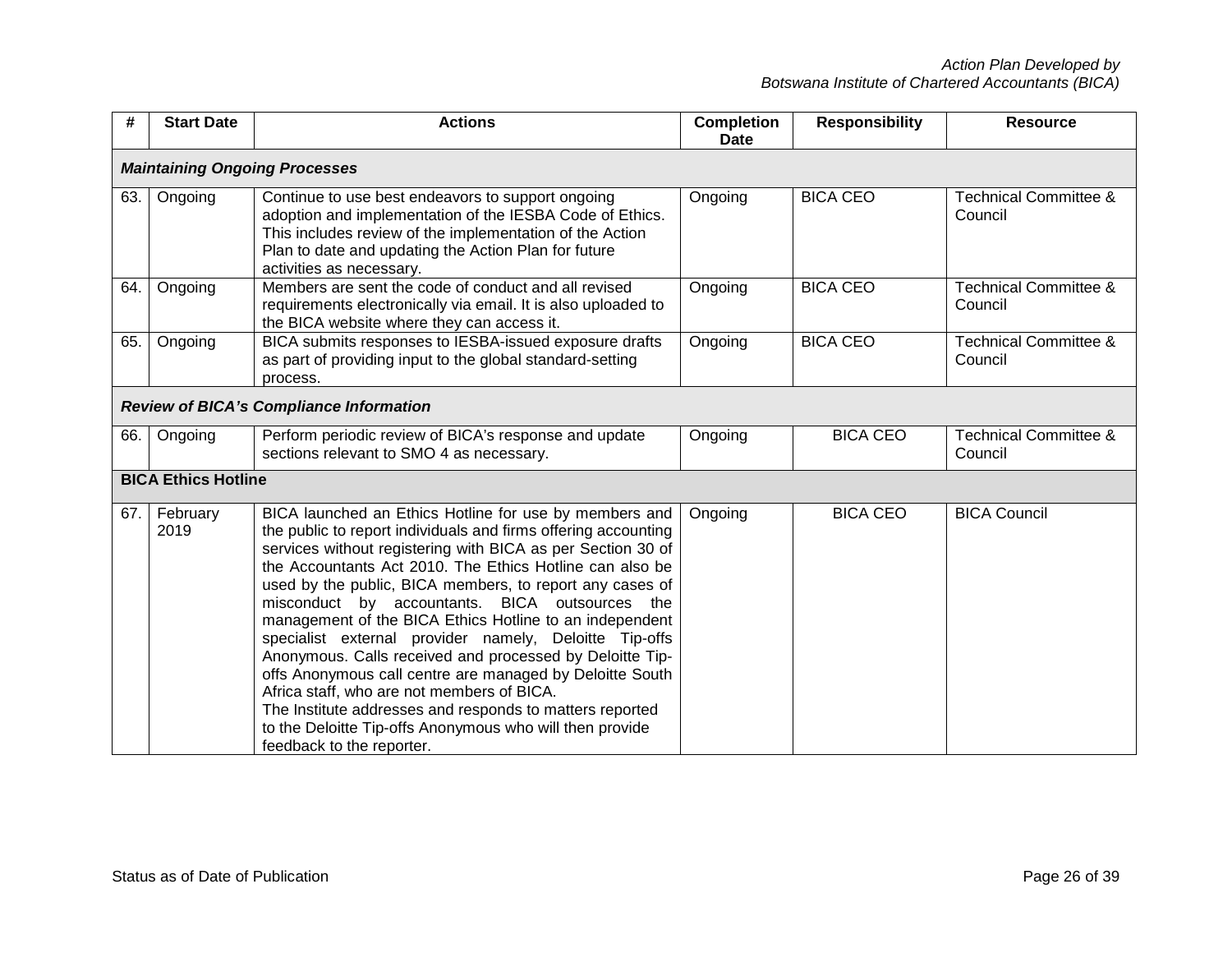Action Plan Subject:<br> **Action Plan Objective:** SMO 5 and International Public Sector Accounting Standards<br>
Continue to use best endeavors to assist in the adoption and i Continue to use best endeavors to assist in the adoption and implementation of IPSASs in Botswana

|  | <b>Date</b><br><b>Start</b> | Actions | .<br>`ompletion<br>Date | <br><b>⇔sponsibilit∨</b> | Resource |
|--|-----------------------------|---------|-------------------------|--------------------------|----------|
|--|-----------------------------|---------|-------------------------|--------------------------|----------|

#### *Background*

Accounting standards for the public sector are established by the national Government. The national Government has shown a keen interest in improving public sector financial reporting by inviting tenders for a feasibility study on the possibility of adopting accrual accounting in Government – BICA is using best endeavors to ensure that the standards adopted for accrual accounting are those issued by the IPSASB (without amendment). More generally, the BICA is assisting where it can in the broader promotion of adoption and implementation of IPSASs.

Public Sector Committee was formed by the BICA Council in April 2011.This Committee is intended to drive public sector financial reporting and financial management reforms in Botswana. Its membership comprises key stakeholders from Central Government, Local Authorities, the Accountant General and the Auditor General amongst others. The Committee will also drive the implementation of IPSAS and the migration from cash basis to accruals basis of accounting in the public sector. The Committee has developed a Public Sector Curriculum which would be used to develop short term training needs for the Accountant General's office. Tuition providers are also being engaged to ensure their public sector offerings are aligned to the BICA Public Sector Curriculum. The Institute of Development Management (IDM) and Baisago University have both recently launched degree programmes in Public Sector Accounting after engaging BICA to review their curricula and ensure that their content was aligned to the BICA Public Sector Curriculum.

With the support of the World Bank, BAOA has arranged training in IPSASs and officers from the Offices of Auditor General and Accountant General will be part of this training before the end of October 2013.

The Government of Botswana has, in principle, taken a decision that Botswana should migrate from the modified cash basis of accounting to accruals accounting. It is envisaged that full migration would be achieved by 2021. The Government is working very closely with BAOA and BICA to ensure that migration is achieved as planned. BICA has a Public Sector Committee that is to drive this project with other stakeholders.

As the standard setter in Botswana under the Financial Reporting Act 2010, BAOA will take the lead in driving the public sector agenda and BICA will also play a prominent role in the process through the Public Sector Committee.

BICA developed a Public Sector Curriculum which was reviewed by the IMF. After the review, the curriculum was improved and finalized with the assistance of PAFA and the AFROSAI-E. Tertiary institutions providing public sector finance degrees in Botswana have been encouraged to align their programme content with the BICA Public Sector Curriculum. The curriculum will also be used as a basis for developing short breakthrough programmes to build capacity in government and support the rollout of accrual IPSAS in the public sector.

#### *Promote the Use of IPSASs*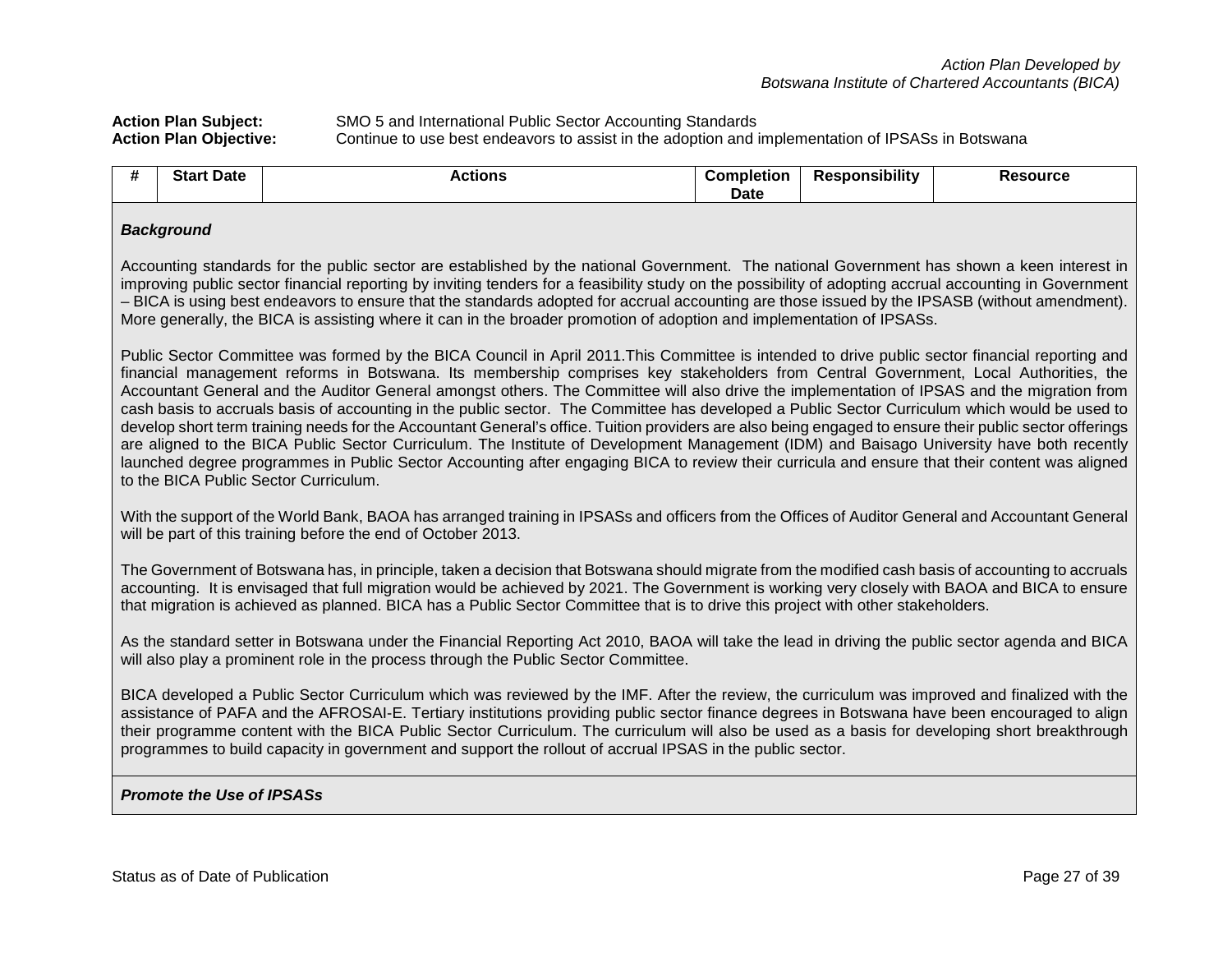| #   | <b>Start Date</b> | <b>Actions</b>                                                                                                                                                                                                                                                                                                                                                                             | <b>Completion</b><br><b>Date</b> | <b>Responsibility</b>                                      | <b>Resource</b>                                  |
|-----|-------------------|--------------------------------------------------------------------------------------------------------------------------------------------------------------------------------------------------------------------------------------------------------------------------------------------------------------------------------------------------------------------------------------------|----------------------------------|------------------------------------------------------------|--------------------------------------------------|
| 68. | <b>June 2009</b>  | BICA has invited a World Bank Expert based in South Africa<br>to come and make a presentation at its International<br>Conference in June 2010 on Public Sector Accounting<br>Standards on the best approach to adopt in implementing<br>them.                                                                                                                                              | Completed                        | MFDP, BICA<br>Council, CEO                                 | MFDP, BICA Council,<br>CEO                       |
| 69. | April 2011        | Establishment of the new BICA Council Committee called the<br>Public Sector Committee.<br>Workshop for committee members held.<br>Dissemination through articles<br>Draft curriculum is being worked on and will be<br>registered with TEC.<br>BAOA - dealing with standard setting.<br>BAOA/BICA - assisting Ministry to work towards<br>migration from Cash accounting to accrual basis. | Ongoing                          | MFDP, BICA<br>Council, CEO                                 | MFDP, BICA Council,<br>CEO                       |
| 70. | October<br>2013   | Training for officers from the Offices of auditor General and<br>Accountant general                                                                                                                                                                                                                                                                                                        | Ongoing                          | <b>BAOA</b><br><b>BICA</b>                                 | <b>World Bank</b>                                |
| 71. | June 2013         | Public Sector Accounting curriculum.                                                                                                                                                                                                                                                                                                                                                       | December<br>2015                 | <b>BICA Public</b><br>Sector<br>Committee                  | <b>BICA Council and BAOA</b>                     |
| 72. | March 2014        | Registration of the curriculum with the Tertiary Education<br>Council.                                                                                                                                                                                                                                                                                                                     | April 2016                       | <b>BICA</b>                                                | <b>BICA Council</b>                              |
| 73. | January<br>2015   | First intake of students in Public Sector Accounting to<br>commence studies.                                                                                                                                                                                                                                                                                                               | <b>July 2016</b>                 | <b>BICA Council</b><br>and CEO                             | <b>BICA Secretariat and</b><br>tuition providers |
| 74. | August 2014       | Public Sector workshop done for all stake holders                                                                                                                                                                                                                                                                                                                                          | September<br>2014                | BICA CEO and<br><b>Public Sector</b><br>Committee          | Dr Williams Atuilik                              |
| 75. | August 2015       | Memorandum of Understanding with the Accountant<br>General's Office for BICA to assist in the Public Sector Drive                                                                                                                                                                                                                                                                          | December<br>2015                 | BICA CEO,<br>Council and<br>Accountant<br>General's office | <b>BICA and Accountant</b><br>General's Office   |
| 76. | August 2017       | Memorandum of Understanding with the Accountant<br>General's Office to support the adoption of Accrual IPSAS<br>throughout the Public Sector in Botswana was finally signed.                                                                                                                                                                                                               | Completed<br>August 2017         | BICA CEO,<br>Council and<br>Accountant<br>General's office | <b>BICA and Accountant</b><br>General's Office   |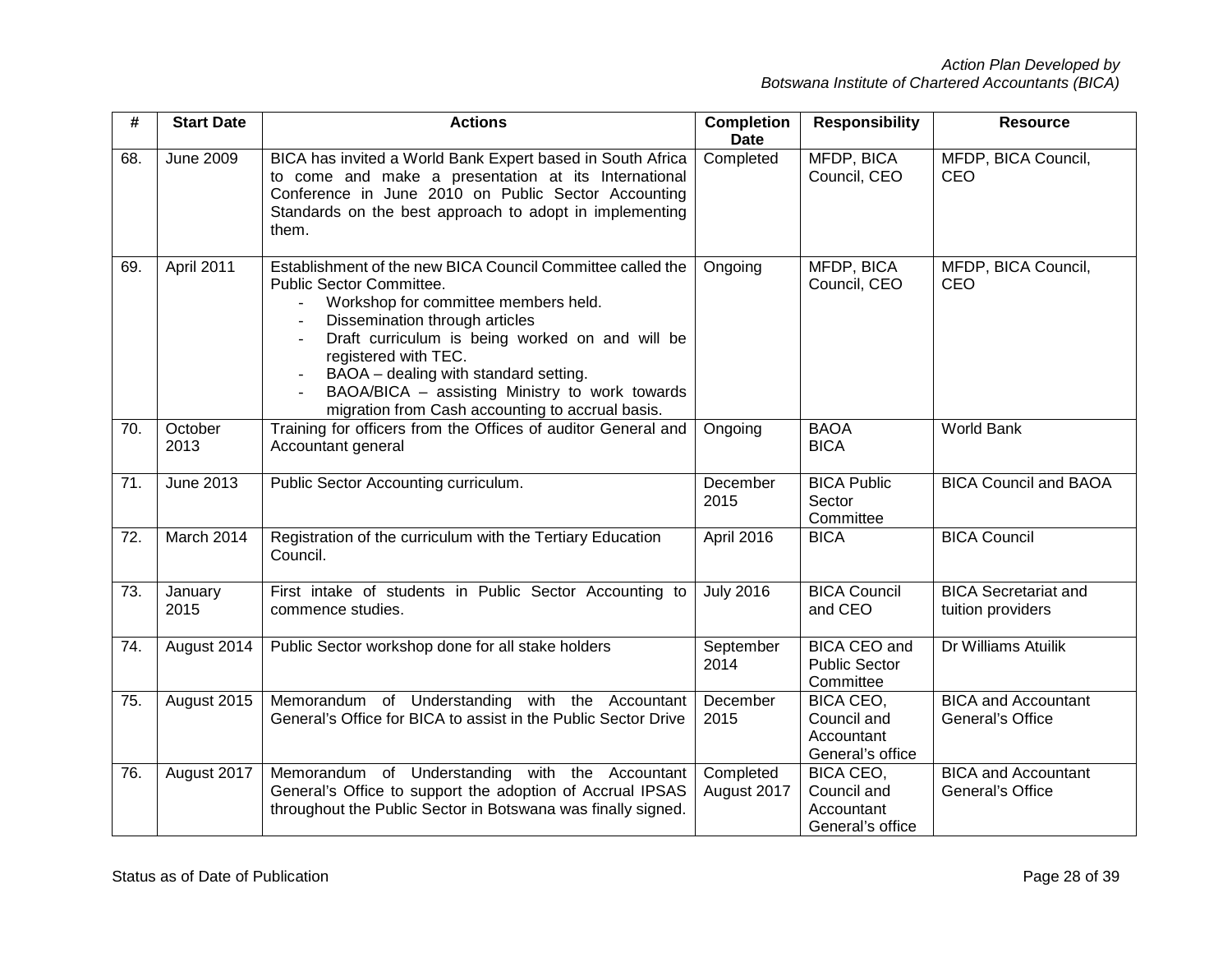| #   | <b>Start Date</b>                    | <b>Actions</b>                                                                                                                                                                                                                                                                                                                    | <b>Completion</b><br><b>Date</b> | <b>Responsibility</b> | <b>Resource</b>                             |
|-----|--------------------------------------|-----------------------------------------------------------------------------------------------------------------------------------------------------------------------------------------------------------------------------------------------------------------------------------------------------------------------------------|----------------------------------|-----------------------|---------------------------------------------|
| 77. | October<br>2017                      | A training seminar was provided to the BICA Public Sector<br>Committee to clearly explain the Committee's mandate to its<br>members and discuss how the Committee was expected to<br>support government in its conversion to Accrual IPSAS                                                                                        | Completed<br>October<br>2017     | <b>BICA CEO</b>       | <b>Public Sector Committee</b>              |
| 78. | December<br>2017                     | A curriculum was developed for Public Sector Accounting and<br>a short focused training is currently being developed in order<br>to capacitate accountants in the public sector                                                                                                                                                   | December<br>2018                 | <b>BICA CEO</b>       | <b>Public Sector Committee</b>              |
| 79. | December<br>2017                     | BICA developed a roadmap for supporting the government's<br>Conversion to Accrual IPSAS project and aligned it to the<br>government's own roadmap. The roadmap includes the<br>activities to be undertaken by BICA to support the<br>government's project.                                                                        | December<br>2017                 | <b>BICA CEO</b>       | <b>Public Sector Committee</b>              |
| 80. | November<br>2018                     | BICA CEO and Technical Director joined the newly created<br>Project Advisory Committee and Project Implementation<br>Committee<br>respectively for government's Accruals<br>Accounting Conversion Project. These Committees provide<br>technical support to the project and drive the adoption of<br>accrual IPSAS in government. | Ongoing                          | <b>BICA CEO</b>       | <b>BICA Council</b>                         |
| 81. |                                      | BICA circulates information issued by the IPSASB to<br>members and stakeholders such as the AG's office, who are<br>represented on BICA's Public Sector Committee to keep key<br>stakeholders informed and up-to-date.                                                                                                            | Ongoing                          | <b>BICA CEO</b>       | <b>BICA Council</b>                         |
| 82. |                                      | <b>BICA Public Sector Committee submit comments to IPSASB</b><br>exposure drafts and BICA also has a representative who sits<br>on the IPSASB                                                                                                                                                                                     | Ongoing                          | <b>BICA CEO</b>       | <b>BICA Council</b>                         |
|     | <b>Maintaining Ongoing Processes</b> |                                                                                                                                                                                                                                                                                                                                   |                                  |                       |                                             |
| 83. | Ongoing                              | Continue to identify opportunities to assist relevant<br>authorities in implementation of IPSASs. This includes<br>review of the existing activities and preparation of the Action<br>Plan for future activities where necessary.                                                                                                 | Ongoing                          | <b>BICA CEO</b>       | <b>Technical Committee &amp;</b><br>Council |
|     |                                      | <b>Review of BICA's Compliance Information</b>                                                                                                                                                                                                                                                                                    |                                  |                       |                                             |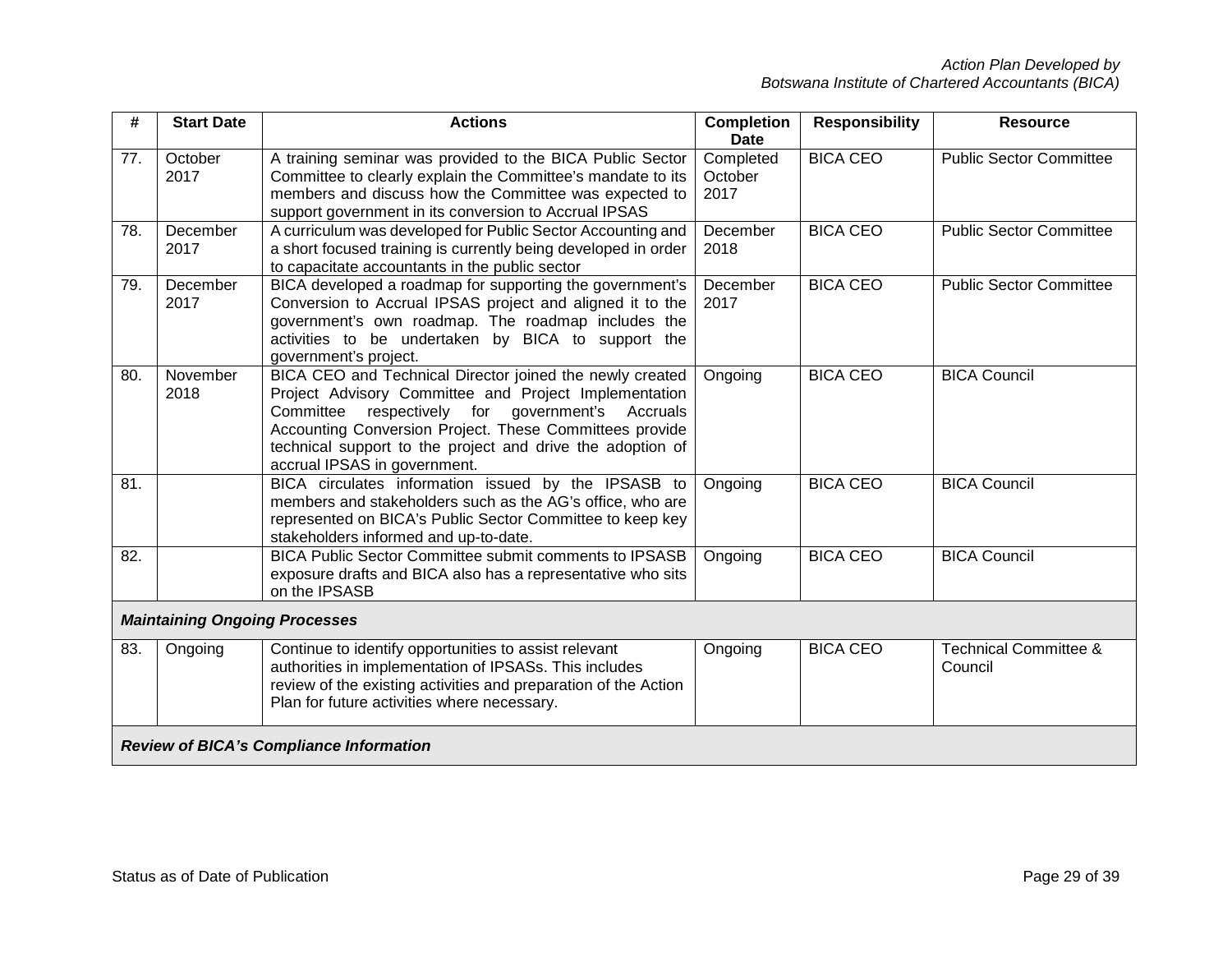|    | <b>Start Date</b> | <b>Actions</b>                                                                                    | <b>Completion</b><br>Date | <b>Responsibility</b> | <b>Resource</b>                  |
|----|-------------------|---------------------------------------------------------------------------------------------------|---------------------------|-----------------------|----------------------------------|
| 84 | Ongoing           | Perform periodic review of BICA's response and update<br>sections relevant to SMO 5 as necessary. | Ongoing                   | <b>BICA CEO</b>       | Technical Committee &<br>Council |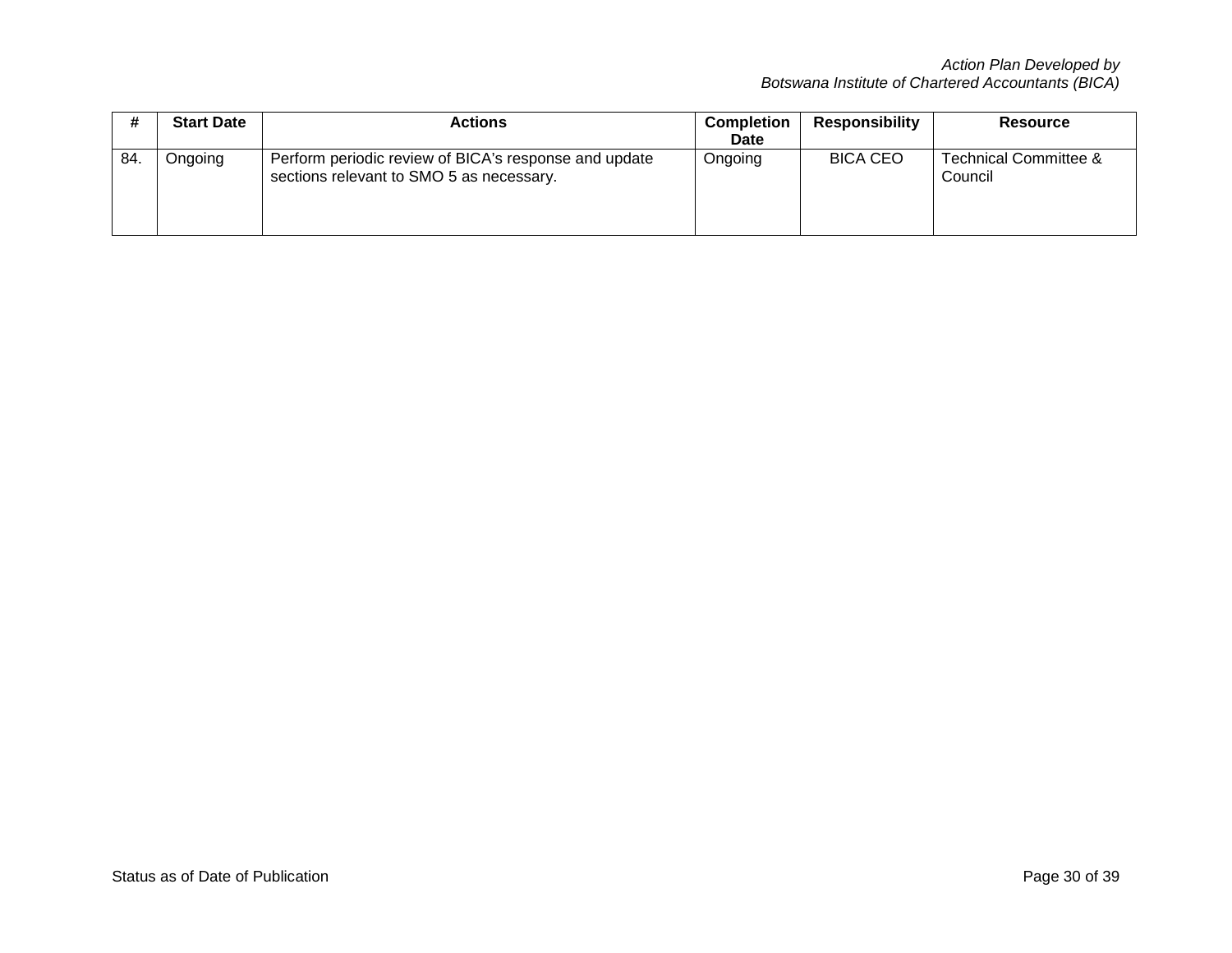# Action Plan Subject: SMO 6 and Investigation and Discipline<br>Action Plan Objective: To further improve and maintain investig

**Action Plan Objective:** To further improve and maintain investigation and disciplinary mechanism that addresses all SMO 6 requirements

| # | <b>Start Date</b>                                                                                                                                                                                                                                                                                                                                                                                                                                                                                                                                                                                                                                      | <b>Actions</b>                                                                                                                                                                                                                                                                                                                                                                     | <b>Completion</b><br><b>Date</b> | <b>Responsibility</b> | <b>Resource</b> |  |  |
|---|--------------------------------------------------------------------------------------------------------------------------------------------------------------------------------------------------------------------------------------------------------------------------------------------------------------------------------------------------------------------------------------------------------------------------------------------------------------------------------------------------------------------------------------------------------------------------------------------------------------------------------------------------------|------------------------------------------------------------------------------------------------------------------------------------------------------------------------------------------------------------------------------------------------------------------------------------------------------------------------------------------------------------------------------------|----------------------------------|-----------------------|-----------------|--|--|
|   | <b>Background</b>                                                                                                                                                                                                                                                                                                                                                                                                                                                                                                                                                                                                                                      |                                                                                                                                                                                                                                                                                                                                                                                    |                                  |                       |                 |  |  |
|   | The BICA has implemented mechanisms for investigating and disciplining their members against the local codes and failure to meet professional<br>standards. It continues to further strengthen these mechanisms to closer align with SMO 6. Proposed revisions to both the Accountants Act of 2010<br>and the Financial Reporting Act of 2010 will significantly assist in this respect. The draft Bill has incorporated a major change in the composition of the<br>Disciplinary Committee i.e. removing the dominance of Council and introducing an independent chairperson preferably a person with a legal background.                             |                                                                                                                                                                                                                                                                                                                                                                                    |                                  |                       |                 |  |  |
|   | Additionally, BICA has linked its I&D system with BAOA's QA reviews. Since BAOA does the reviews on behalf of BICA for certified auditors who are<br>non-PIEs, if they pick anything during their work which points to disciplinary issues, they alert BICA and the council decides whether there is primafacie<br>evidence to take the matter to the disciplinary committee. If they believe so the matter is escalated to the disciplinary committee. There has been one<br>case that went to disciplinary committee through this link. BAOA has its own disciplinary structures for PIE auditors which are also aligned to SMO 6<br>best practices. |                                                                                                                                                                                                                                                                                                                                                                                    |                                  |                       |                 |  |  |
|   |                                                                                                                                                                                                                                                                                                                                                                                                                                                                                                                                                                                                                                                        | The updated I&D scheme is contained in the BICA Rule. The steps for investigating and the sanctions that could be meted on members that are found<br>guilt are clearly laid down in the BICA Rules.                                                                                                                                                                                |                                  |                       |                 |  |  |
|   |                                                                                                                                                                                                                                                                                                                                                                                                                                                                                                                                                                                                                                                        | The Disciplinary Committee dealt with cases of 16 members who did not meet the CPD Returns requirements. There was no further progression with<br>these cases as it was noted that without the Appeals Committee in place there might be a challenge if these cases are progressed. The Institute in the<br>meantime embarked on making Members aware on doing and submitting CPD. |                                  |                       |                 |  |  |
|   |                                                                                                                                                                                                                                                                                                                                                                                                                                                                                                                                                                                                                                                        | The names of the people to sit on the Appeals Committee were submitted to the Minister of Finance and Development Planning for approval and the<br>Appeals Committee was finally appointed in May 2014.                                                                                                                                                                            |                                  |                       |                 |  |  |
|   | Institute through emails.                                                                                                                                                                                                                                                                                                                                                                                                                                                                                                                                                                                                                              | The BICA Rules are posted on the Institute's website and members are reminded from time to time to appraise themselves of the requirements of the                                                                                                                                                                                                                                  |                                  |                       |                 |  |  |
|   | Recommendations were made to the Honourable Minister and the two Acts, Accountants Act 2010 and Financial Reporting Act are currently being<br>reviewed. The Attorney General has received the necessary recommendations from the Accountant General for inclusion in the revised Acts.<br>Thereafter it would be sent to Parliament for adoption.                                                                                                                                                                                                                                                                                                     |                                                                                                                                                                                                                                                                                                                                                                                    |                                  |                       |                 |  |  |
|   | The BICA disciplinary process                                                                                                                                                                                                                                                                                                                                                                                                                                                                                                                                                                                                                          | From 2016 to date of submission of this Action Plan in April 2019, Council has referred 17 Members to the Disciplinary Committee for enquiries for<br>various offenses such as noncompliance to CPD,                                                                                                                                                                               |                                  |                       |                 |  |  |
|   |                                                                                                                                                                                                                                                                                                                                                                                                                                                                                                                                                                                                                                                        |                                                                                                                                                                                                                                                                                                                                                                                    |                                  |                       |                 |  |  |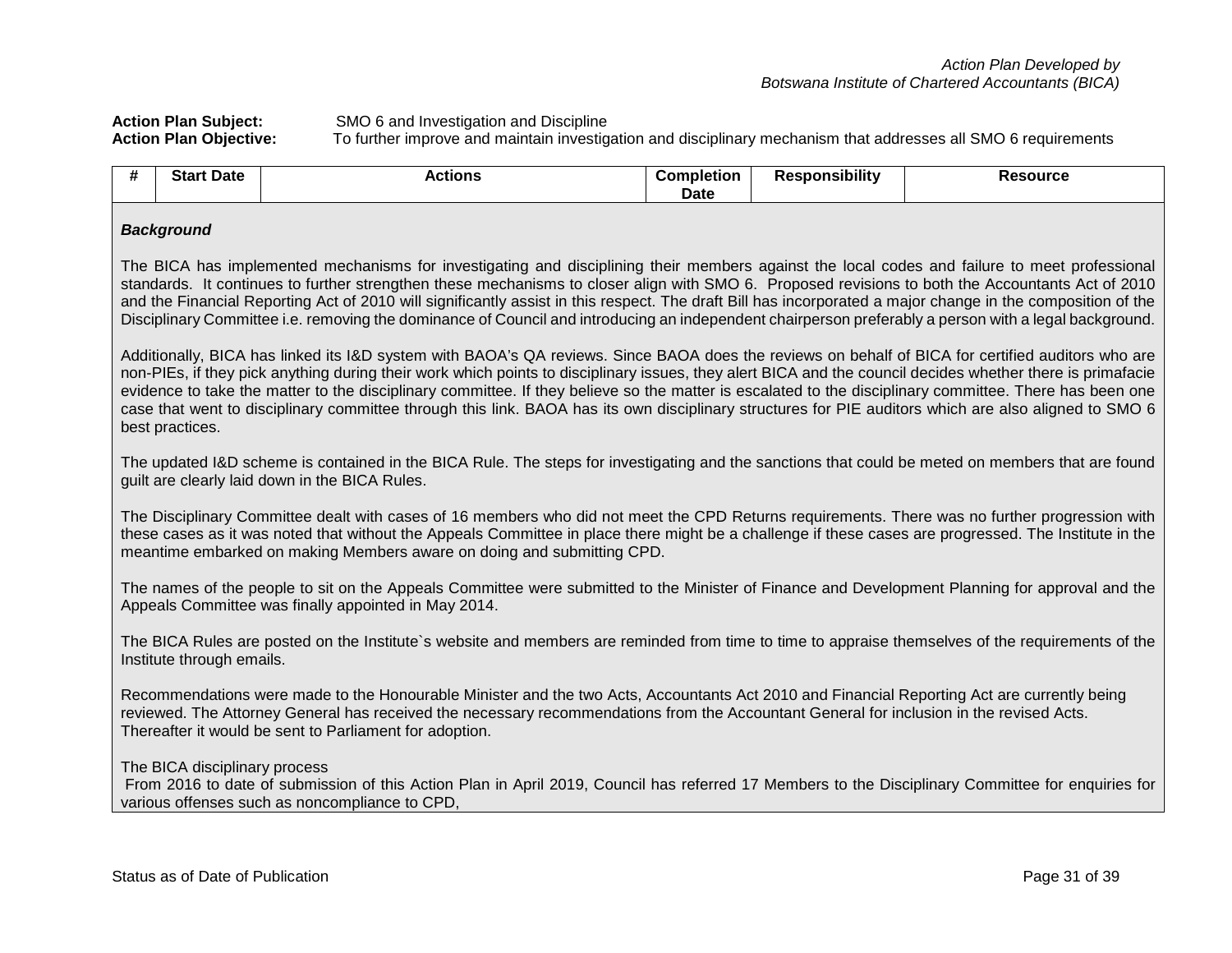| #   | <b>Start Date</b>                                                                                                                                                                                                                                                                                                                                                                                                                                                                                                                                                                                                                                                                                                                                                                                                                                                                                                                                                                                                                                                                                                                                                                                                             | <b>Actions</b>                                                                                                                                                                                           | <b>Completion</b><br>Date | <b>Responsibility</b>                                                                                                             | <b>Resource</b>                                                                                                                                                                                                                                             |  |  |
|-----|-------------------------------------------------------------------------------------------------------------------------------------------------------------------------------------------------------------------------------------------------------------------------------------------------------------------------------------------------------------------------------------------------------------------------------------------------------------------------------------------------------------------------------------------------------------------------------------------------------------------------------------------------------------------------------------------------------------------------------------------------------------------------------------------------------------------------------------------------------------------------------------------------------------------------------------------------------------------------------------------------------------------------------------------------------------------------------------------------------------------------------------------------------------------------------------------------------------------------------|----------------------------------------------------------------------------------------------------------------------------------------------------------------------------------------------------------|---------------------------|-----------------------------------------------------------------------------------------------------------------------------------|-------------------------------------------------------------------------------------------------------------------------------------------------------------------------------------------------------------------------------------------------------------|--|--|
|     | and non-adherence to the code of conduct. One (1) member requested that he be removed from the register as he was no longer providing<br>accounting services. The Committee agreed and did not go on with his hearing. Three (3) cases are still with the Committee. One (1) case referred to<br>Council to reconsider. One (1) member was not found guilty. One (1) case is yet to be concluded by the Disciplinary Committee. The other 11<br>members were found guilty of the offenses and sanctions meted depending on the severity of the offence were cautions, suspensions for certain<br>periods, withdrawals of practicing certificates for certain periods. Two members appealed their sanctions. Depending on the reasons which were<br>given, the Appeals Committee stayed one and reduced the other one from a suspension to a reprimand.<br>The BICA RULES have since been revised to make sure that they are fully aligned to the Accountants Act 2010 and have also addressed areas which<br>were not clear when it came to implementation. These were approved at the AGM of 26th April 2018 and have now been posted on the BICA website.<br>BICA's I&D processes are also aligned to SMO 6 best practices. |                                                                                                                                                                                                          |                           |                                                                                                                                   |                                                                                                                                                                                                                                                             |  |  |
|     |                                                                                                                                                                                                                                                                                                                                                                                                                                                                                                                                                                                                                                                                                                                                                                                                                                                                                                                                                                                                                                                                                                                                                                                                                               | <b>Consider Further Developments in Investigation and Disciplinary Programs</b>                                                                                                                          |                           |                                                                                                                                   |                                                                                                                                                                                                                                                             |  |  |
| 85. | <b>June 2007</b>                                                                                                                                                                                                                                                                                                                                                                                                                                                                                                                                                                                                                                                                                                                                                                                                                                                                                                                                                                                                                                                                                                                                                                                                              | Disciplinary Committee to consider and make<br>recommendations on:<br>Sanctions<br><b>Reporting to Outside Bodies</b><br>$\bullet$<br><b>Independent Review</b><br><b>Appeals Process</b>                | Completed                 | <b>BICA CEO These</b><br>will be included in<br>the rules and<br>regulations of the<br>proposed Financial<br><b>Reporting Act</b> | Disciplinary Committee and<br>Council                                                                                                                                                                                                                       |  |  |
| 86. | <b>June 2007</b>                                                                                                                                                                                                                                                                                                                                                                                                                                                                                                                                                                                                                                                                                                                                                                                                                                                                                                                                                                                                                                                                                                                                                                                                              | Disciplinary Committee to make recommendations to<br><b>BICA Council.</b>                                                                                                                                | Completed                 | <b>BICA CEO</b>                                                                                                                   | Disciplinary Committee and<br>Council                                                                                                                                                                                                                       |  |  |
| 87. | <b>June 2007</b>                                                                                                                                                                                                                                                                                                                                                                                                                                                                                                                                                                                                                                                                                                                                                                                                                                                                                                                                                                                                                                                                                                                                                                                                              | Changes to the Disciplinary Procedures to reflect<br>Committee's Independence and adoption of Open<br>Hearings.<br>If passed, implementation.                                                            | Completed                 | <b>BICA CEO</b>                                                                                                                   | <b>CEO &amp; Council</b><br>Linked to the passing of the new<br>Act<br>The new Act will be passed in<br>Parliament in July this year. The<br>Minister of Finance and<br>Development Planning committed<br>to this in his budget speech in<br>February 2008. |  |  |
|     |                                                                                                                                                                                                                                                                                                                                                                                                                                                                                                                                                                                                                                                                                                                                                                                                                                                                                                                                                                                                                                                                                                                                                                                                                               | <b>Creation of the New Rules and Regulations</b>                                                                                                                                                         |                           |                                                                                                                                   |                                                                                                                                                                                                                                                             |  |  |
| 88. | March 2010                                                                                                                                                                                                                                                                                                                                                                                                                                                                                                                                                                                                                                                                                                                                                                                                                                                                                                                                                                                                                                                                                                                                                                                                                    | The MFDP in conjunction with the World Bank has<br>requested the BICA to submit names of experts,<br>preferably, retired professional accountants, for<br>consideration of the drafting of the Rules and | Completed                 | MFDP, BICA<br>Council and CEO                                                                                                     | MFDP, BICA Council and CEO                                                                                                                                                                                                                                  |  |  |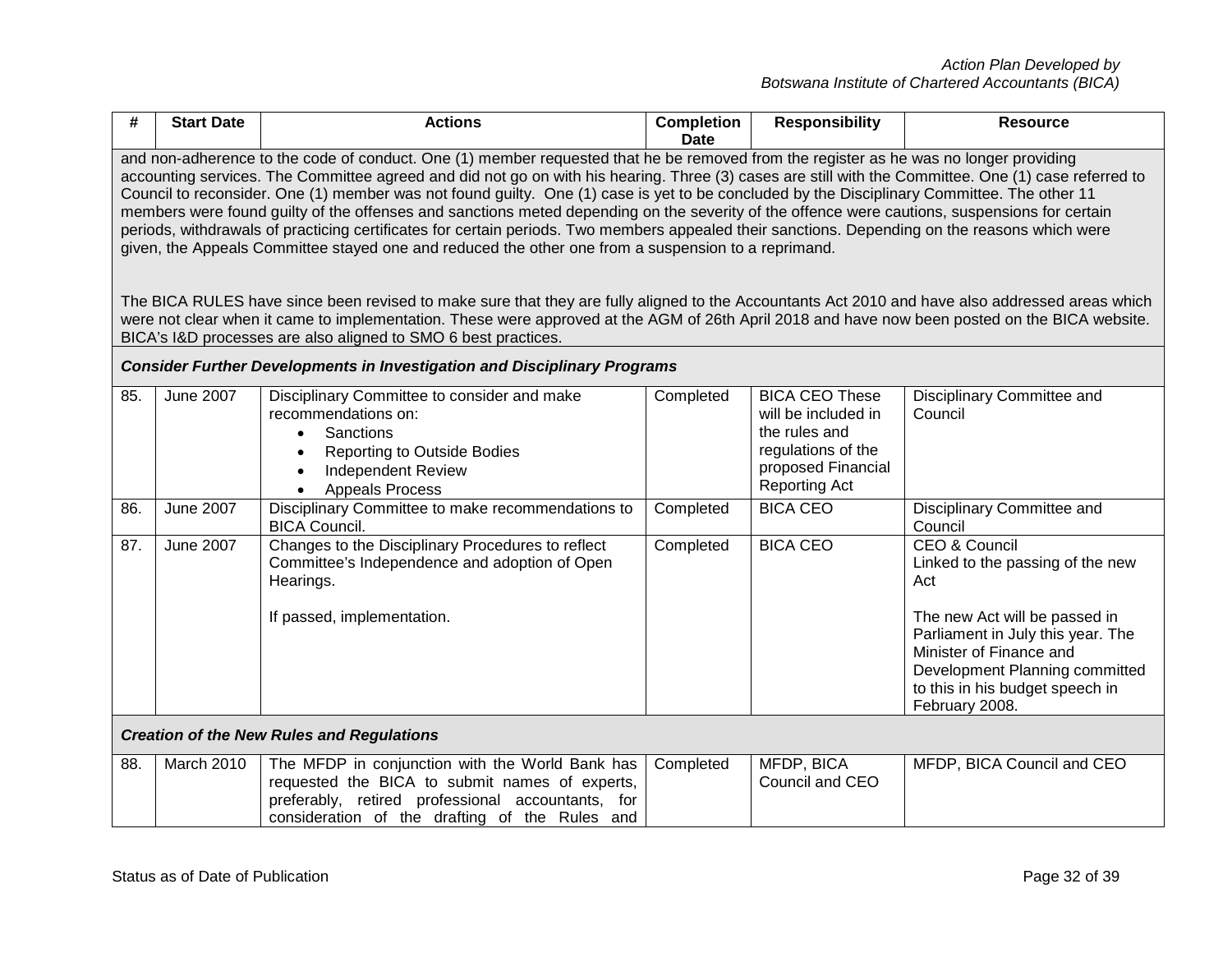| #   | <b>Start Date</b>                    | <b>Actions</b>                                                                                                                                                                                                                                                      | <b>Completion</b><br>Date | <b>Responsibility</b>         | <b>Resource</b>                                  |
|-----|--------------------------------------|---------------------------------------------------------------------------------------------------------------------------------------------------------------------------------------------------------------------------------------------------------------------|---------------------------|-------------------------------|--------------------------------------------------|
|     |                                      | Regulations of both the Accountants Act and the<br>Financial Reporting Act.                                                                                                                                                                                         |                           |                               |                                                  |
| 89. | April 2011                           | Disciplinary<br>Committee<br>Formation of the<br>in<br>accordance with the new Act and its Chairperson is a<br>Lawyer from one of the top firms in the country (Collins<br>and Newman). Council is represented by only one<br>member as opposed to four previously. | Completed                 | MFDP, BICA<br>Council and CEO | MFDP, BICA Council and CEO                       |
| 90. | November<br>2013                     | Appointment of Appeals Committee chaired by a<br>lawyer, three Members are from the profession and<br>from Industry                                                                                                                                                 | Completed<br>in May 2014  | <b>BICA Council</b>           | Minister of Finance and<br>Development Planning. |
|     | <b>Maintaining Ongoing Processes</b> |                                                                                                                                                                                                                                                                     |                           |                               |                                                  |
| 91. | Ongoing                              | Continue to ensure that BICA's investigation and<br>disciplinary mechanism continues to address all<br>SMO 6 requirements. This includes review of the<br>existing mechanism and updating the Action Plan for<br>future activities where necessary.                 | Ongoing                   | <b>BICA CEO</b>               | Disciplinary Committee and<br>Council            |
|     |                                      | <b>Review of BICA's Compliance Information</b>                                                                                                                                                                                                                      |                           |                               |                                                  |
| 92. | Ongoing                              | Perform periodic review of BICA's response and<br>update sections relevant to SMO 6 as necessary.                                                                                                                                                                   | Ongoing                   | <b>BICA CEO</b>               | Disciplinary Committee and<br>Council            |

# **Main Requirements of SMO 6**

|                                                                                                                                                  | <b>BAOA</b>          | <b>BICA</b>          | <b>Comments</b>                                                                                                            |
|--------------------------------------------------------------------------------------------------------------------------------------------------|----------------------|----------------------|----------------------------------------------------------------------------------------------------------------------------|
| <b>Requirements</b>                                                                                                                              | Yes   No   Partially | Yes   No   Partially |                                                                                                                            |
| Scope of the system<br>A system of investigation, discipline<br>and appeals exists for the accountancy<br>profession. The system is operational. | Yes                  | Yes                  | BAOA maintains a system for PIE auditors and BICA<br>maintains a system for all other accountants and non-PIE<br>auditors. |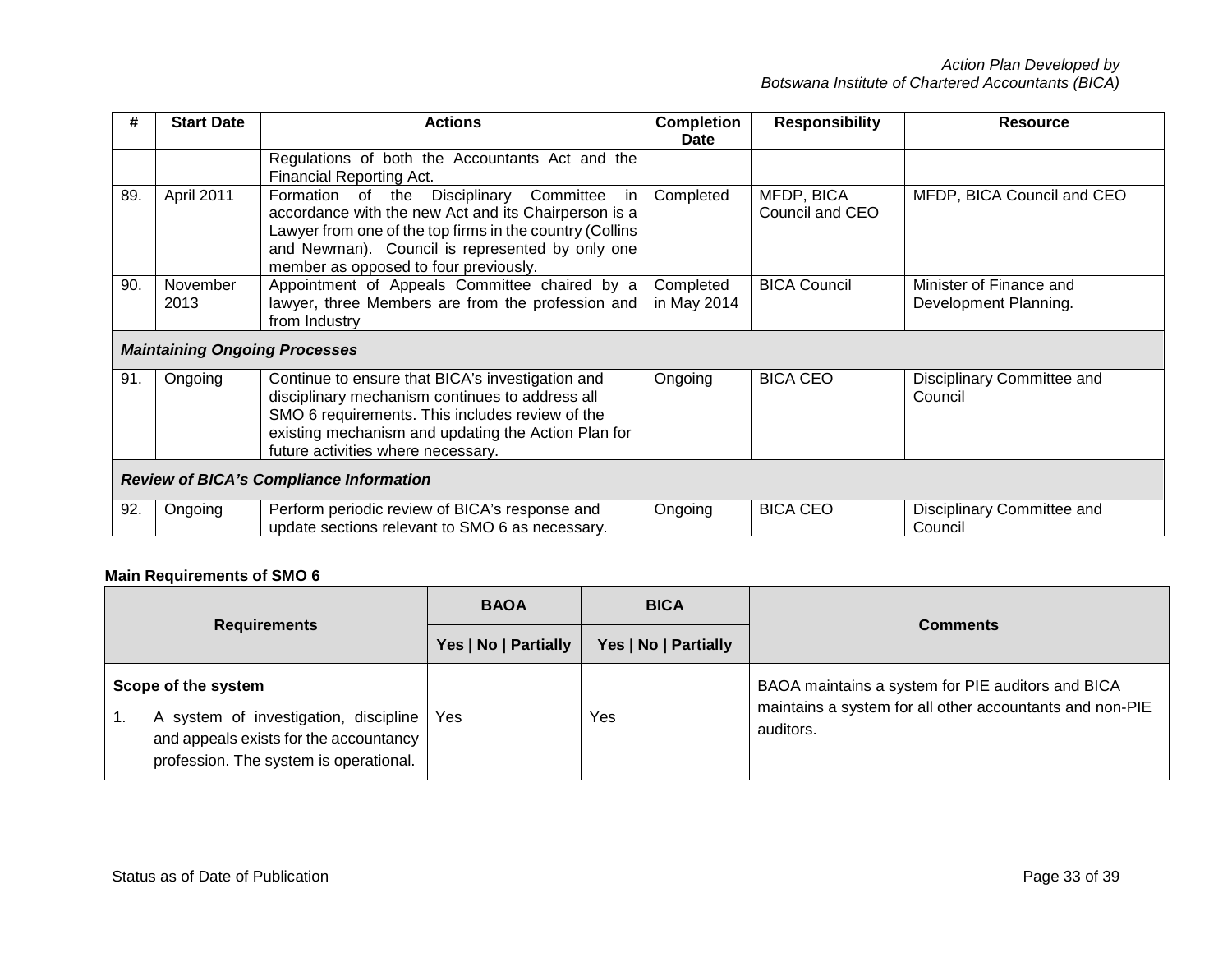| <b>Requirements</b>                                                                                                   |                                                                                                                                         | <b>BAOA</b>          | <b>BICA</b>          |                                                                                                                                                                                                                                                                                                     |
|-----------------------------------------------------------------------------------------------------------------------|-----------------------------------------------------------------------------------------------------------------------------------------|----------------------|----------------------|-----------------------------------------------------------------------------------------------------------------------------------------------------------------------------------------------------------------------------------------------------------------------------------------------------|
|                                                                                                                       |                                                                                                                                         | Yes   No   Partially | Yes   No   Partially | <b>Comments</b>                                                                                                                                                                                                                                                                                     |
| 2.                                                                                                                    | Information<br>about the<br>types<br>0f<br>misconduct which may bring about<br>publicly<br>investigative<br>actions<br>is<br>available. | Yes                  | Yes                  | It is included the Accountants' Act and Financial Reporting<br>Act for all accountants and for PIE auditors respectively,<br>and IESBA Code of Ethics which both BICA and BAOA<br>have adopted. The Acts and IESBA Code of Ethics are<br>available on both organizations' websites                  |
| 3.                                                                                                                    | <b>Initiation of Proceedings</b><br>Both a "complaints-based" and an<br>"information-based"<br>approach<br>are<br>adopted.              | Yes                  | Yes                  | Proceedings are initiated if a complaint is raised or<br>BICA/BAOA become aware of the need for proceedings<br>through media and other reports.                                                                                                                                                     |
| 4.                                                                                                                    | Link with the results of QA reviews has<br>been established.                                                                            | Yes                  | Yes                  | Established by both BAOA for PIE auditors and BICA for<br>all other firms, audit and non-audit                                                                                                                                                                                                      |
| <b>Investigative process</b><br>5.<br>A committee or similar body exists for<br>performing investigations.            |                                                                                                                                         | Yes                  | Yes                  | BICA Secretariat (Technical Department) carries out all<br>investigations, and provides findings to Council which<br>approves or disapproves, where there is a<br>recommendation for the matter to be referred to<br>Disciplinary Committee, similar for BAOA Secretariat<br>(Technical Department) |
| 6.                                                                                                                    | <b>Members</b><br>committee<br>of<br>a<br>are<br>independent of the subject of the<br>investigation and other related parties.          | Yes                  | Yes                  | Independence of members are confirmed at every sitting<br>of the committee                                                                                                                                                                                                                          |
| <b>Disciplinary process</b><br>disciplinary<br>7 <sub>1</sub><br>separate<br>committee/entity<br>make<br>exists<br>to |                                                                                                                                         | Yes                  | Yes                  | <b>BICA Disciplinary Committee and BAOA Enforcement</b><br>Committee                                                                                                                                                                                                                                |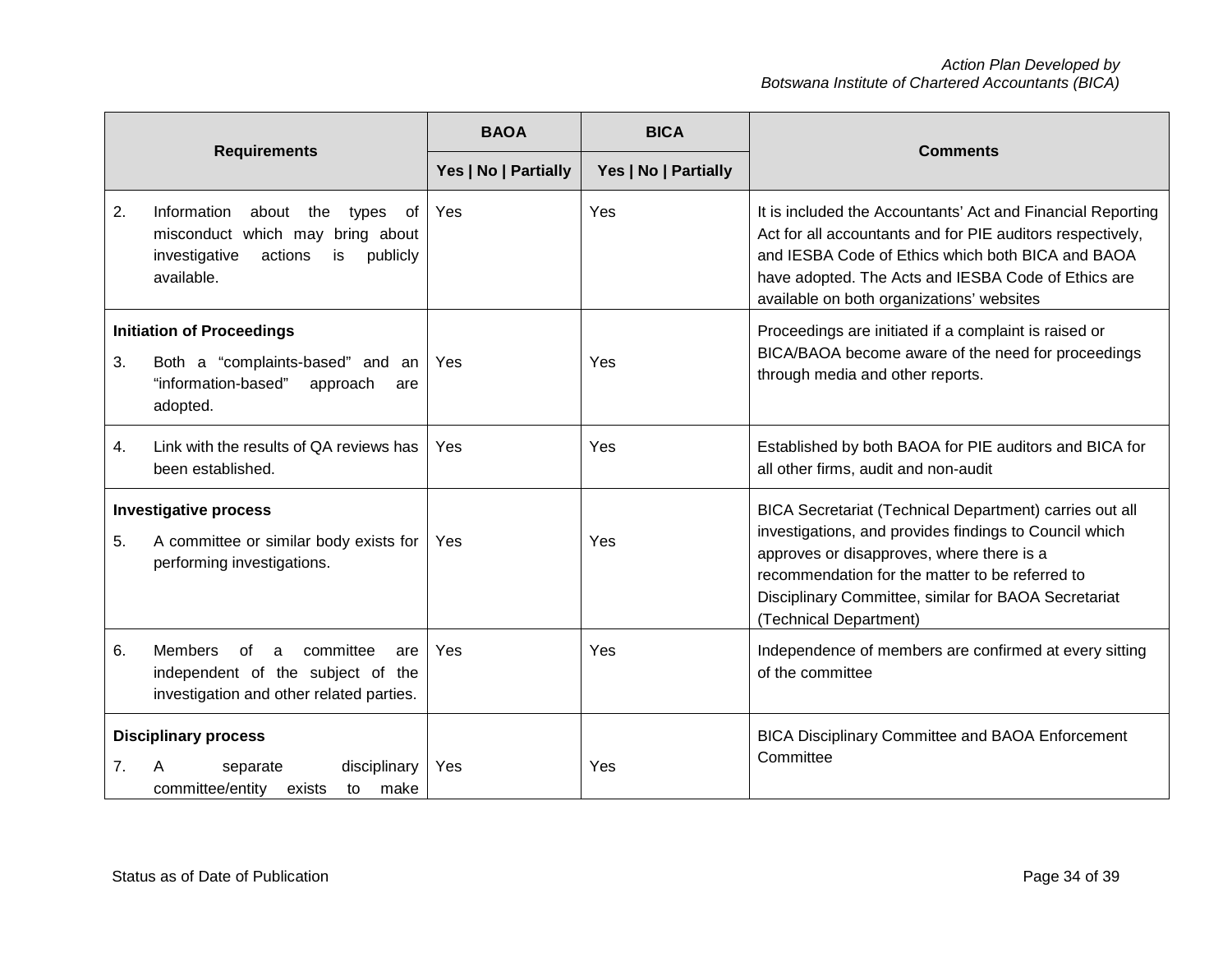| <b>Requirements</b>                                                                               |                                                                                                                                                                                                                                                                                          | <b>BAOA</b>          | <b>BICA</b>          | <b>Comments</b>                                                                                                                                                                                                                                                                   |
|---------------------------------------------------------------------------------------------------|------------------------------------------------------------------------------------------------------------------------------------------------------------------------------------------------------------------------------------------------------------------------------------------|----------------------|----------------------|-----------------------------------------------------------------------------------------------------------------------------------------------------------------------------------------------------------------------------------------------------------------------------------|
|                                                                                                   |                                                                                                                                                                                                                                                                                          | Yes   No   Partially | Yes   No   Partially |                                                                                                                                                                                                                                                                                   |
|                                                                                                   | disciplinary decisions on referrals from<br>the investigation committee.                                                                                                                                                                                                                 |                      |                      |                                                                                                                                                                                                                                                                                   |
| 8.                                                                                                | committee/entity<br>Members of the<br>include professional accountants as<br>well as non-accountants.                                                                                                                                                                                    | Yes                  | Yes                  | <b>BICA Disciplinary Committee and BAOA Enforcement</b><br>Committee are both headed by lawyers and include<br>professional accountants                                                                                                                                           |
| 9.                                                                                                | The tribunal exhibits independence of<br>the subject of the investigation and<br>other related parties.                                                                                                                                                                                  | Yes                  | Yes                  | Independence is confirmed at each seating of the<br>committee                                                                                                                                                                                                                     |
|                                                                                                   | <b>Sanctions</b><br>disciplinary system allows<br>10. The<br>imposing an extensive range of<br>penalties. It is particularly important<br>to include (a) loss of professional<br>designation; (b) restriction and<br>removal of practicing rights; and (c)<br>exclusion from membership. | Yes                  | Yes                  | Range of sanctions are specified in the Accountants Act<br>and Financial Reporting Act and include (a) loss of<br>professional designation; (b) restriction and removal of<br>practicing rights; and (c) exclusion from membership.<br>Cautions and reprimands are also included. |
| 11.                                                                                               | Rights of representation and appeal<br>A third appeals body exists which is<br>separate from both the disciplinary<br>committee<br>investigative<br>and<br>committee.                                                                                                                    | Yes                  | Yes                  | Both bodies have an Appeals Committee                                                                                                                                                                                                                                             |
| <b>Administrative Processes</b><br>Timeframe targets for disposal of all<br>12.<br>cases are set. |                                                                                                                                                                                                                                                                                          | Partially            | Partially            | Timeframe targets are set for the investigation of cases at<br>BICA but no targets are set for Disciplinary Committee to                                                                                                                                                          |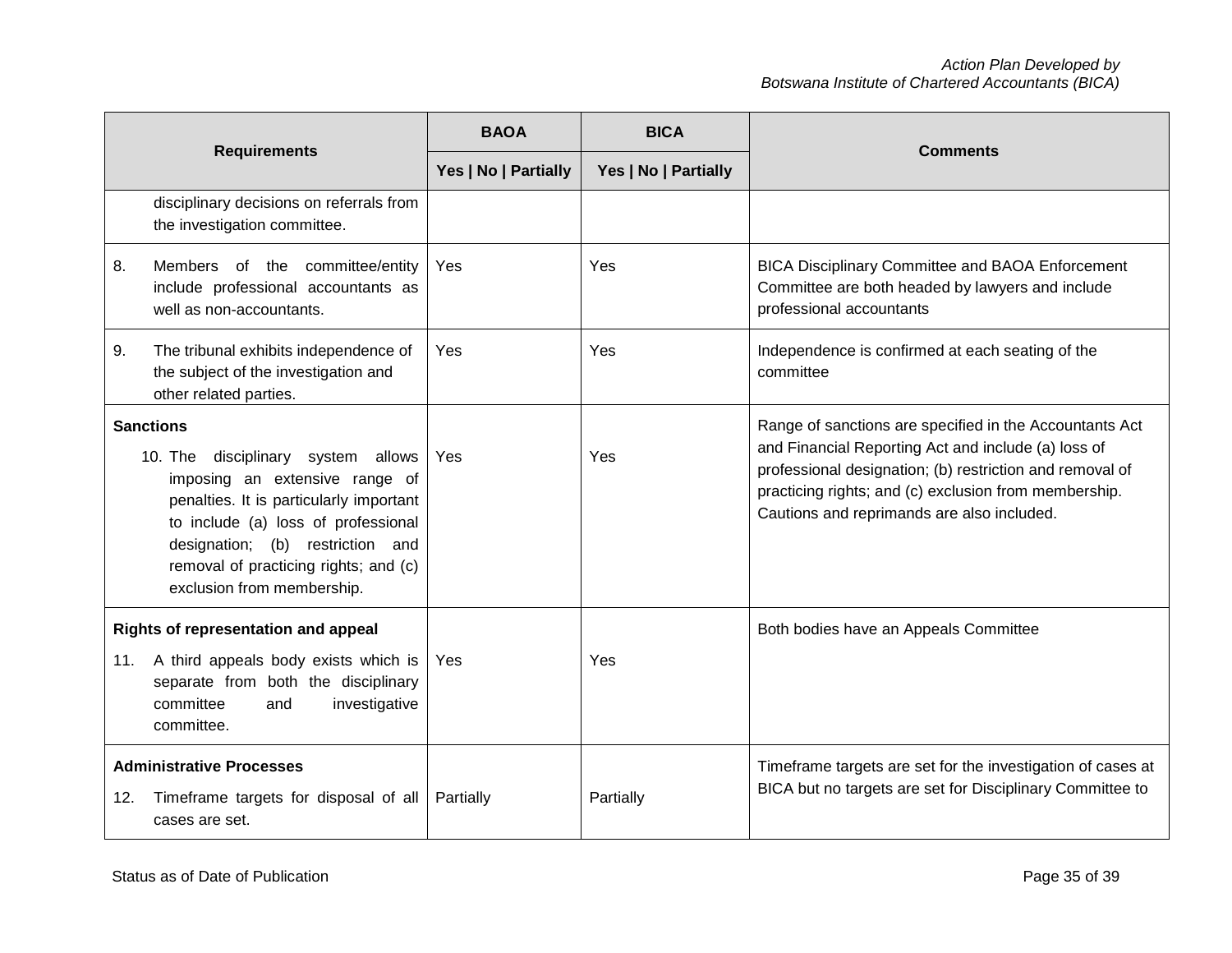| <b>Requirements</b>                                                                                                         |                                                                                                                                                                                         | <b>BAOA</b>          | <b>BICA</b>          |                                                                                                                                                                                                                                                          |  |
|-----------------------------------------------------------------------------------------------------------------------------|-----------------------------------------------------------------------------------------------------------------------------------------------------------------------------------------|----------------------|----------------------|----------------------------------------------------------------------------------------------------------------------------------------------------------------------------------------------------------------------------------------------------------|--|
|                                                                                                                             |                                                                                                                                                                                         | Yes   No   Partially | Yes   No   Partially | <b>Comments</b>                                                                                                                                                                                                                                          |  |
|                                                                                                                             |                                                                                                                                                                                         |                      |                      | resolve the matter. Similar for BAOA's Enforcement<br>Committee.                                                                                                                                                                                         |  |
| 13.                                                                                                                         | Tracking<br>mechanisms to monitor<br>progress in investigation and discipline<br>related<br>procedures<br>and<br>are<br>established.                                                    | Yes                  | Yes                  | Technical Departments of both BICA and BAOA are<br>responsible for monitoring progress in their respective<br>organisations                                                                                                                              |  |
| 14.                                                                                                                         | Records<br>of<br>investigations<br>and<br>disciplinary processes are established.                                                                                                       | Yes                  | Yes                  | Records are maintained by technical department in each<br>organisation                                                                                                                                                                                   |  |
| 15.                                                                                                                         | <b>Public Interest Considerations</b><br>Activities are supported to ensure that<br>the public is aware that an investigative<br>and disciplinary system exists in the<br>jurisdiction. | Yes                  | Yes                  | BICA and BAOA do events like roadshows and media<br>outings throughout the year to keep the public informed of<br>the I&D systems                                                                                                                        |  |
| 16.                                                                                                                         | A process for the independent review<br>of complaints on which there was no<br>follow-up is established.                                                                                | <b>No</b>            | No                   | Process has not been established yet. BICA Council<br>however made the decision to review all complaints as<br>from 11 July 2019                                                                                                                         |  |
| 17.                                                                                                                         | The results of the investigative and<br>disciplinary proceedings are made<br>available to the public.                                                                                   | Partially            | Partially            | Where the decision fids no wrongdoing on the part of the<br>member then the public is not notified, except for the<br>complainant. I&D decisions are circulated in the media by<br>both organisations where the member is found guilty of<br>misconduct. |  |
| <b>Liaison with Outside Bodies</b><br>There is an appropriate process for<br>18.<br>liaison with outside bodies on possible |                                                                                                                                                                                         | Yes                  | Yes                  | Both organisations have processes for liaising with<br>Botswana Police Services, the Financial Intelligence<br>Agency and the Department of Public Prosecutions                                                                                          |  |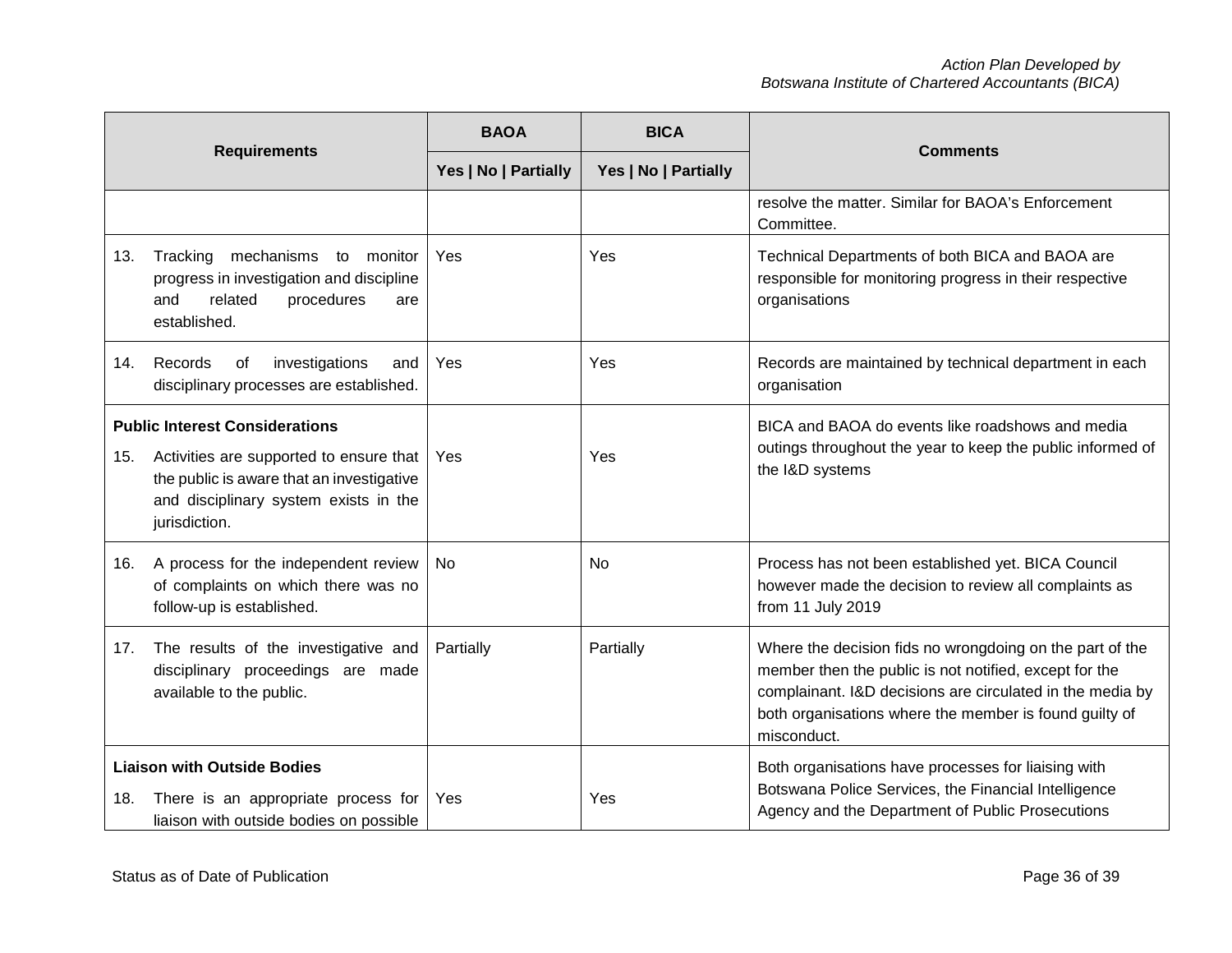|                                                                                                      | <b>BAOA</b>          | <b>BICA</b>          | <b>Comments</b>                                           |  |
|------------------------------------------------------------------------------------------------------|----------------------|----------------------|-----------------------------------------------------------|--|
| <b>Requirements</b>                                                                                  | Yes   No   Partially | Yes   No   Partially |                                                           |  |
| involvement in serious crimes and<br>offences.                                                       |                      |                      |                                                           |  |
| Regular review of implementation and<br>effectiveness<br>Regular review of implementation and<br>19. | Yes                  | Yes                  | Council of both organisations regularly review the system |  |
| effectiveness of the system are<br>performed, and corrective actions are<br>implemented.             |                      |                      | for improvement                                           |  |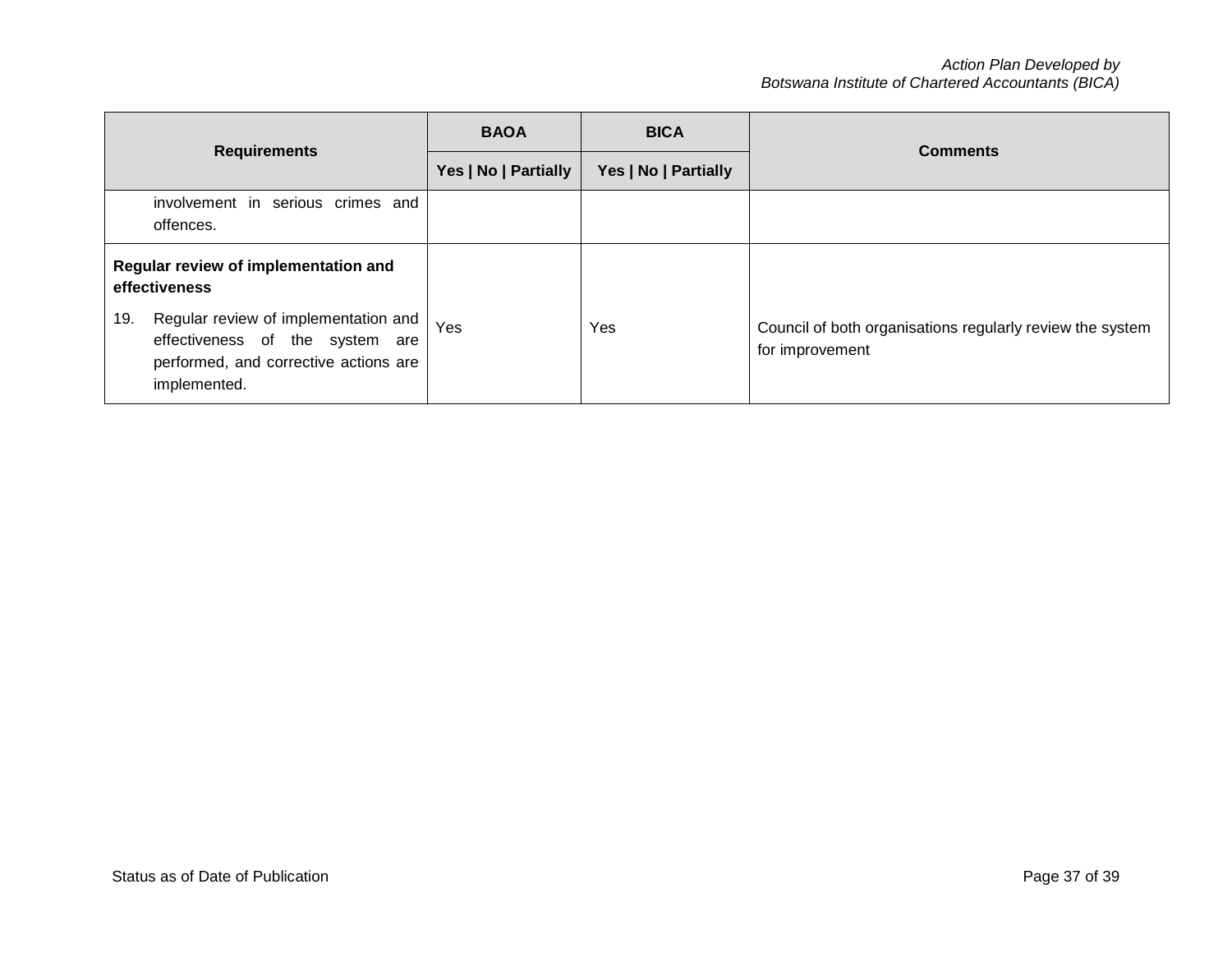## Action Plan Subject: SMO 7 and International Financial Reporting Standards<br> **Action Plan Objective:** To establish and maintain processes for ongoing adoptic **Action Plan Objective:** To establish and maintain processes for ongoing adoption and implementation of IFRS

| <br><b>Start</b><br>t Date | Actions | Completion | <b>Responsibility</b> | <b>Resource</b> |
|----------------------------|---------|------------|-----------------------|-----------------|
|                            |         | Date       |                       |                 |

#### *Background*

BAOA took over the standards setting responsibility from BICA. However, BICA will participate in the standards setting processes that BAOA will put in place.

Prior to the adoption of the Financial Reporting Act 2010, the Botswana Institute of Charted Accountants (BICA) was responsible for setting the accounting and auditing standards. As such, since September 2007 IFRS have been adopted by the BICA without amendment - including all subsequent revisions. Prior to this BICA has always recommended compliance with IFRS as a matter of practice. From a companies' perspective, Botswana has legislated compliance with full IFRS through the Companies Act 2003 though of more relevance to Botswana is the IFRS for SMEs where through the same Act it is expected that some 90% of companies in Botswana will be required to follow IFRS for SMEs. As the national professional accountancy body, BICA continues progressing full adoption and implementation of IFRS including promotion and providing related training (IFRS for SMEs). The Institute has always recommended Compliance with IFRS and ISA as a matter of practice but recently, the Companies Act 2003 section 42:01 made it a legal requirement. The first step after the legislation was passed was to adopt, as an Institute, all existing standards and pronouncements.

BICA has also adopted the IFRS for SMEs. Botswana has finalized the GAAP in Botswana for Entities not applying IFRS and this will be officially launched on 19<sup>th</sup> September 2013. The GAAP was indeed launched in September 2013 and a workshop was run in May 2014.

BICA is currently in the process of recruiting a Technical resource because since the departure of the Technical Director in 2013, it has been difficult to get an individual with the relevant experience. Talks are ongoing with the South African Institute of Chartered Accountants (SAICA) that we should recruit a mid-career entrant whom we can second to them for capacity building.

A Technical Director was recruited by BICA in June 2017 and this has helped to ensure that members are regularly updated through a technical bulletin on changes in the standards and regular CPD workshops are provided throughout the year to ensure members stay up to date. The Technical bulletin is published monthly and includes technical news items and updates on International accounting and auditing standards. It is circulated to all BICA members.

BICA chairs the Botswana Integrated Reporting Committee that was launched in August 2018 to promote the adoption of Integrated Reporting by organisations in Botswana. The BIRC includes all regulators related to the accounting profession and the Botswana Stock Exchange. BICA also sits on the African Integrated Reporting Council.

#### *Process for Ongoing Adoption and Implementation of IFRSs*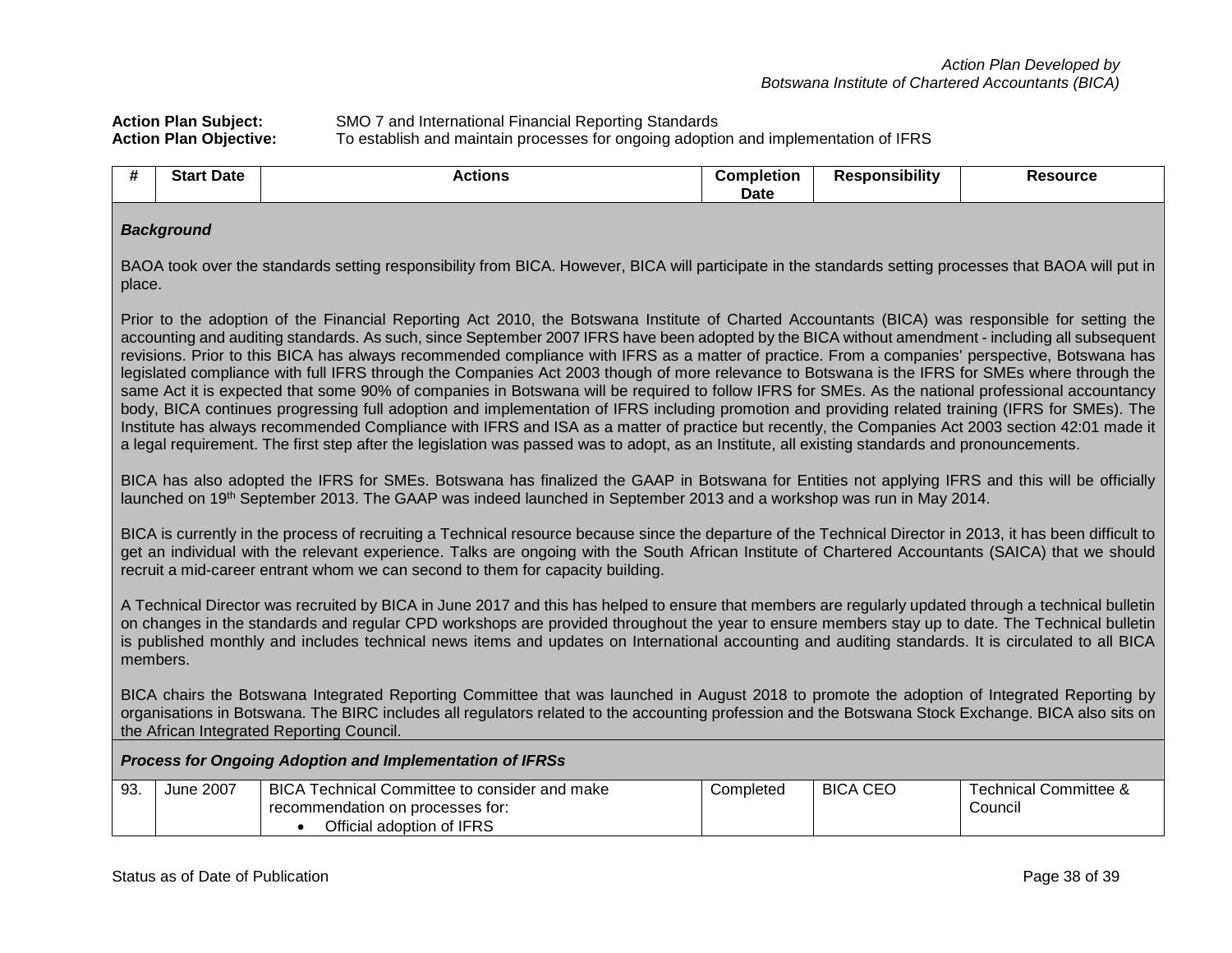| #                                              | <b>Start Date</b> | <b>Actions</b>                                                                                                                                                                                                                                    | <b>Completion</b><br><b>Date</b> | <b>Responsibility</b>                                  | <b>Resource</b>                                                                       |  |  |
|------------------------------------------------|-------------------|---------------------------------------------------------------------------------------------------------------------------------------------------------------------------------------------------------------------------------------------------|----------------------------------|--------------------------------------------------------|---------------------------------------------------------------------------------------|--|--|
|                                                |                   | Dissemination of' exposure drafts and final standards<br>$\bullet$                                                                                                                                                                                |                                  |                                                        |                                                                                       |  |  |
| 94.                                            | <b>June 2007</b>  | Technical Committee to approve adoption.                                                                                                                                                                                                          | Completed                        | <b>BICA CEO</b>                                        | Technical<br>Committee<br>୍ୟ<br>Council                                               |  |  |
| 95.                                            | Ongoing           | Consider details on ongoing process to adopt new and<br>amended ISAs, comment on EDs, implementation support,<br>education and awareness building etc.                                                                                            | Ongoing                          | <b>BICA CEO</b>                                        |                                                                                       |  |  |
| 96.                                            | Ongoing           | Diffusion of all the new standards, exposure drafts and<br>interpretation by the Technical committee to all BICA<br>members soliciting comments and ideas.                                                                                        | Ongoing                          | <b>BICA</b><br>Technical<br>Committee                  | <b>BICA Technical Committee</b>                                                       |  |  |
| 97.                                            | Ongoing           | Organization of a workshop during which all the comments are<br>consolidated into a recommendation then sent to the Council                                                                                                                       | Ongoing                          | <b>BICA</b><br>Council,<br>Technical<br>Committee      | <b>BICA Council, Technical</b><br>Committee                                           |  |  |
| 98.                                            | <b>July 2015</b>  | Prepare proforma Financial Statements for entities not<br>applying IFRS                                                                                                                                                                           | October 2015                     | <b>BICA</b><br>Technical<br>Committee, CEO             | Use one of the<br>Practitioners to prepare<br>these proforma financial<br>statements. |  |  |
|                                                |                   | <b>Strengthening Technical Capacity</b>                                                                                                                                                                                                           |                                  |                                                        |                                                                                       |  |  |
| 99.                                            | March 2010        | Increase the capacity of the Committee to allow them to review<br>EDs and assist the members in implementation of standards.<br>The new Acts introduces new posts of Technical Director and<br>Director of Training and Professional Development. | Completed                        | <b>BICA</b><br>Council,<br>Technical<br>Committee, CEO | <b>BICA Council</b><br>World Bank, MFDP, and<br><b>BICA Council.</b>                  |  |  |
| <b>Maintaining Ongoing Processes</b>           |                   |                                                                                                                                                                                                                                                   |                                  |                                                        |                                                                                       |  |  |
| 100.                                           | Ongoing           | Continue to use best endeavors by identifying opportunities<br>to further assist in implementation of IFRS. This includes<br>review of the existing activities and updating the Action Plan<br>for the future activities where necessary.         | Ongoing                          | <b>BICA CEO</b>                                        | <b>Technical Committee &amp;</b><br>Council                                           |  |  |
| <b>Review of BICA's Compliance Information</b> |                   |                                                                                                                                                                                                                                                   |                                  |                                                        |                                                                                       |  |  |
| 101.                                           | Ongoing           | Perform periodic review of BICA's response<br>and update sections relevant to SMO 7 as necessary.                                                                                                                                                 | Ongoing                          | <b>BICA CEO</b>                                        | <b>Technical Committee &amp;</b><br>Council                                           |  |  |